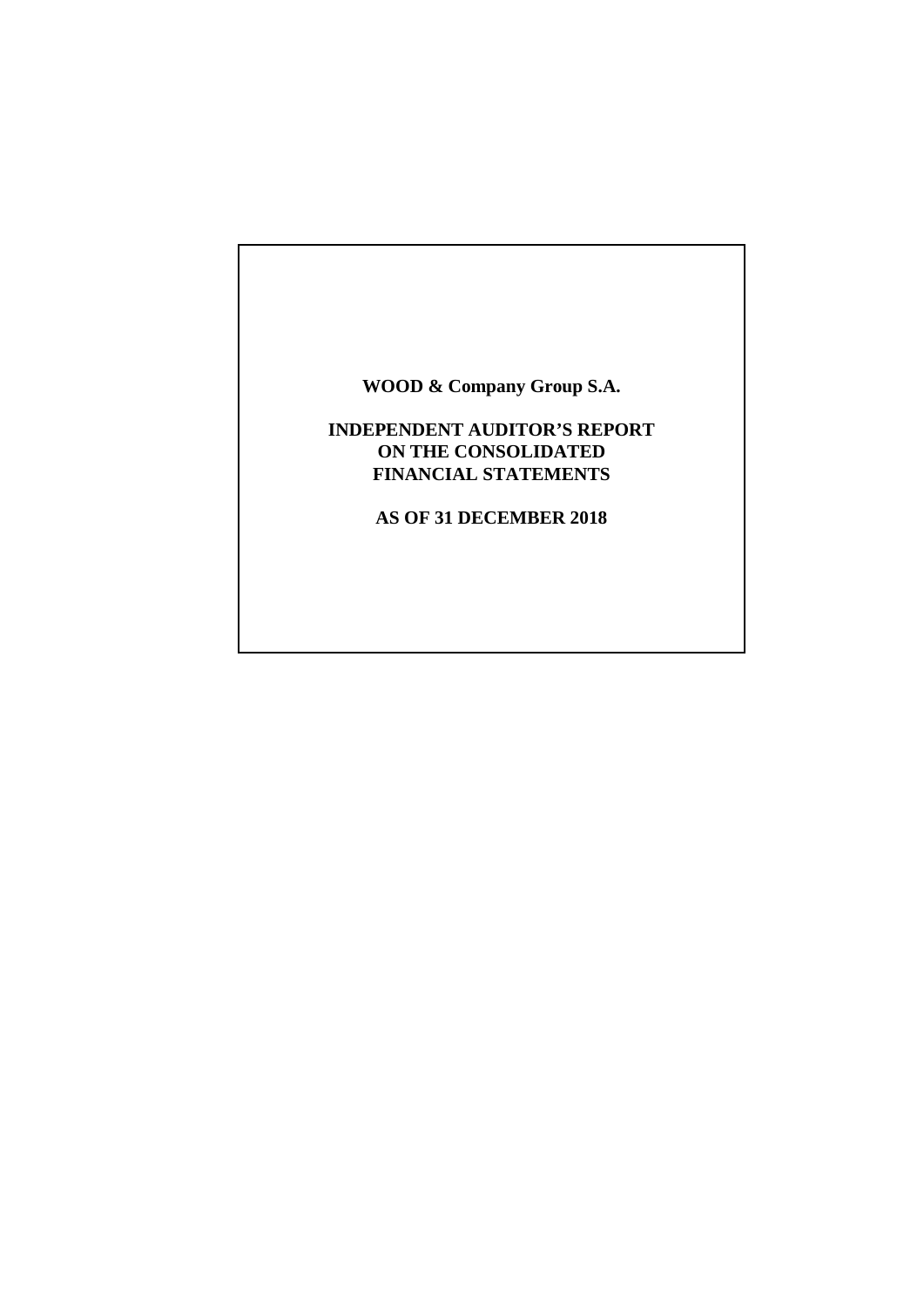# **Deloitte**.

Deloitte Audit s.r.o. Churchill L Italská 2581/67 120 00 Praha 2 - Vinohrady Czech Republic

Tel: +420 246 042 500 Fax: +420 246 042 555 DeloitteCZ@deloitteCE.com www.deloitte.cz

Registered by the Municipal Court in Prague, Section C, File 24349 ID. No.: 49620592 Tax ID. No.: CZ49620592

# **INDEPENDENT AUDITOR'S REPORT** To the Shareholders of

WOOD & Company Group S.A.

Having its registered office at: 6C, rue Gabriel Lippmann, L - 5365 Munsbach, Luxembourg

#### Opinion

We have audited the accompanying consolidated financial statements of Wood & Company Group S.A. (hereinafter also the "Group) prepared on the basis of International Financial Reporting Standards as adopted by the EU, which comprise the consolidated statement of financial position as at 31 December 2018, and the consolidated income statement, consolidated statement of comprehensive income, consolidated statement of changes in equity and consolidated statement of cash flows for the year then ended, and notes to the consolidated financial statements, including a summary of significant accounting policies and other explanatory information.

In our opinion, the accompanying consolidated financial statements give a true and fair view of the consolidated financial position of the Group as at 31 December 2018, and of its consolidated financial performance and its consolidated cash flows for the year then ended in accordance with International Financial Reporting Standards as adopted by the EU.

#### **Basis for Opinion**

We conducted our audit in accordance with the Act on Auditors and Auditing Standards of the Chamber of Auditors of the Czech Republic, which are International Standards on Auditing (ISAs), as amended by the related application guidelines. Our responsibilities under those standards are further described in the Auditor's Responsibilities for the Audit of the Consolidated Financial Statements section of our report. We are independent of the Group in accordance with the International Ethics Standards Board for Accountants' Code of Ethics for Professional Accountants (IESBA Code), and we have fulfilled our other ethical responsibilities in accordance with the IESBA Code. We believe that the audit evidence we have obtained is sufficient and appropriate to provide a basis for our opinion.

#### Responsibilities of the Company's Board of Directors and Supervisory Board for the Consolidated **Financial Statements**

The Board of Directors is responsible for the preparation and fair presentation of the consolidated financial statements in accordance with International Financial Reporting Standards and for such internal control as the Board of Directors determines is necessary to enable the preparation of consolidated financial statements that are free from material misstatement, whether due to fraud or error.

In preparing the consolidated financial statements, the Board of Directors is responsible for assessing the Group's ability to continue as a going concern, disclosing, as applicable, matters related to going concern and using the going concern basis of accounting unless the Board of Directors either intends to liquidate the Group or to cease operations, or has no realistic alternative but to do so.

The Supervisory Board is responsible for overseeing the Group's financial reporting process.

Deloitte refers to one or more of Deloitte Touche Tohmatsu Limited ("DTTL"), its global network of member firms, and their related entities. DTTL (also referred to as "Deloitte Global") and each of its member firms are legally separate and independent entities. DTTL does not provide services to clients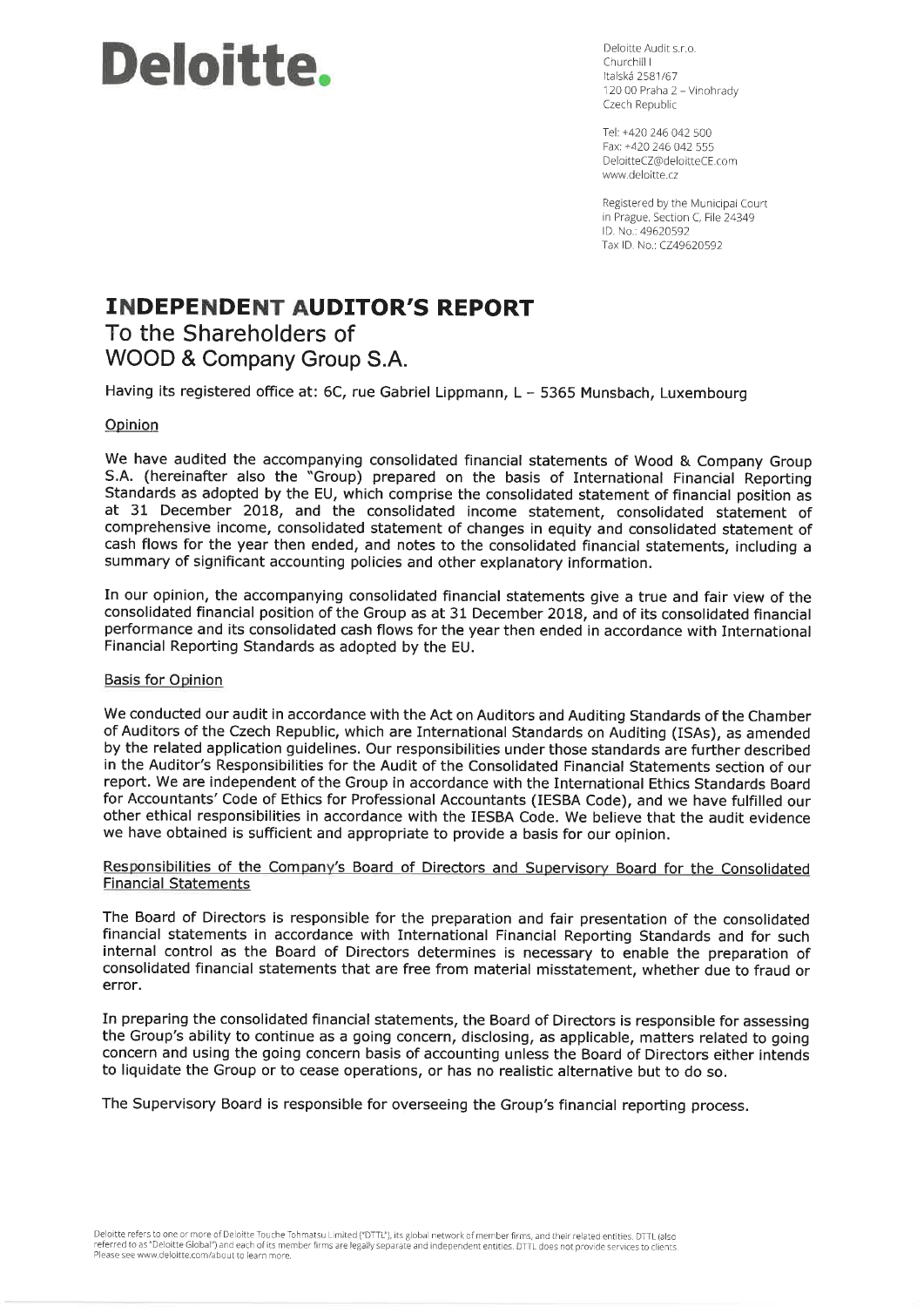#### Auditor's Responsibilities for the Audit of the Consolidated Financial Statements

Our objectives are to obtain reasonable assurance about whether the consolidated financial statements as a whole are free from material misstatement, whether due to fraud or error, and to issue an auditor's report that includes our opinion. Reasonable assurance is a high level of assurance, but is not a quarantee that an audit conducted in accordance with ISAs will always detect a material misstatement when it exists. Misstatements can arise from fraud or error and are considered material if, individually or in the aggregate, they could reasonably be expected to influence the economic decisions of users taken on the basis of these consolidated financial statements.

As part of an audit in accordance with the above law or regulation, we exercise professional judgment and maintain professional skepticism throughout the audit. We also:

- Identify and assess the risks of material misstatement of the consolidated financial statements. whether due to fraud or error, design and perform audit procedures responsive to those risks, and obtain audit evidence that is sufficient and appropriate to provide a basis for our opinion. The risk of not detecting a material misstatement resulting from fraud is higher than for one resulting from error, as fraud may involve collusion, forgery, intentional omissions, misrepresentations, or the override of internal control.
- Obtain an understanding of internal control relevant to the audit in order to design audit procedures that are appropriate in the circumstances, but not for the purpose of expressing an opinion on the effectiveness of the Group's internal control.
- Evaluate the appropriateness of accounting policies used and the reasonableness of accounting estimates and related disclosures made by the Board of Directors.
- Conclude on the appropriateness of the Board of Directors' use of the going concern basis of accounting and, based on the audit evidence obtained, whether a material uncertainty exists related to events or conditions that may cast significant doubt on the Group's ability to continue as a going concern. If we conclude that a material uncertainty exists, we are required to draw attention in our auditor's report to the related disclosures in the consolidated financial statements or, if such disclosures are inadequate, to modify our opinion. Our conclusions are based on the audit evidence obtained up to the date of our auditor's report. However, future events or conditions may cause the Group to cease to continue as a going concern.
- Evaluate the overall presentation, structure and content of the consolidated financial statements, including the disclosures, and whether the consolidated financial statements represent the underlying transactions and events in a manner that achieves fair presentation.

We communicate with the Board of Directors and the Supervisory Board regarding, among other matters, the planned scope and timing of the audit and significant audit findings, including any significant deficiencies in internal control that we identify during our audit.

In Prague on 28 April 2020

Audit firm:

Deloitte Audit s.r.o.

Statutory auditor:

David Batal on the basis of a power of attorney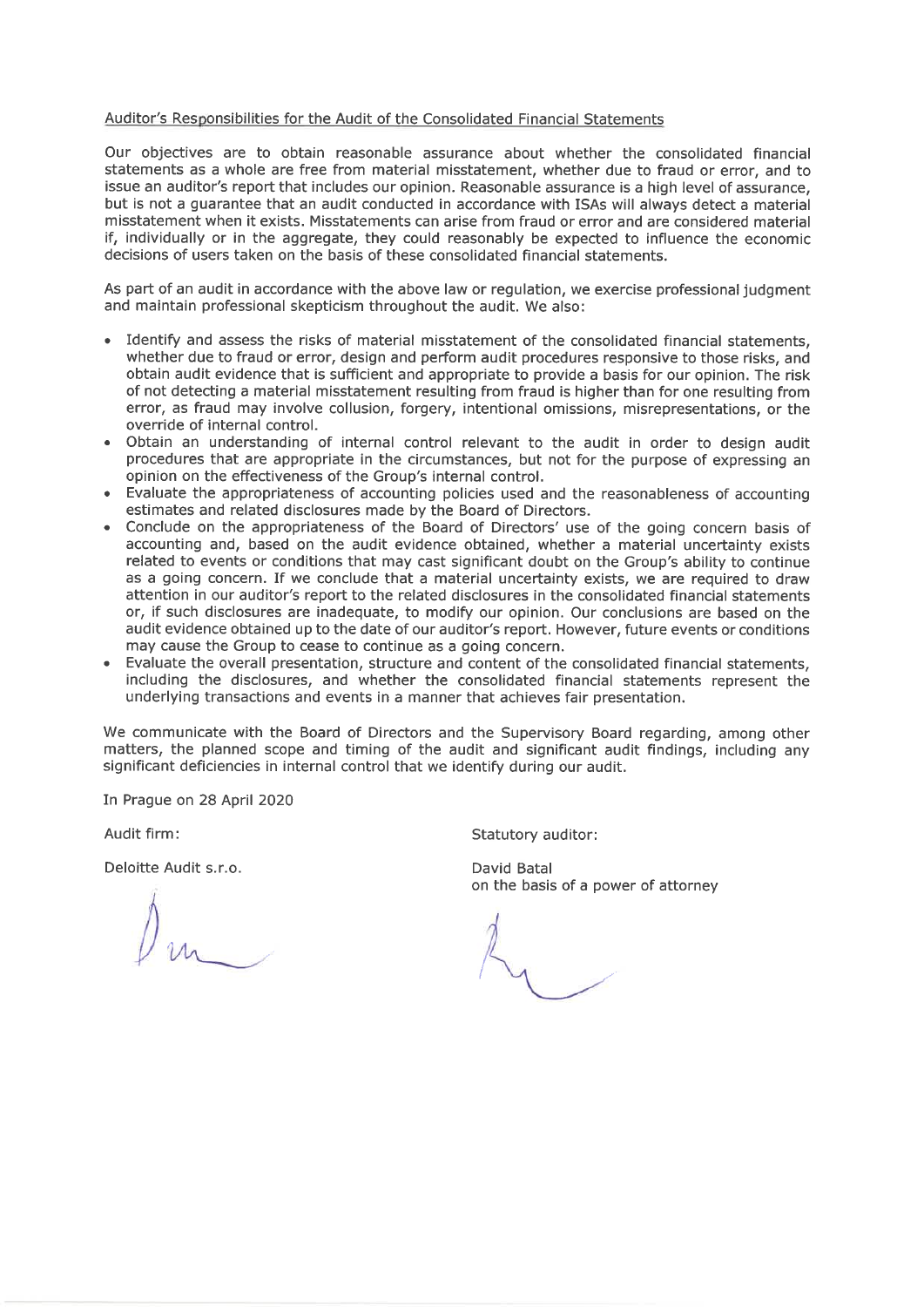# CONSOLIDATED FINANCIAL STATEMENTS FOR THE YEAR ENDED **31 DECEMBER 2018**

| Name of the Company:        | WOOD & Company Group S.A.                                  |
|-----------------------------|------------------------------------------------------------|
| <b>Registered Office:</b>   | 6C, rue Gabriel Lippmann, L - 5365 Munsbach,<br>Luxembourg |
| Legal Status:               | <b>Joint Stock Company</b>                                 |
| <b>Registration number:</b> | <b>B</b> 83396                                             |

**Components of the Consolidated Financial Statements:** 

**Statement of Financial Position as at 31 December 2018** 

**Statement of Comprehensive Income** 

**Statement of Changes in Equity** 

**Statement of Cash Flows for the Year then Ended** 

Summary of Significant Accounting Policies and Other Explanatory Notes

These consolidated financial statements were approved by the Management Board on 28 April 2020.

| Signed on behalf of the Management Board:        | Signature |
|--------------------------------------------------|-----------|
| Vladimír Jaroš<br>Member of Administrative Board |           |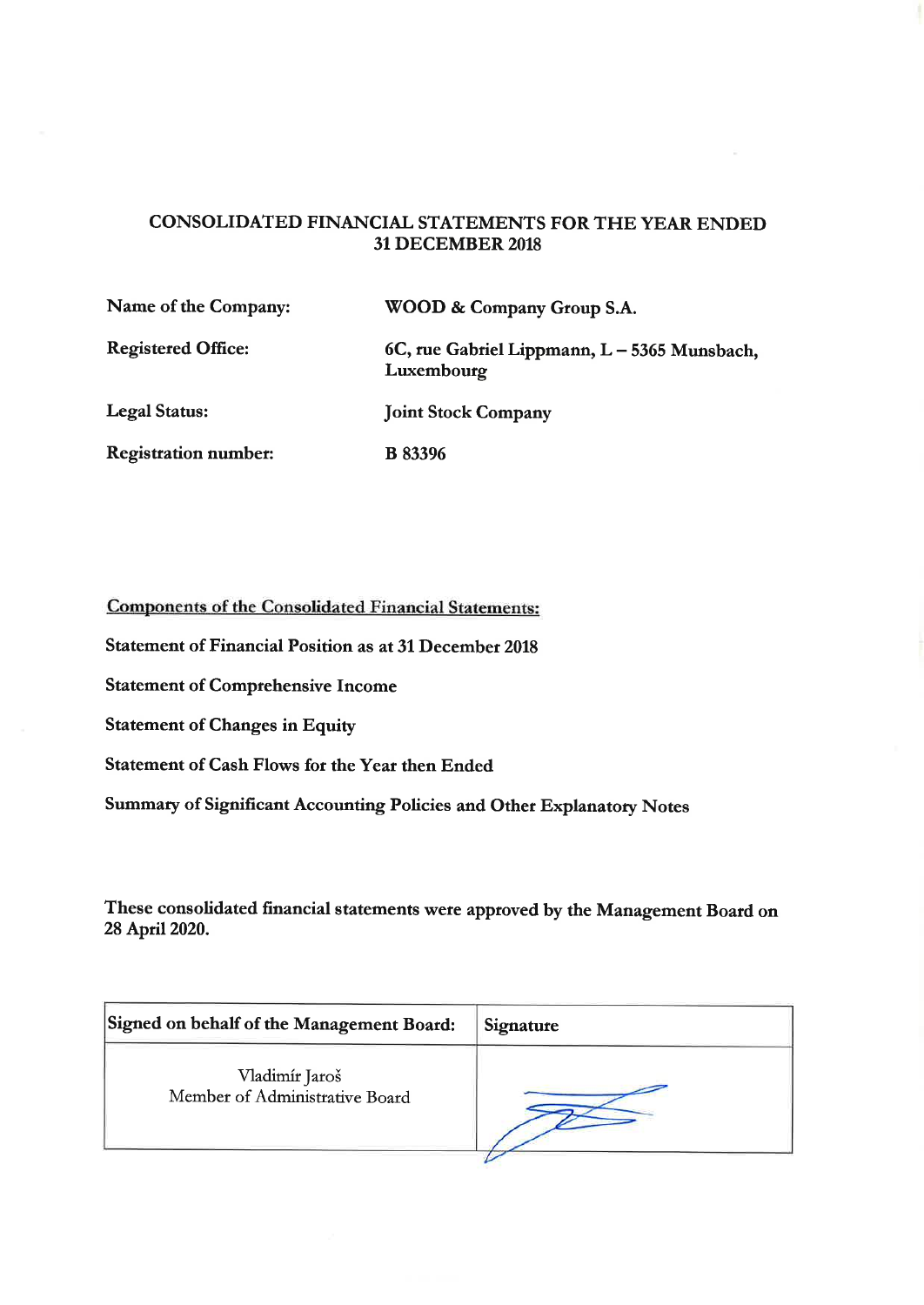# **WOOD & Company Group S.A.**

Consolidated Financial Statements for the Year Ended 31 December 2018 in accordance with International Financial Reporting Standards as adopted by the EU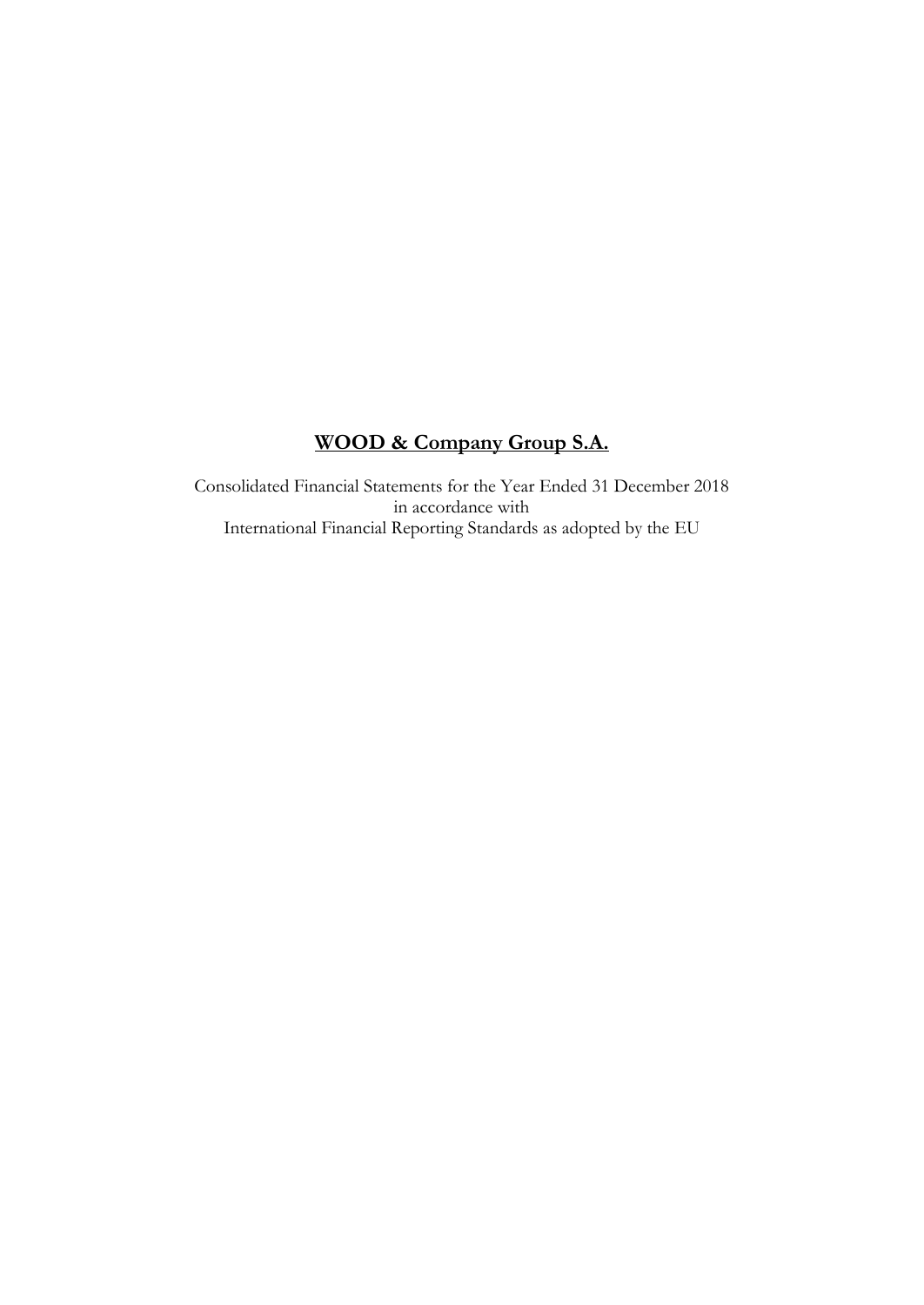

# **CONTENTS PAGE(S)**

CONSOLIDATED FINANCIAL STATEMENTS

| STATEMENT OF COMPREHENSIVE INCOME              |          |
|------------------------------------------------|----------|
| STATEMENT OF FINANCIAL POSITION                |          |
| STATEMENT OF CHANGES IN SHAREHOLDERS' EQUITY   |          |
| CASH-FLOW STATEMENT                            |          |
| NOTES TO THE CONSOLIDATED FINANCIAL STATEMENTS | $8 - 32$ |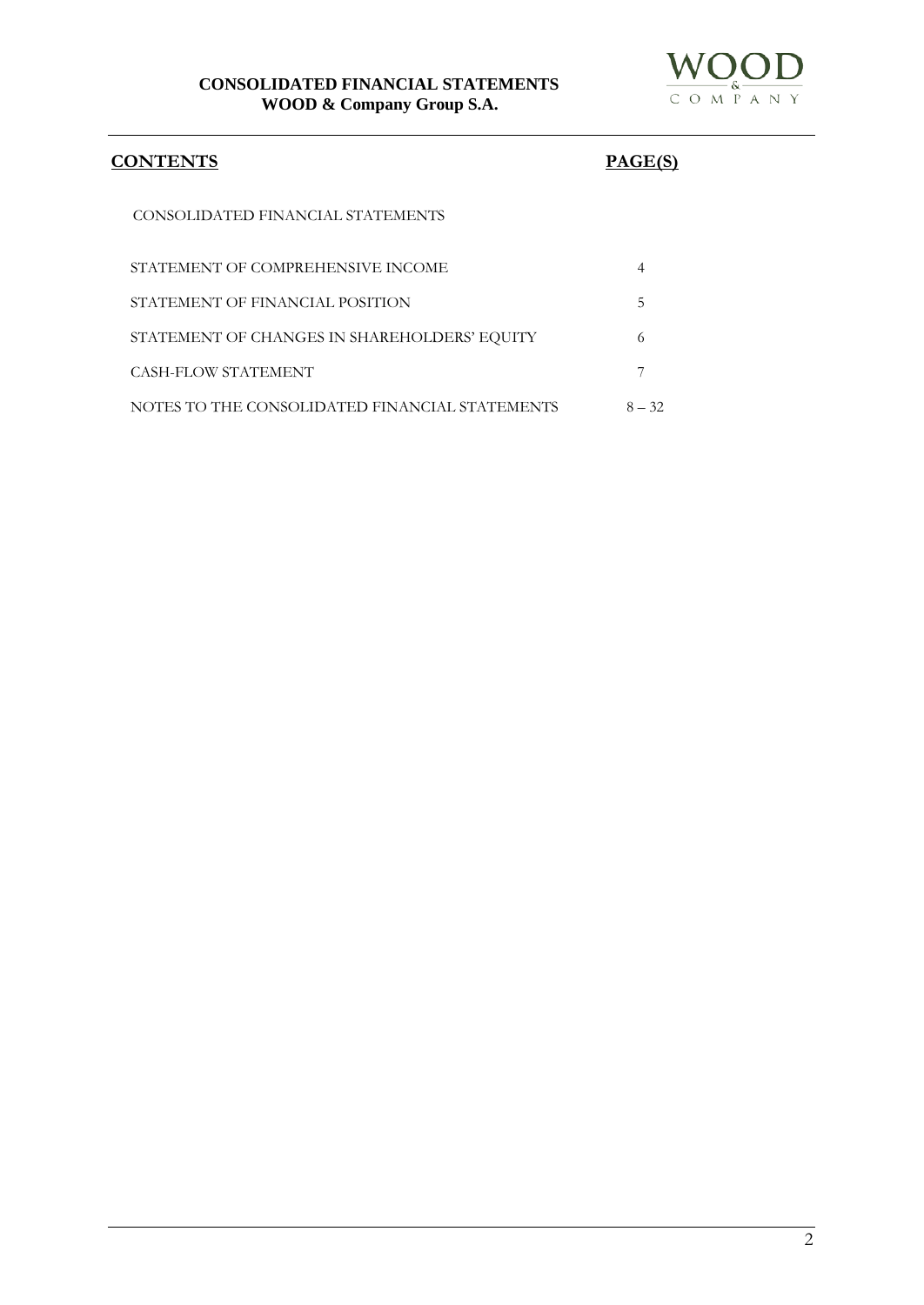

# **WOOD & Company Group S.A. CONSOLIDATED AUDITED RESULTS FOR YEAR ENDED 31 DECEMBER 2018**

# **Key results for 2018:**

- − Net fees and commissions, was EUR 25.5 m
- − Net profit on financial operations from trading and investment activities was EUR 9.0 m
- − Operating income totalled EUR 35.4 m
- − Operating costs were EUR 29.0 m
- − Net profit totalled EUR 4.8 m.
- − Total equity as of 31 December 2018 was EUR 36.1 m

#### **Presentation of consolidated financial statements**

WOOD & Company Group S.A. presents the audited consolidated statements of its financial performance for 2018 and its financial position as of 31 December 2018 prepared in accordance with International Financial Reporting Standards (IFRS) as adopted by the EU.

#### **Key numbers**

| $EUR$ m                       | 2018     | 2017     |
|-------------------------------|----------|----------|
| Net fee and commission income | 25.54    | 26.37    |
| Total operating income        | 35.37    | 34.70    |
| Total operating costs         | $-29.00$ | $-29.19$ |
| Total equity                  | 36.1     | 31.1     |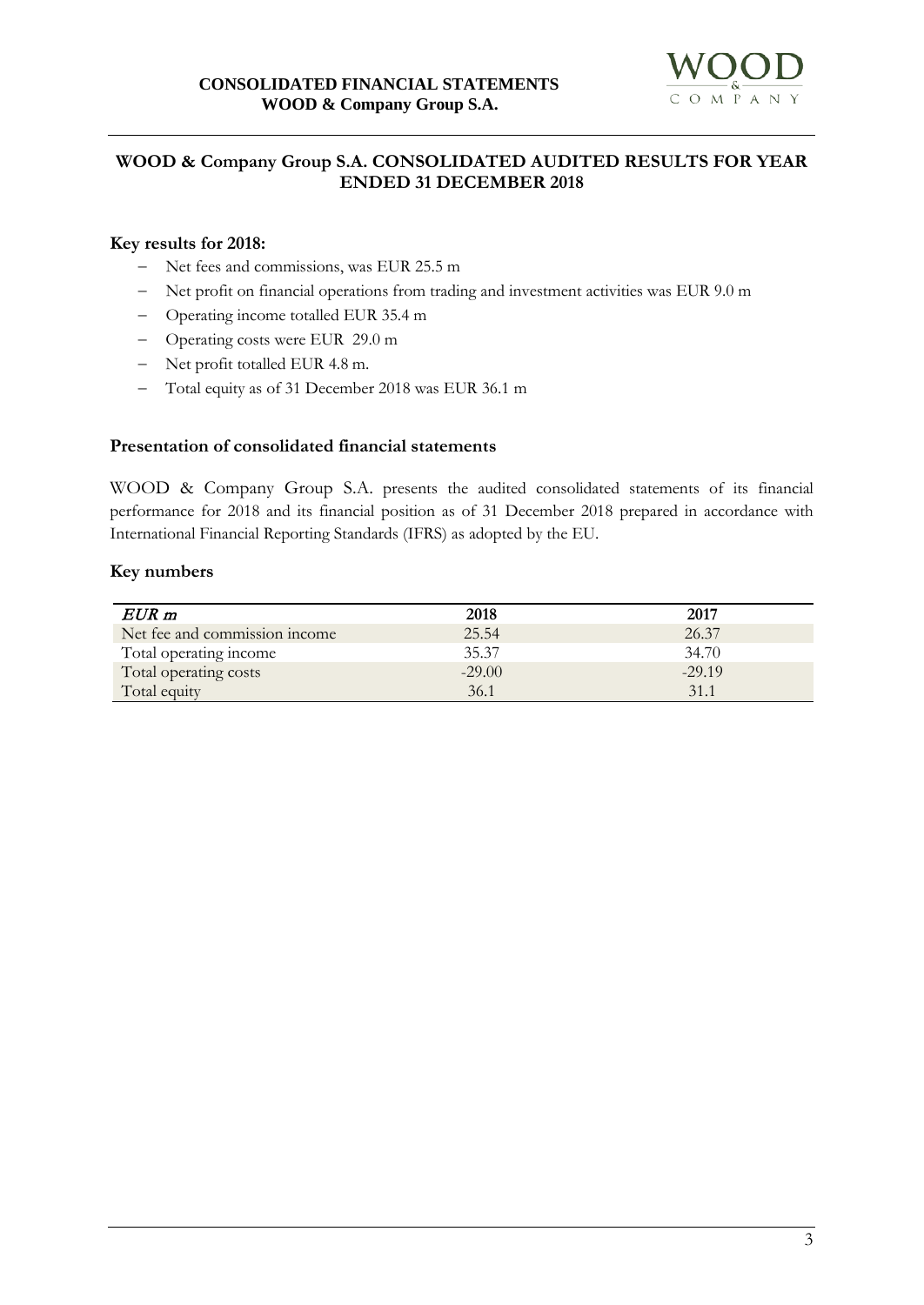#### **CONSOLIDATED FINANCIAL STATEMENTS** WOOD & Company Group S.A.



#### STATEMENT OF COMPREHENSIVE INCOME FOR THE YEARS ENDED 31 DECEMBER 2018 AND 31 DECEMBER 2017

|                                                                            | <b>NOTES</b>   | 31 December 2018 | 31 December 2017 |
|----------------------------------------------------------------------------|----------------|------------------|------------------|
|                                                                            |                | <b>EUR '000</b>  | <b>EUR '000</b>  |
| Interest income                                                            |                | 3,247            | 2,204            |
| Interest expense                                                           |                | $-2,463$         | $-1.742$         |
| Net interest income                                                        | 3              | 785              | 462              |
| Fee and commission income                                                  |                | 39,814           | 39,680           |
| Fee and commission expense                                                 |                | $-14,275$        | $-13,309$        |
| Net fees and commissions income                                            | $\overline{4}$ | 25,539           | 26,371           |
| Net profit on financial operations                                         | 5              | 8,979            | 7,587            |
| Other operating income/(expense), net                                      | 6              | 70               | 280              |
| Total operating income                                                     |                | 35.373           | 34,700           |
| General administrative expenses                                            | 7              | $-28,357$        | $-28,389$        |
| Depreciation                                                               | 16             | $-610$           | $-714$           |
| Share / Option scheme                                                      |                | $-38$            | $-87$            |
| Total operating costs                                                      |                | $-29,005$        | $-29,190$        |
| Profit before income taxes                                                 |                | 6,368            | 5,510            |
| Income taxes                                                               | 8              | $-1,564$         | $-1,501$         |
| Deferred tax                                                               | 8              | $-20$            | $-44$            |
| <b>Net Income</b>                                                          |                | 4,784            | 3,965            |
| Other comprehensive income                                                 |                |                  |                  |
| Items that will not be reclassified subsequently to                        |                |                  |                  |
| the Statement of Income                                                    |                |                  |                  |
| Change in reporting currency conversion differences                        |                | $-863$           | 1,373            |
| Items that may be reclassified subsequently to<br>the Statements of Income |                |                  |                  |
| Gains/losses from available for sale securities                            |                | $\overline{0}$   | $-1,191$         |
| Income tax relating to other comprehensive income                          |                | $\Omega$         | 218              |
| Total comprehensive income                                                 |                |                  |                  |

The accompanying notes are an integral part of these consolidated financial statements.

These consolidated financial statements were approved by the Management Board on 28 April 2020.

Signed on behalf of the Management Board:

 $\sim$   $\sim$ **Wladimir** Jaros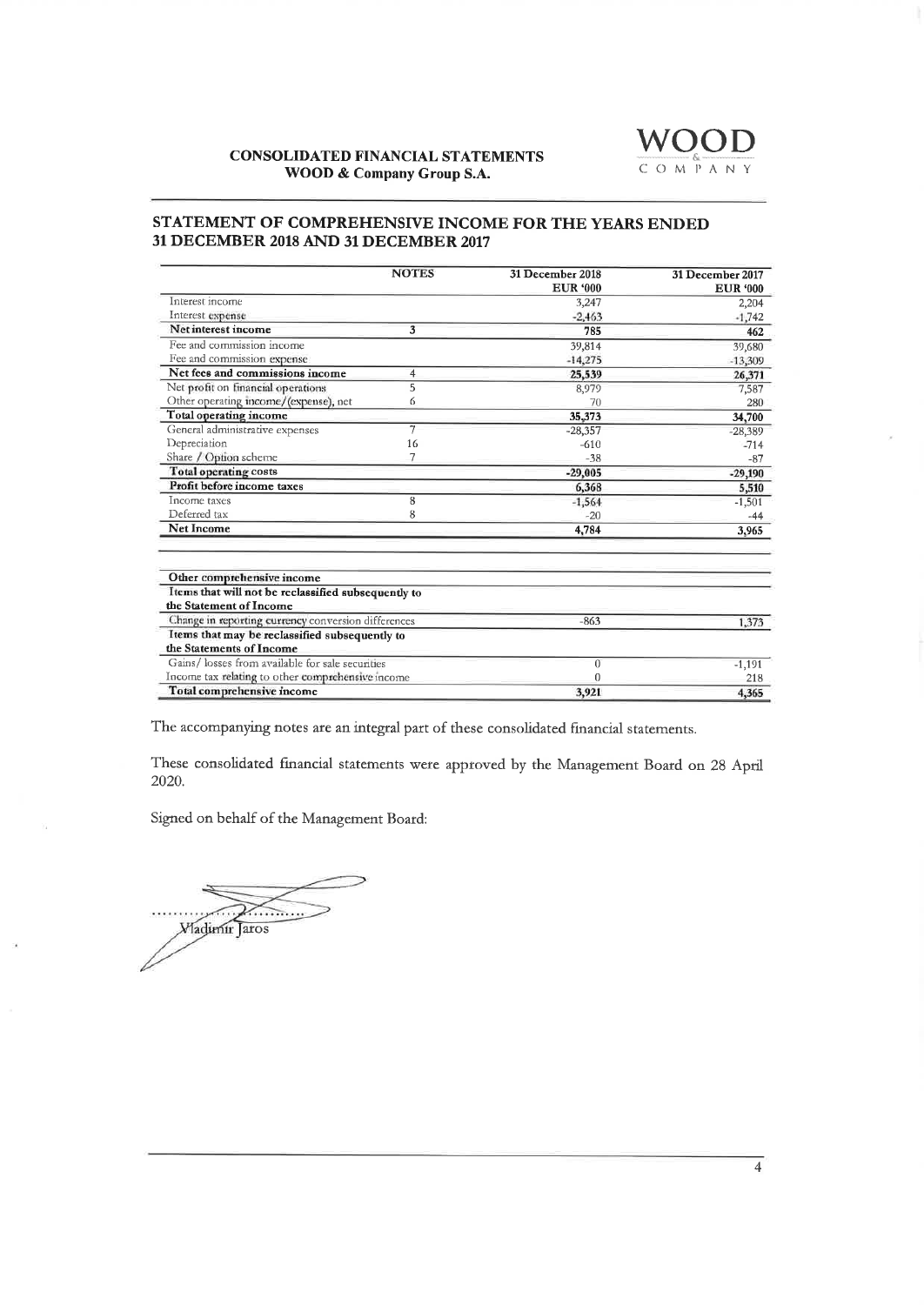# **STATEMENT OF FINANCIAL POSITION AS OF 31 DECEMBER 2018 AND 31 DECEMBER 2017**

|                                                            | <b>NOTES</b> | 31 December 2018<br><b>EUR '000</b> | 31 December 2017<br><b>EUR '000</b> |
|------------------------------------------------------------|--------------|-------------------------------------|-------------------------------------|
| <b>ASSETS</b>                                              |              |                                     |                                     |
| <b>Current assets</b>                                      |              |                                     |                                     |
| Cash and deposits with banks                               | 9            | 29,988                              | 48,447                              |
| Assets held for trading                                    | 10           | 4,452                               | 9,292                               |
| Other securities at fair value                             |              | 9,604                               | $\theta$                            |
| Securities available for sale                              | 11           | $\theta$                            | 8,360                               |
| Trade and other receivables                                | 13           | 132,893                             | 115,060                             |
| Accrued income and other assets                            | 14           | 949                                 | 776                                 |
| Total current assets                                       |              | 177,886                             | 181,935                             |
| Non-current assets                                         |              |                                     |                                     |
| Long-term receivables                                      | 15           | 211                                 | 211                                 |
| Securities at amortised costs                              | 12           | $\overline{0}$                      | 39                                  |
| Deferred tax assets                                        | 8            | 117                                 | 138                                 |
| Intangible fixed assets, net                               | 16           | 686                                 | 911                                 |
| Tangible fixed assets, net                                 | 16           | 1,528                               | 1,290                               |
| Total non-current assets                                   |              | 2,542                               | 2,589                               |
| Total assets                                               |              | 180,428                             | 184,524                             |
|                                                            |              |                                     |                                     |
| <b>EQUITY AND LIABILITIES</b>                              |              |                                     |                                     |
| Capital and reserves                                       |              |                                     |                                     |
| Issued capital                                             | 17           | 1,024                               | 1,024                               |
| Share premium                                              |              | 7,196                               | 7,196                               |
| Reserve fund from profit                                   |              | 109                                 | 109                                 |
| Retained earnings                                          |              | 21,046                              | 16,034                              |
| Revaluation fund from AFS                                  |              | $\overline{0}$                      | -68                                 |
| Share/option scheme capital fund                           |              | 530                                 | 530                                 |
| Profit for the period                                      |              | 4,784                               | 3,965                               |
| Reporting currency conversion                              |              | 1,450                               | 2,313                               |
| Total capital and reserves                                 |              | 36,138                              | 31,103                              |
| Deferred tax liability                                     |              | $\overline{0}$                      | $\overline{0}$                      |
| Issued debt securities                                     | 22           | 544                                 | 2,083                               |
| Long term provisions                                       | 21           | 811                                 | 820                                 |
| Total equity and non-current liabilities                   |              | 37,493                              | 34,006                              |
|                                                            |              |                                     |                                     |
| <b>Current liabilities</b><br>Amounts owed to banks        | 20           | 16,149                              | 24,578                              |
| Liabilities held for trading                               | 10           | 3,943                               | 3,803                               |
|                                                            | 18           |                                     |                                     |
| Trade and other payables<br>Accruals and other liabilities | 19           | 122,604<br>238                      | 121,881<br>253                      |
| Income tax payable                                         | 8            | $\overline{c}$                      | 3                                   |
| Current liabilities total                                  |              | 142,935                             | 150,518                             |
|                                                            |              |                                     |                                     |
| Total equity and liabilities                               |              | 180,428                             | 184,524                             |

The accompanying notes are an integral part of these unconsolidated financial statements. The financial statements reflect the effect of the application of IFRS 9 disclosed in detail in Note 4 Adoption of new and revised standards.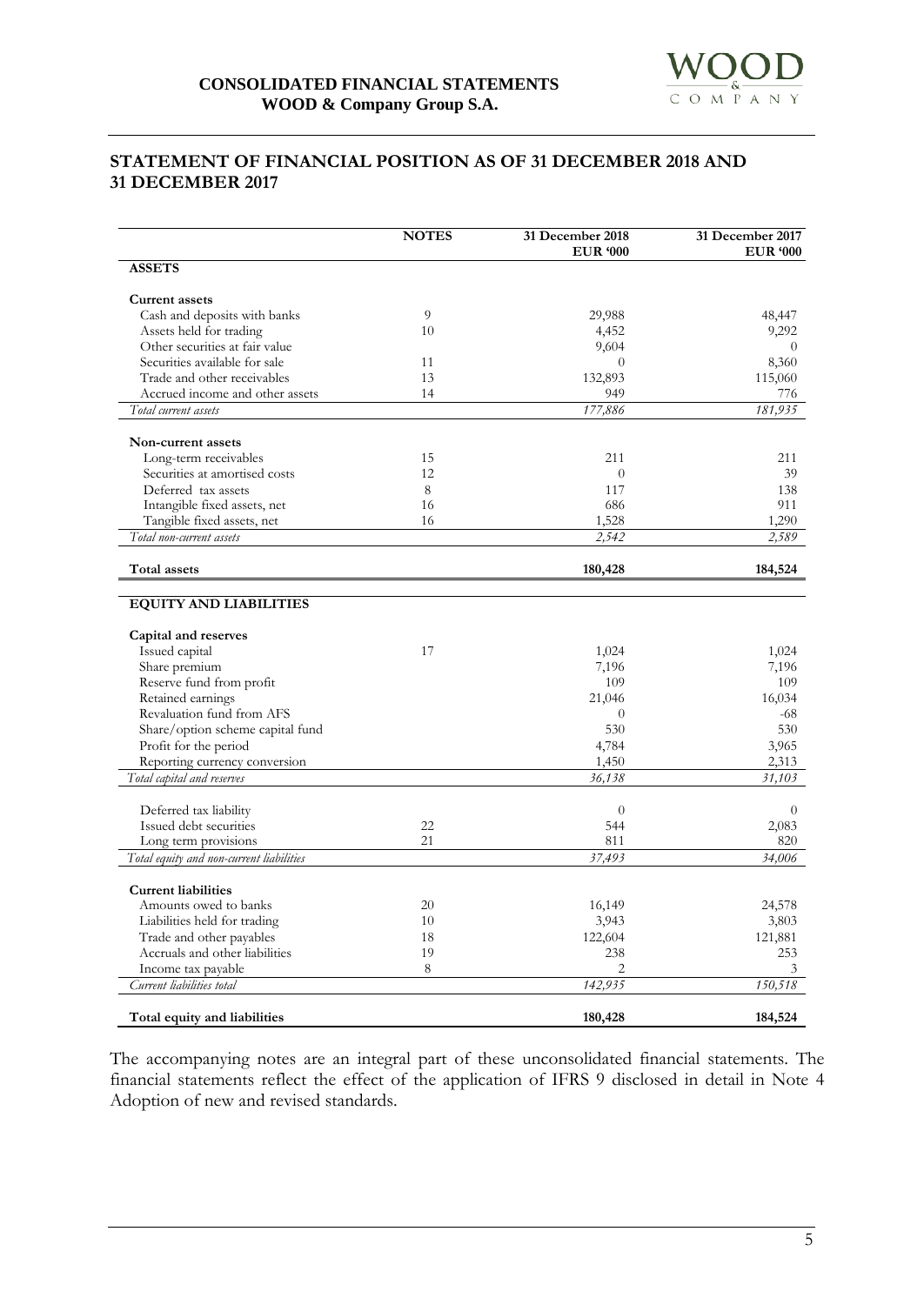

# **CONSOLIDATED FINANCIAL STATEMENTS WOOD & Company Group S.A.**

# **STATEMENT OF CHANGES IN SHAREHOLDERS' EQUITY FOR THE YEARS ENDED 31 DECEMBER 2018 AND 31 DECEMBER 2017**

|                                               | <b>Issued</b>   | Share           | Reserve         | Revaluation     | Share/optio     | Retained        | Profit/loss     | Reporting       | Total           |
|-----------------------------------------------|-----------------|-----------------|-----------------|-----------------|-----------------|-----------------|-----------------|-----------------|-----------------|
|                                               | capital         | premium         | fund            | fund from       | n scheme        | earnings        | for the         | currency        |                 |
|                                               |                 |                 |                 | AFS             | capital fund    |                 | period          | conversion      |                 |
|                                               | <b>EUR '000</b> | <b>EUR</b> '000 | <b>EUR '000</b> | <b>EUR '000</b> | <b>EUR '000</b> | <b>EUR</b> '000 | <b>EUR</b> '000 | <b>EUR '000</b> | <b>EUR '000</b> |
| Balance at 31 December 2016                   | 1,024           | 7,196           | 109             | 905             | 530             | 10,068          | 5,966           | 940             | 26,737          |
| Profit / loss distribution                    |                 |                 |                 |                 |                 | 5,966           | $-5,966$        |                 |                 |
| Change in reporting currency conversion       |                 |                 |                 |                 |                 |                 |                 | 1,373           | 1,373           |
| Revaluation difference to AFS                 |                 |                 |                 | $-973$          |                 |                 |                 |                 | $-973$          |
| Dividend                                      |                 |                 |                 |                 |                 |                 |                 |                 |                 |
| Profit for 2017                               |                 |                 |                 |                 |                 |                 | 3,965           |                 | 3,965           |
| Balance at 31 December 2017                   | 1,024           | 7,196           | 109             | $-68$           | 530             | 16,034          | 3,965           | 2,313           | 31,103          |
| Adjustments relating to IFRS 9 implementation |                 |                 |                 | 68              |                 | 1,047           |                 |                 | 1,115           |
| Balance as at 1 January 2018                  | 1,024           | 7,196           | 109             | 0               | 530             | 17,081          | 3,965           | 2,313           | 32,218          |
| Profit / loss distribution                    |                 |                 |                 |                 |                 | 3,965           | $-3,965$        |                 | $\Omega$        |
| Change in reporting currency conversion       |                 |                 |                 |                 |                 |                 |                 | $-863$          | $-863$          |
| Dividend                                      |                 |                 |                 |                 |                 |                 |                 |                 | $\Omega$        |
| Profit for 2018                               |                 |                 |                 |                 |                 |                 | 4,784           |                 | 4,784           |
| <b>Balance at 31 December 2018</b>            | 1,024           | 7,196           | 109             | 0               | 530             | 21,046          | 4,784           | 1,450           | 36,138          |

The accompanying notes are an integral part of these unconsolidated financial statements. The financial statements reflect the effect of the application of IFRS 9 disclosed in detail in Note 4 Adoption of new and revised standards.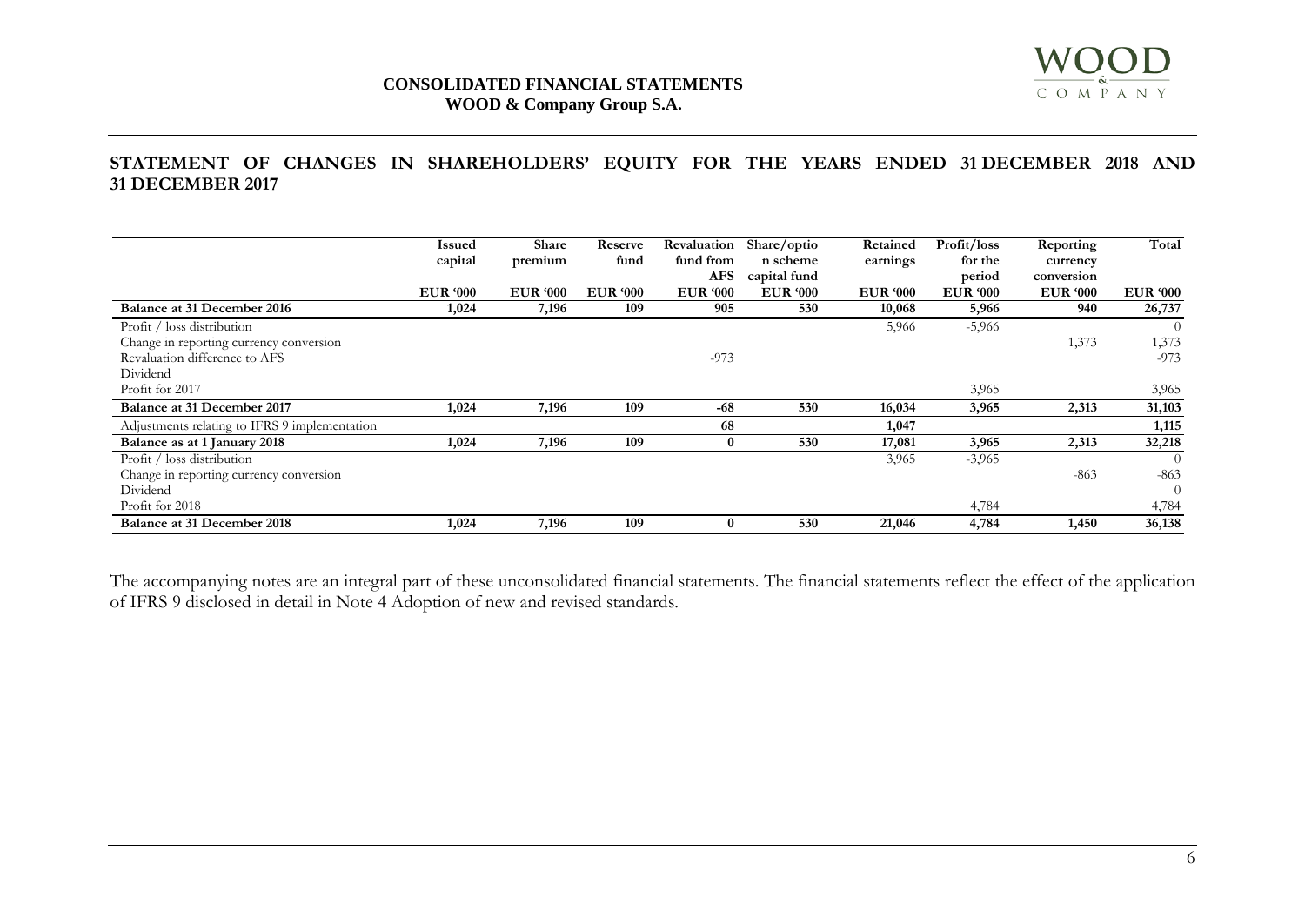

# **CASH-FLOW STATEMENT FOR THE YEARS ENDED 31 DECEMBER 2018 AND 31 DECEMBER 2017**

|                                                            | 31 December 2018<br><b>EUR '000</b> | 31 December 2017<br><b>EUR</b> '000 |
|------------------------------------------------------------|-------------------------------------|-------------------------------------|
| CASH FLOW FROM OPERATING ACTIVITIES                        |                                     |                                     |
| Profit / loss before tax                                   | 6,368                               | 5,509                               |
| Adjustments on non-cash transactions                       |                                     |                                     |
| Depreciation                                               | 610                                 | 714                                 |
| Share/option scheme                                        | 38                                  | 87                                  |
| Change in impairment and provision                         | 253                                 | $-291$                              |
| Other non-financial movements                              | $-1,036$                            | $-78$                               |
| Operating profit before changes in operating assets        | 6,233                               | 5,979                               |
| Trade and other receivables                                | $-17,833$                           | $-31,821$                           |
| Trading shares                                             | 4,979                               | $-2,519$                            |
| Other assets                                               | $-173$                              | -51                                 |
| Trade and other payables                                   | 723                                 | 25,723                              |
| Other liabilities                                          | $-15$                               | $\theta$                            |
| Income taxes paid                                          | $-1,565$                            | $-1,796$                            |
| NET CASH FROM OPERATING ACTIVITIES                         | $-7,651$                            | $-4,485$                            |
|                                                            |                                     |                                     |
| CASH FLOW FROM INVESTING ACTIVITIES                        |                                     |                                     |
| (Purchase) / sale of securities available for sale         | 20                                  | 5,109                               |
| Proceed/ (purchase) from held to maturity financial assets | 39                                  | $-2$                                |
| Net cash flow from the purchase of a new branch            | $\Omega$                            | $\Omega$                            |
| Purchase of property, plant & equipment                    | $-923$                              | $-908$                              |
| NET CASH USED IN INVESTING ACTIVITIES                      | $-864$                              | 4,199                               |
| CASH FLOW FROM FINANCING ACTIVITIES                        |                                     |                                     |
| Non-current assets                                         | $\theta$                            | $-36$                               |
| Net change in amounts owed to banks                        | $-8,429$                            | 5,307                               |
| Increase / (decrease) of share capital                     | $\theta$                            | $\theta$                            |
| Transaction with own shares                                | $\Omega$                            | $\overline{0}$                      |
| Selling of own bond                                        | $-1,539$                            | $-1,679$                            |
| Dividend paid-out                                          | $\Omega$                            | $\Omega$                            |
|                                                            |                                     |                                     |
| NET CASH USED IN FINANCING ACTIVITIES                      | $-9,968$                            | 3,593                               |
| NET INCREASE / (DECREASE) IN CASH AND CASH                 |                                     |                                     |
| <b>EQUIVALENTS</b>                                         | $-18,483$                           | 3,307                               |
| Net impact of FX rate changes                              | 24                                  | 1,416                               |
| CASH AT THE BEGINNING OF PERIOD                            | 48,447                              | 43,726                              |
| CASH AND CASH EQUIVALENTS AT THE END OF PERIOD             | 29,988                              | 48,447                              |

The accompanying notes are an integral part of these consolidated financial statements.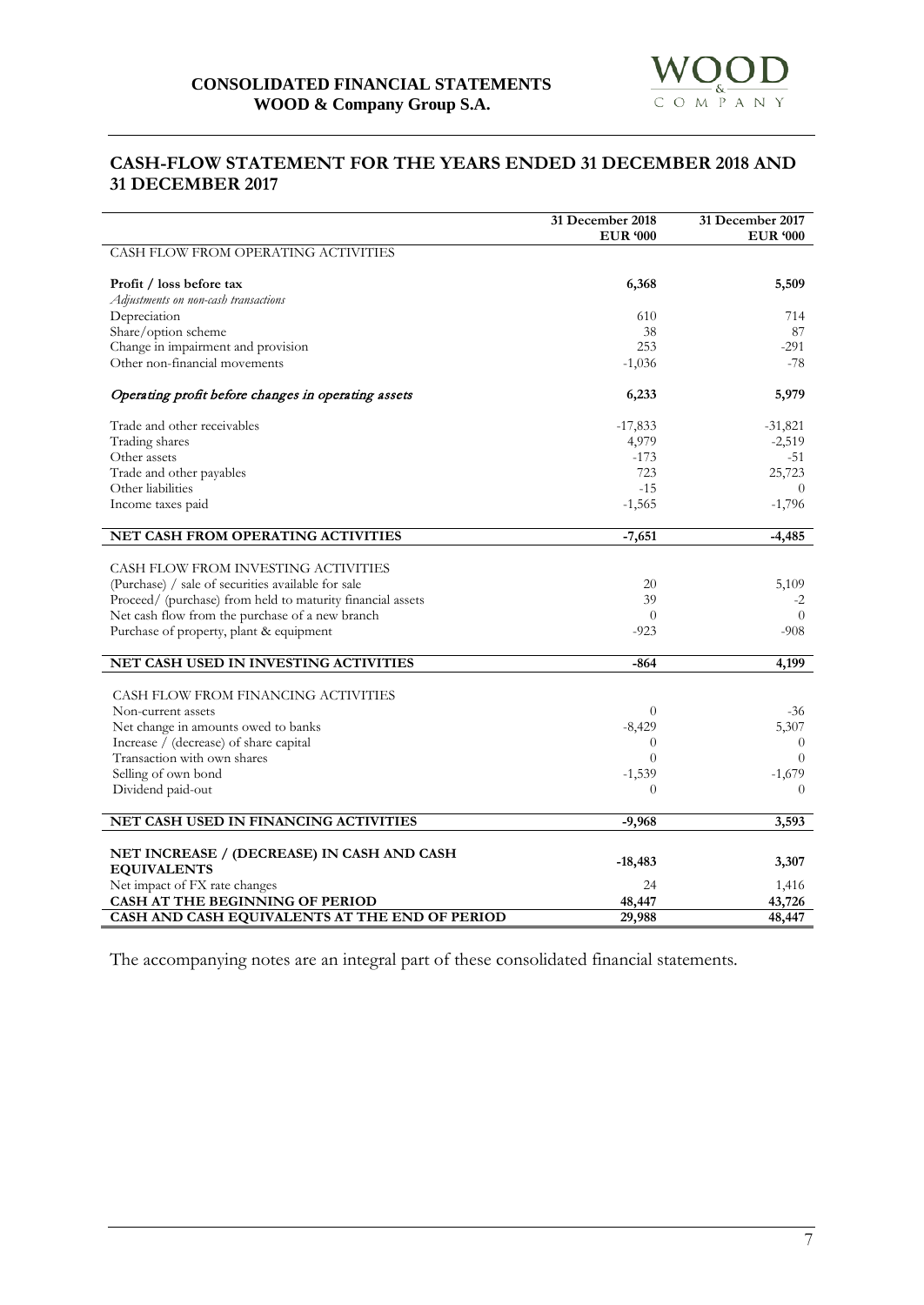# **1. INTRODUCTION**

WOOD & Company Group S.A. (further on "WOOD & Company Group") formerly "Wings Investments S.A." was incorporated as a "Société Anonyme" under the laws of the Grand Duchy of Luxembourg on 31 July 2001 for an unlimited duration. The WOOD & Company Group has its registered office in Luxembourg.

The following companies belong to the group of WOOD & Company Group S.A. and are fully consolidated:

- − Wood and Company Holding AG, Vordergasse 3, 8200 Schaffhausen, Switzerland, (share 100%)
- − Wood and Company Financial Services AG, Vordergasse 3, 8200 Schaffhausen, Switzerland (share 100%)
- − WOOD & Company Financial Services, a.s., Náměstí Republiky 1079/1a, Prague 1, Czech Republic (share 100%)
- − Wood & Company, a.s., Hviezdoslavovo námestie 15, Bratislava, Slovak Republic (share 100%)
- − WOOD & Company Holding Limited, Level 5, The Mall Complex, The Mall, Floriana FRN 1470, Malta (share 100%)
- − WOOD & Company investiční společnost, a.s., Náměstí Republiky 1079/1a, Prague 1, Czech Republic (share 100%)
- − WOOD & Co S.A.M. ex. McLaren Securities, 74 Boulevard d'Italie, Monte Carlo Sun, MONACO
- WOOD & Company, investiční fond s proměnným základním kapitálem, a.s., Náměstí Republiky 1079/1a, Prague 1, Czech Republic (share 100%)

The main activities of the WOOD & Company Group are as follows:

- − Securities trading and brokerage services in Central, Eastern and South-Eastern Europe;
- − Advisory services relating to investment banking, mergers & acquisition, capital market transactions and fund raising;
- Asset management services.

WOOD & Company Group is a leading investment firm in Central and Southeast Europe. WOOD & Company Group is a member of the Prague, Warsaw, Budapest, Vienna, Frankfurt, Sofia, Bucharest and Ljubljana stock exchanges, and also offers its clients access to Baltic, ex-Yugoslavia countries, Turkey and Dubai. WOOD & Company Group also provides regional investors with OECD markets.

In 2014, the WOOD & Company Group established a new branch in Italy. This branch assumed all activities and assets of the subsidiary Integrated Financial Products Ltd in Italy on 1 September 2014. The acquisition was carried out with the aim of expanding the client portfolio and the provided range of products. The fair value of acquired assets and liabilities did not differ significantly from their carrying values. The main item of the acquired assets were funds in the bank account, the main item of the acquired liabilities was a provision for post-employment benefits. The acquired assets and liabilities were not significant.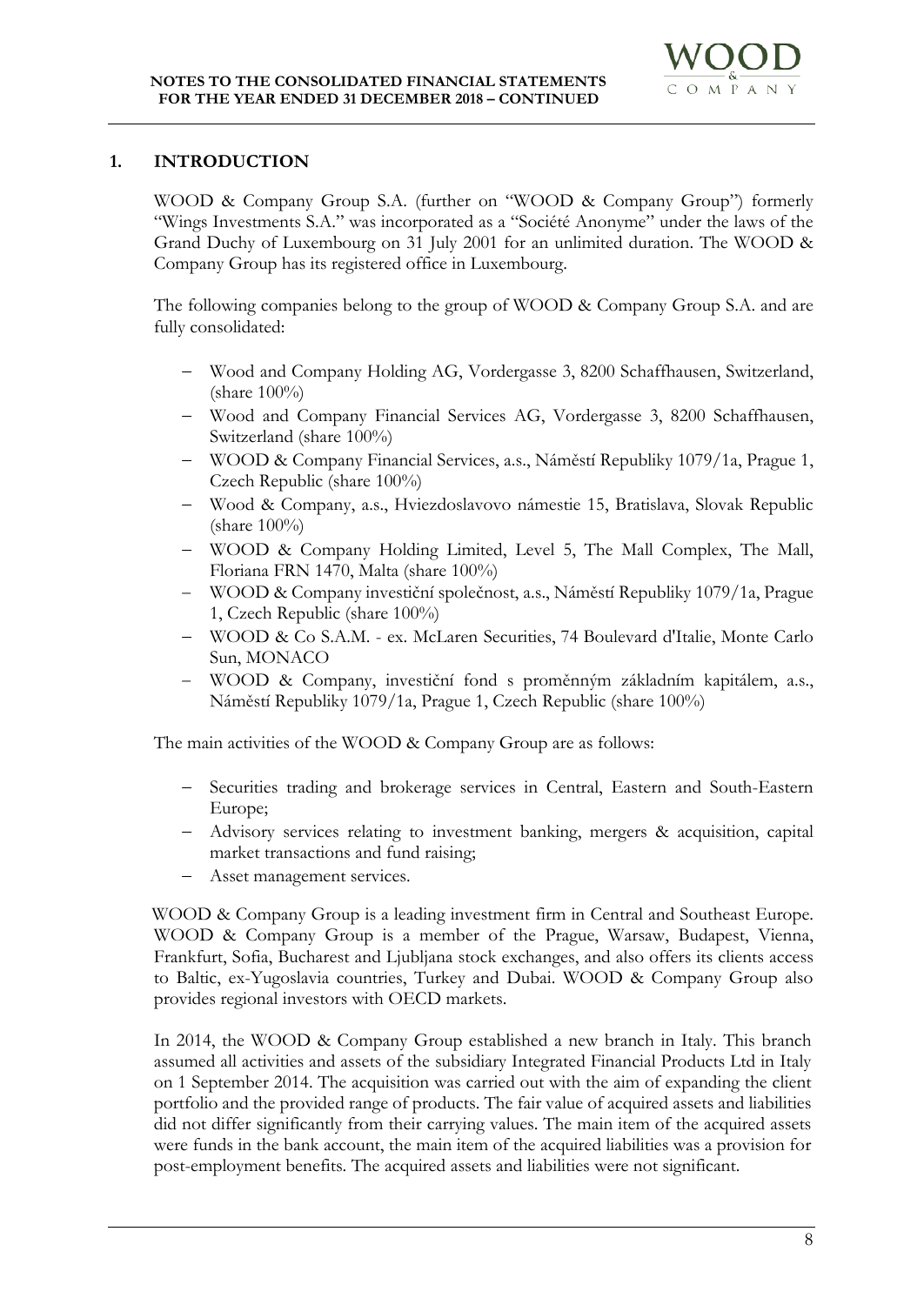

#### **1.1. The shareholder structure**

The ultimate shareholders of the WOOD & Company Group as at 31 December 2018 and as at 31 December 2017 are as follows:

Vladimír Jaroš (32.04 %) Jan Sýkora (32.04 %) Lubomír Šoltýs  $(32.04\frac{9}{0})$ Several individuals (3.88 %)

# **2. SIGNIFICANT ACCOUNTING POLICIES**

# **2.1. Basis of preparation**

The consolidated financial statements have been prepared in compliance with International Financial Reporting Standards (IFRS) and interpretations approved by the International Accounting Standards Board (IASB) as adopted by the European Union effective for the year ended 31 December 2018. The consolidated financial statements are prepared on the accrual basis of accounting whereby the effects of transactions and other events are recognised when they occur and are reported in the consolidated financial statements of the periods to which they relate on the going concern assumption. The consolidated financial statements include a statement of financial position, a statement of comprehensive income, a statement of changes in shareholders' equity, a cash flow statement and notes to the consolidated financial statements.

All figures are presented in Euro with accuracy to EUR thousands, unless stated otherwise.

The consolidated financial statements are prepared under the historical cost accounting convention, as modified by the fair value measurement of available-for-sale securities, financial assets and financial liabilities held for trading, and all derivative contracts at the statement of financial position date.

The comparative figures on the face of the statement of financial position represent balances as of 31 December 2017, for the statement of comprehensive income and statement of cash flows balances for the year ended 31 December 2017.

WOOD & Company Group's functional currency, ie the currency of the economic environment in which the Group primarily conducts its activities, is the Czech crown. WOOD & Company Group has foreign branches with functional currencies comprising the euro, pound sterling, Polish zloty and Romanian leu, which are treated as foreign operations for accounting purposes.

The presentation of consolidated financial statements in conformity with IFRS as adopted by the European Union requires management to make estimates and assumptions that affect the reported amounts of assets and liabilities and disclosure of contingent assets and liabilities as of the date of the consolidated financial statements and their reported amounts of revenues and expenses during the reporting period. These estimates are based on the information available as of the date of the consolidated financial statements and actual results could differ from those estimates. Key source of estimation uncertainty at the end of the reporting period is the valuation of financial assets.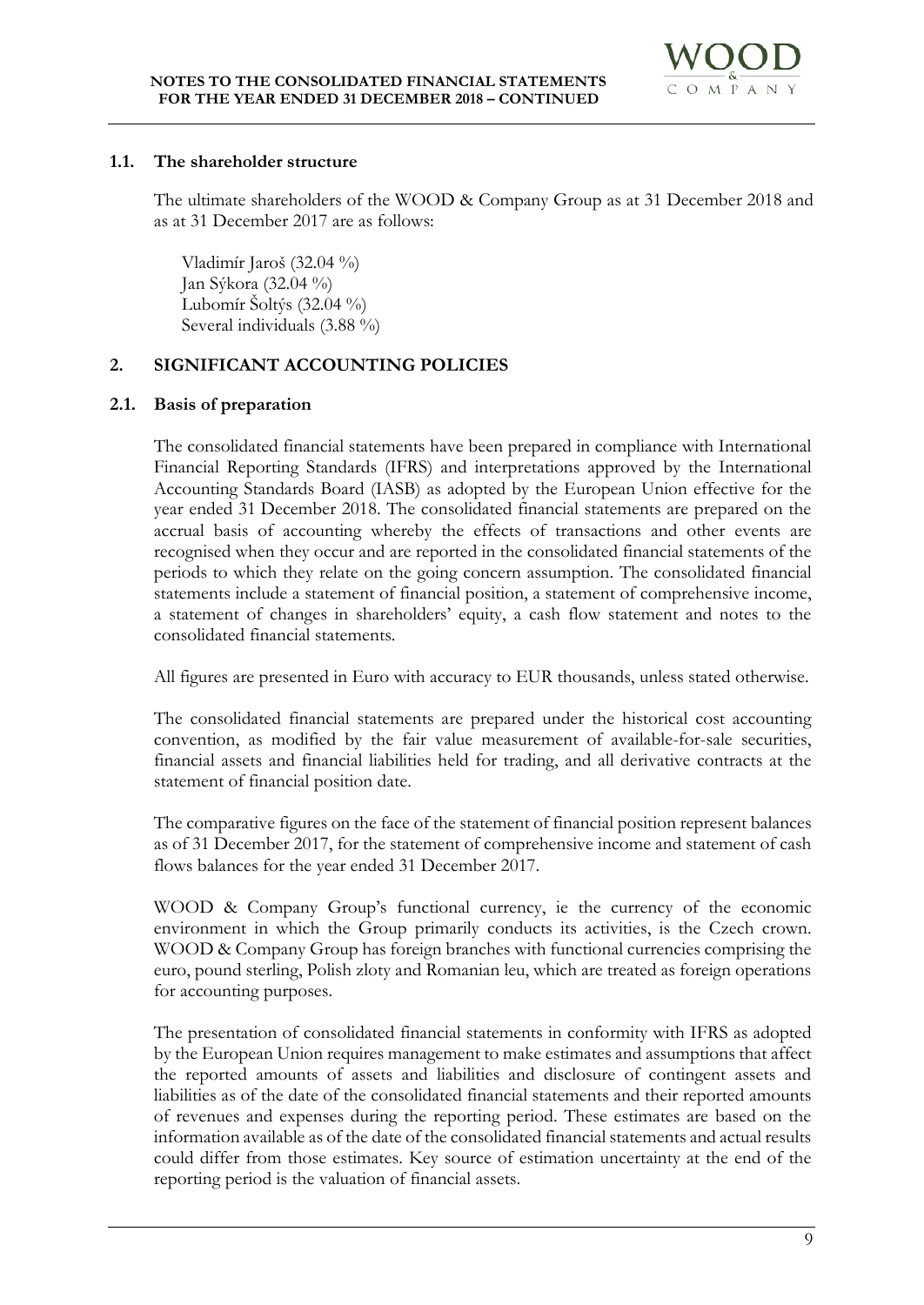

All companies within the Group consolidation structure have the same financial year end which corresponds to the calendar year with exception Wood and Company Holding AG (year – end 31 August). Group uses figures related to the Calendar year for consolidation purposes of Wood and Company Holding AG.

# **Significant accounting judgements and estimates**

In applying the accounting policies for the purpose of preparing the Consolidated Financial Statements in accordance with IFRS, it is necessary for the Group's management to use professional judgement and make estimates and assumptions. These impact upon reported amounts of assets and liabilities, the disclosure of contingent assets and liabilities as of the financial statements date and the reported amounts of revenues and expenses during the reporting period. These estimates and judgements are based on the information available as of the financial statements date and they relate especially to the determination of:

- Fair values in the Statement of Financial Position of financial instruments not quoted in an active market which are classified as financial assets or liabilities at fair value through profit or loss, hedging derivatives or available-for-sale financial assets (for 2017 only)
- The value of intangible assets, except goodwill
- The amount of impairment of assets
- Provisions recognised under liabilities
- The initial value of goodwill for each business combination

In connection with the current economic environment, management has considered all relevant factors that could have an effect on the valuation of assets and liabilities in these consolidated financial statements, liquidity, funding of the WOOD & Company Group's operations and other effects, if any, on the consolidated financial statements. All such impacts, if any, have been reflected in these consolidated financial statements.

# **2.2. Adoption of new and revised Standards**

# **a) Newly applied standards and interpretations the application of which had a significant impact on the financial statements**

In the year ended 31 December 2018, the Group applied new standard IFRS 9 Financial Instruments.

IFRS 9 includes new requirements for:

- Classification and measurement of financial assets and liabilities;
- Impairment of financial assets; and
- General hedge accounting.

The Group decided not to restate comparative information. The opening retained earnings balance was adjusted for any changes in the measurement of financial assets or liabilities.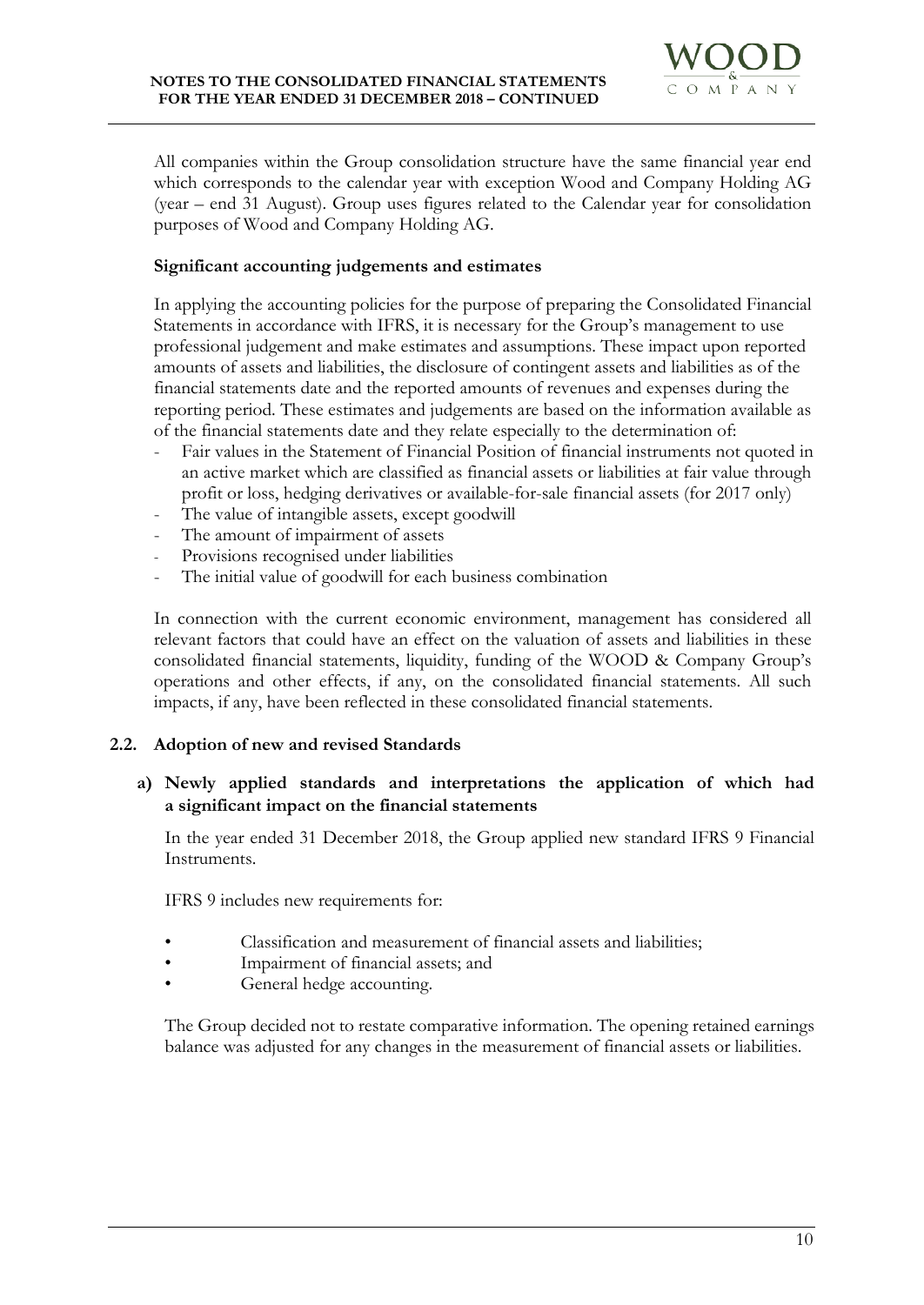#### Classification and measurement of financial assets and liabilities

The following table summarises the classification and measurement of financial assets and liabilities as of 31 December 2017 and 1 January 2018:

| Item                          | Measurement at | Measurement  | Measurement      |
|-------------------------------|----------------|--------------|------------------|
|                               | 31 December    | at 1 January | category in 2018 |
|                               | 2017           | 2018         |                  |
| Assets held for trading       | 9,292          | 9,292        | <b>FVTPL</b>     |
| Securities available for sale | 8,360          | 9,257        | <b>FVTPL</b>     |
| Trade and other               | 115,060        | 115,060      | Amortised cost   |
| receivables                   |                |              |                  |
| Long term receivable          | 211            | 211          | Amortised cost   |

The Group has assessed the classification and measurement of individual financial assets as of 1 January 2018. Financial assets classified as available for sale as of 31 December 2017 were classified as financial assets at fair value through profit and loss (FVTPL). Financial assets classified as available for sale as of 31 December 2017 did not meet the criteria for amortised cost or (for debt instruments) for fair value through other comprehensive income (FVTOCI) measurement. The Group classified these assets as of 1 January 2018 as financial assets at fair value through profit and loss. These assets are presented as Other securities at fair value in the Statement of Financial Position. Accumulated losses for the fair value changes in the amount of EUR – 68 thousand were reclassified from the Revaluation reserve to Accumulated profit as of 1 January 2018.

Part of the securities available for sale were measured at cost in 2017. The revaluation difference to fair value amounted to EUR 897 thousand as at 1. January 2018 was adjusted to retained earnings as IFRS9 reclassification. This asset is measured at fair value through PL from 1 January 2018.

The IFRS 9 implementation did not impact the classification or measurement of financial liabilities.

#### Impairment of financial assets

IFRS 9 introduces the impairment model based on expected loses. The Group has assessed the impact of the new model for all financial assets carried at amortised cost and debt instruments at fair value through other comprehensive income. With regard to its credit risk management, the Group has assessed the impact of the new impairment requirements as being immaterial.

# General hedge accounting

The Group did not apply hedge accounting in accordance with IAS 39. The implementation of IFRS 9 has therefore no impact on the Group.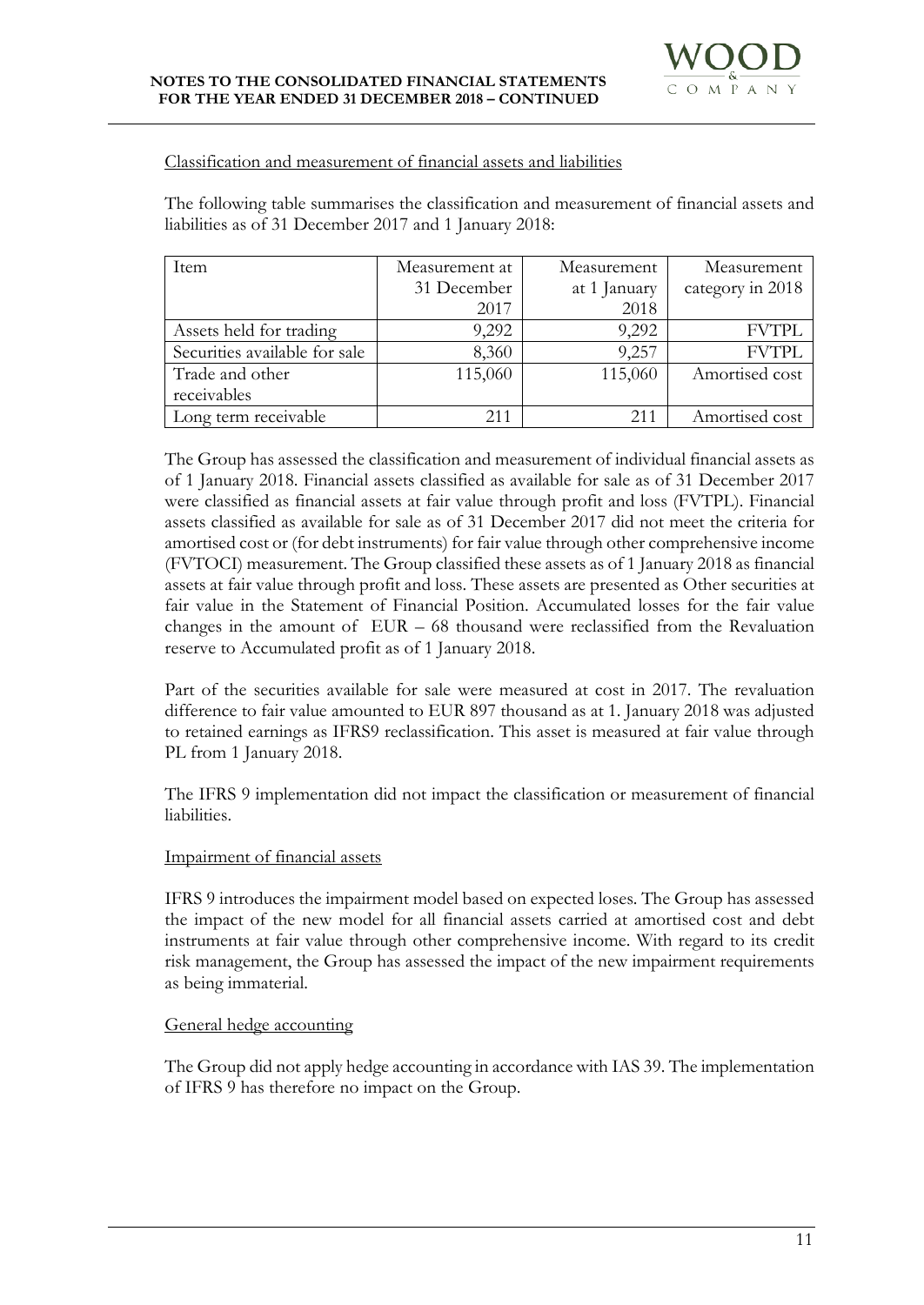

**b) Newly applied standards and interpretations the application of which had no significant impact on the financial statements** 

**Standard IFRS 15 "Revenue from Contracts with Customers"** became effective in the current period. Given the nature of the Group's revenues, the implementation of IFRS 15 had no impact on the Group.

The following amendments to existing standards and interpretations became effective in the current period. Their implementation had no significant impact on the Group:

- **IFRS 1**
- **IFRS 2**
- **IFRS 12**
- **IAS 28**
- **IFRIC 22**

# **c) Newly issued standards and interpretations not yet effective**

At the date the financial statements were authorised to issue, the following standards and interpretations were issued but did not become effective:

• **IFRS 16 "Leases"** - adopted by the EU on 31 October 2017 (effective for annual periods beginning on or after 1 January 2019)

Under IFRS 16 a lessee recognises a right-of-use asset and a lease liability. The right-of-use asset is treated similarly to other non-financial assets and depreciated accordingly. The lease liability is initially measured at the present value of the lease payments payable over the lease term, discounted at the rate implicit in the lease if that can be readily determined. If that rate cannot be readily determined, the lessee shall use their incremental borrowing rate. As with IFRS 16's predecessor, IAS 17, lessors classify leases as operating or finance in nature.

The Group has assessed the potential impact of the adoption of IFRS 16 on the financial statements of the Group.

• **IFRS 17 "Insurance Contracts"** - (effective for annual periods beginning on or after 1 January 2023), the standard was not yet adopted by the EU. Its implementation will not have any impact on the Group.

# • **Amendments to following standards and interpretations**

| i.                         | <b>IAS 19</b>     |
|----------------------------|-------------------|
| ii.                        | IAS <sub>1</sub>  |
| iii.                       | IAS 8             |
| iv.                        | <b>IAS 28</b>     |
| V.                         | IFRS <sub>3</sub> |
| $\overline{\mathrm{vi}}$ . | IFRS 9            |
| $\overline{\text{vii}}$ .  | IFRS 10           |
| V111                       | IFRIC 23          |

The Group has elected not to adopt these new standards, amendments to existing standards and new interpretation in advance of their effective dates. The Group anticipates that the adoption of these standards, amendments to existing standards and interpretation will have no material impact on the financial statements of the Group in the period of initial application.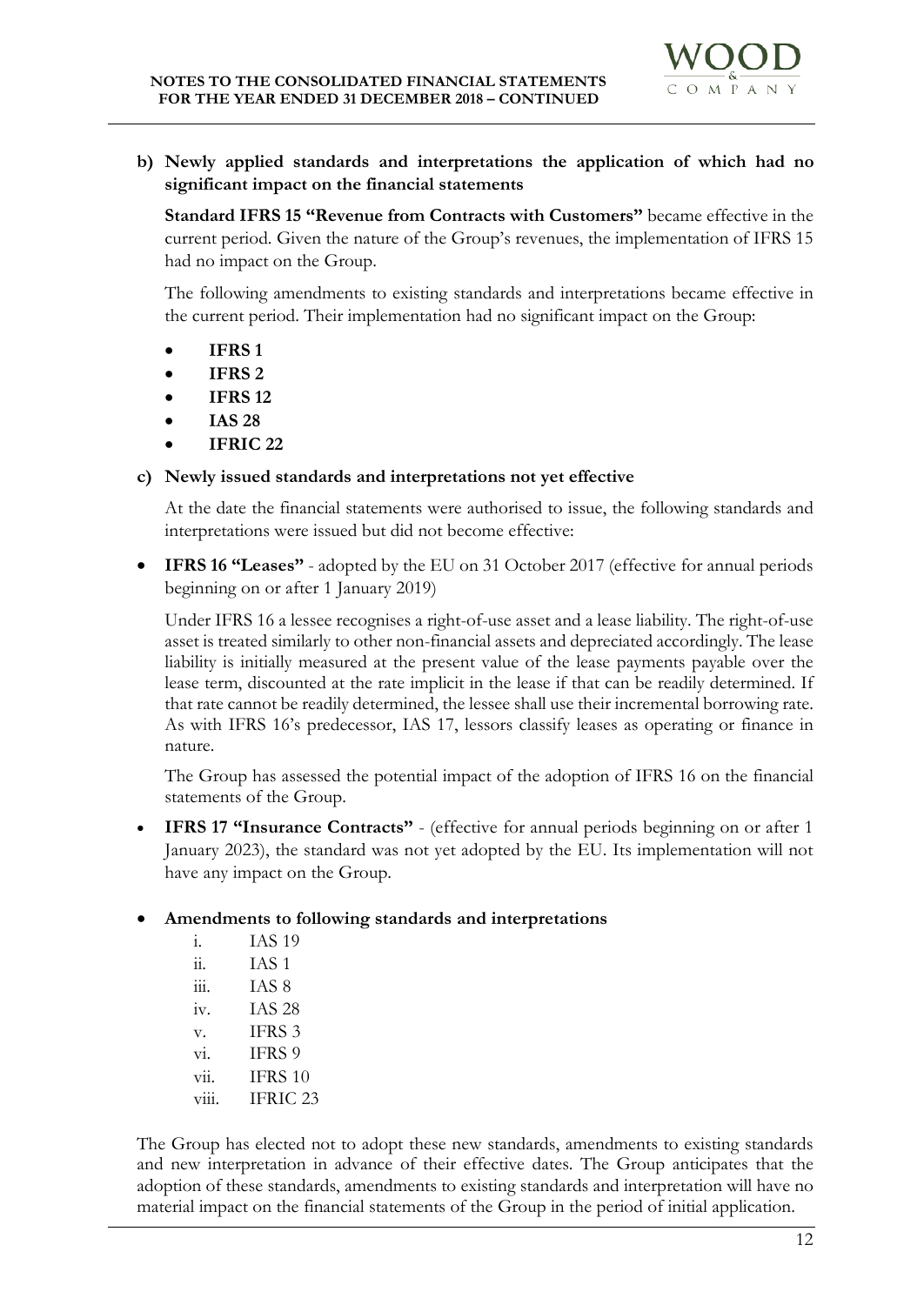

At present, IFRS as adopted by the EU do not significantly differ from regulations adopted by the International Accounting Standards Board (IASB).

# **2.3. Basis of consolidation**

The consolidated financial statements incorporate the financial statements of the Group and entities (its subsidiaries). A subsidiary is an entity over which the WOOD & Company Group has control, i.e. the Bank is exposed, or has rights, to variable returns from its involvement with the investee and has the ability to affect those returns through its power over the investee. Subsidiaries are consolidated using the full method of consolidation from the date when the WOOD & Company Group obtains control to the date when the WOOD & Company Group ceases to exercise control over such entity.

Income and expenses of subsidiaries acquired or disposed of during the year are included in the consolidated statement of comprehensive income from the effective date of acquisition and up to the effective date of disposal, as appropriate. Total comprehensive income of subsidiaries is attributed to the owners of the WOOD & Company Group and to the noncontrolling interests even if this results in the non-controlling interests having a deficit balance.

When necessary, adjustments are made to the financial statements of subsidiaries to bring their accounting policies into line with those used by other members of the WOOD & Company Group.

All intra-group transactions, balances, income and expenses are eliminated in full on consolidation.

Acquisitions of businesses are accounted for using the acquisition method. The consideration transferred in a business combination is measured at fair value, which is calculated as the sum of the acquisition-date fair values of the assets transferred by the WOOD & Company Group, liabilities incurred by the WOOD & Company Group to the former owners of the acquiree and the equity interests issued by the WOOD & Company Group in exchange for control of the acquiree. Acquisition-related costs are generally recognized in profit or loss as incurred.

At the acquisition date, the identifiable assets acquired and the liabilities assumed are recognized at their fair value at the acquisition date, except that:

- deferred tax assets or liabilities and liabilities or assets related to employee benefit arrangements are recognized and measured in accordance with IAS 12 Income Taxes and IAS 19 Employee Benefits respectively;
- liabilities or equity instruments related to share-based payment arrangements of the acquiree or share-based payment arrangements of the WOOD & Company Group entered into to replace share-based payment arrangements of the acquiree are measured in accordance with IFRS 2 Share-based Payment at the acquisition date ; and
- assets (or disposal groups) that are classified as held for sale in accordance with IFRS 5 Non-current Assets Held for Sale and Discontinued Operations are measured in accordance with that Standard.

Goodwill is measured as the excess of the sum of the consideration transferred, the amount of any non-controlling interests in the acquiree, and the fair value of the acquirer's previously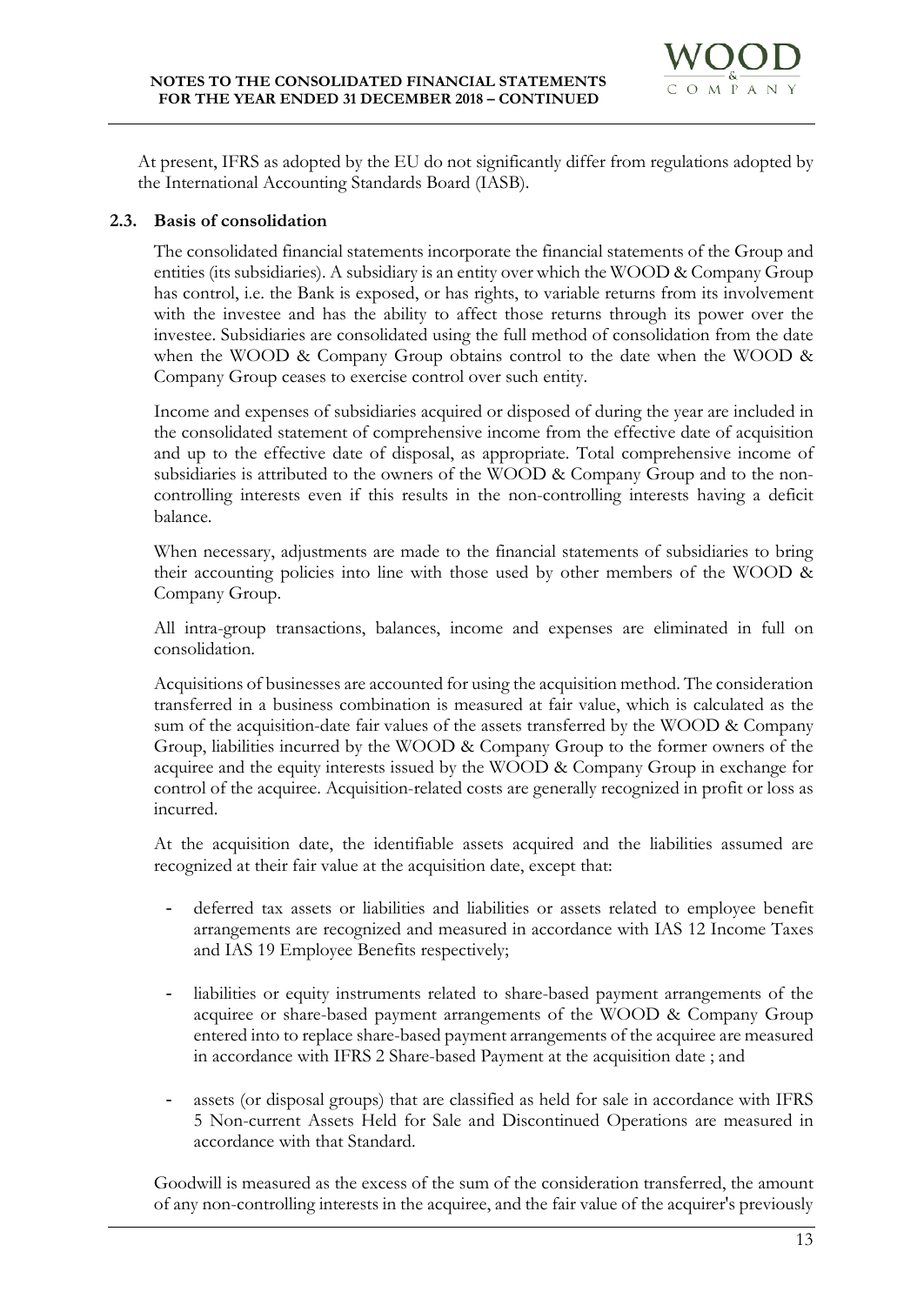

held equity interest in the acquiree (if any) over the net of the acquisition-date amounts of the identifiable assets acquired and the liabilities assumed. If, after reassessment, the net of the acquisition-date amounts of the identifiable assets acquired and liabilities assumed exceeds the sum of the consideration transferred, the amount of any non-controlling interests in the acquiree and the fair value of the acquirer's previously held interest in the acquiree (if any), the excess is recognized immediately in profit or loss as a bargain purchase gain.

Non-controlling interests that are present ownership interests and entitle their holders to a proportionate share of the entity's net assets in the event of liquidation are initially measured at the non-controlling interests' proportionate share of the recognized amounts of the acquiree's identifiable net assets.

The WOOD & Company Group recognises business combinations using the purchase method. The WOOD & Company Group accounts for acquisition in accordance with IFRS 3.

According to IFRS 3 paragraph 3 b) IFRS does not apply to business combinations involving entities or businesses under common control. This includes business combinations of entities which are under the control of the same entity before and after the business combination and by substance the ultimate control remains unchanged.

Goodwill arising on an acquisition of a business is carried at cost as established at the date of acquisition of the business less accumulated impairment losses, if any.

The group's interest in the net fair value of the acquiree's identifiable assets, liabilities and contingent liabilities in excess of the cost of the business combination is recognized immediately in profit or loss.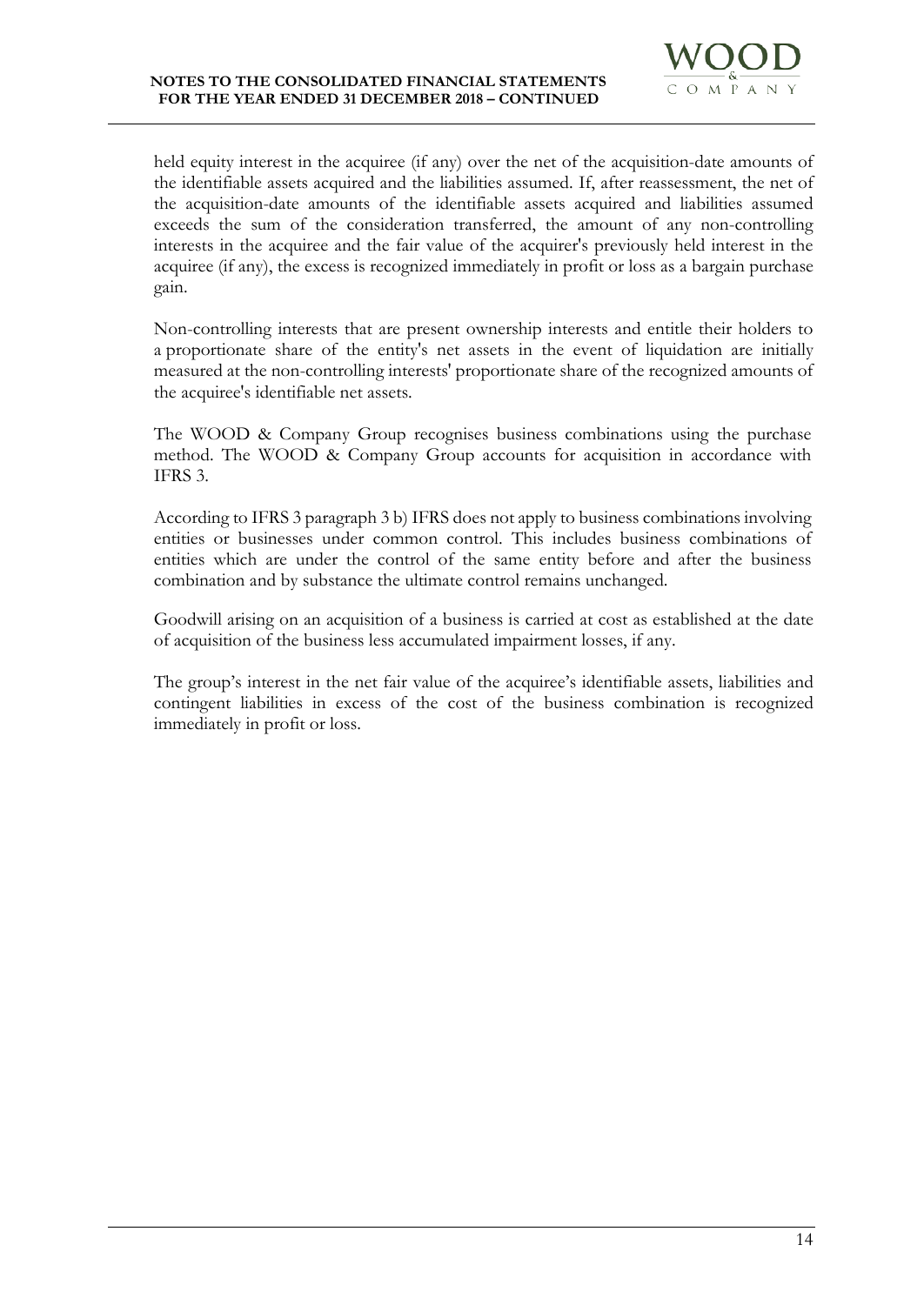

#### **2.4. Recognition of income and expense**

Interest income and expense are recognized in the statement of comprehensive income when earned or incurred, on an accruals basis, through the line "Interest income" and "Interest expense." The WOOD & Company Group accounts for the accruals of interest using the effective interest rate method. The effective interest rate method is an approach to calculating the amortized cost of a financial asset or financial liability using the effective interest rate. The effective interest rate is used to discount the nominal value of future cash flows to the present value at the maturity date.

Fees and commissions are recognized in the period to which they relate on an accruals basis, through the lines "Fee and commission income" and "Fee and commission expense". Success fees from merger and acquisition projects are recognized on completion of the individual transaction and when the condition necessary to achieve the success fee has been met.

#### **2.5. Recognition of date of accounting transaction**

Purchases and sales of financial assets are recognised using trade date accounting. The trade date is the date when the entity undertakes to buy or sell the financial asset.

Cash transfers are recognised on the date when cash is credited to (or debited from) the relevant bank account.

# **2.6. Foreign Currency Translation**

In preparing the financial statements of each individual group entity, transactions in currencies other than the entity's functional currency (foreign currencies) are recognized at the rates of exchange prevailing at the dates of the transactions. At the end of each reporting period, monetary items denominated in foreign currencies are retranslated at the rates prevailing at that date. Non-monetary items carried at fair value that are denominated in foreign currencies are retranslated at the rates prevailing at the date when the fair value was determined. Non-monetary items that are measured in terms of historical cost in a foreign currency are not retranslated.

Exchange differences on monetary items are recognized in profit or loss in the period in which they arise except for exchange differences on shares classified as available for sale and monetary items receivable from or payable to a foreign operation for which settlement is neither planned nor likely to occur (therefore forming part of the net investment in the foreign operation), which are recognized initially in other comprehensive income and reclassified from equity to profit or loss on sale of shares or repayment of the monetary items.

For the purposes of presenting consolidated financial statements, the assets and liabilities of the WOOD & Company Group's foreign operations are translated into EUR using exchange rates prevailing at the end of each reporting period. Income and expense items are translated at the daily exchange rates. Exchange differences arising, if any, are recognized in other comprehensive income and accumulated in equity.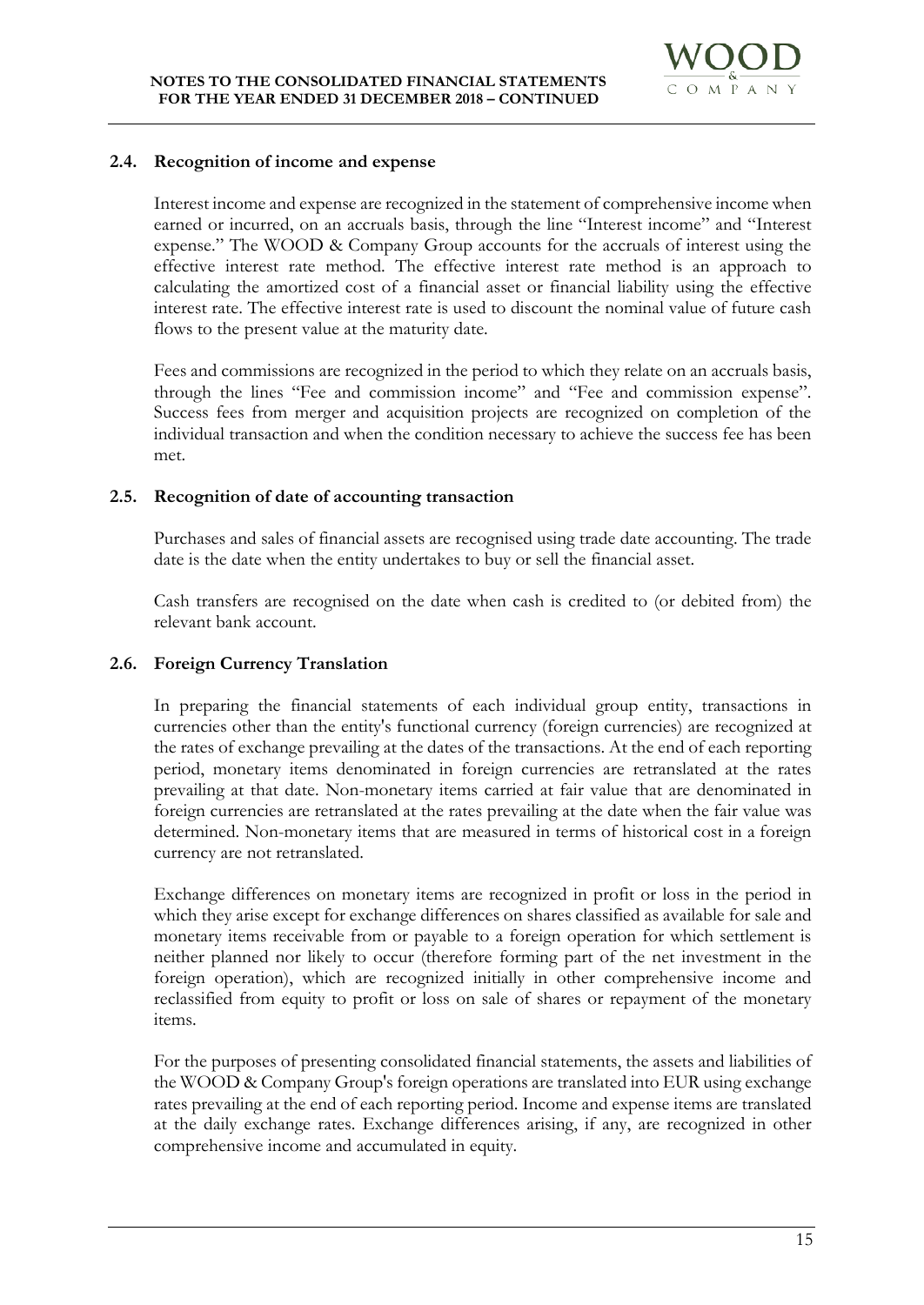

# **2.7. Income Taxation, Deferred Taxes**

Tax on the profit or loss for the year comprises the current year tax charge, adjusted for deferred taxation. Current tax comprises the tax payable calculated on the basis of the taxable income for the year, using the tax rate enacted by the statement of financial position date, and any adjustment of the income tax payable for the previous period.

Deferred tax is recognized on temporary differences between the carrying amounts of assets and liabilities in the consolidated financial statements and the corresponding tax bases used in the computation of taxable profit. A deferred tax liability is recognized for all taxable temporary differences. A deferred tax asset is recognized for all deductible temporary differences to the extent that it is probable that taxable profits will be available against which those deductible temporary differences can be utilized.

The carrying amount of deferred tax assets is reviewed at the end of each reporting period and reduced to the extent that it is no longer probable that sufficient taxable profits will be available to allow all or part of the asset to be recovered.

Deferred tax assets and liabilities are measured at the tax rates that are expected to apply in the period in which the liability is settled or the asset realized, based on tax rates (and tax laws) that have been enacted or substantively enacted by the end of the reporting period. The measurement of deferred tax liabilities and assets reflects the tax consequences that would follow from the manner in which the WOOD & Company Group expects, at the end of the reporting period, to recover or settle the carrying amount of its assets and liabilities.

Current and deferred tax are recognized in profit or loss, except when they relate to items that are recognized in other comprehensive income or directly in equity, in which case, the current and deferred tax are also recognized in other comprehensive income or directly in equity respectively.

# **2.8. Tangible and Intangible Fixed Assets**

Tangible and intangible fixed assets are stated at historical cost less accumulated depreciation and accumulated impairment losses. Cost includes professional fees and other costs directly related to the acquisition of the asset. Fixed assets are depreciated indirectly through the accumulated depreciation charge. Depreciation is calculated on a straight line basis to write off the cost of tangible and intangible fixed assets over their estimated useful economic lives.

During the reporting period, the WOOD & Company Group used the following estimated useful economic lives in years:

| Type of assets         | Depreciation period (in years) |
|------------------------|--------------------------------|
| Technical appreciation | $10 - 30$                      |
| Furniture and fixtures | $3 - 10$                       |
| Cars                   | 4                              |
| Hardware equipment     |                                |
| Software               | $3 - 7$                        |

The WOOD & Company Group periodically assesses its fixed assets for impairment. Where the carrying amount of an asset is greater than its estimated recoverable amount, it is written down to its recoverable amount.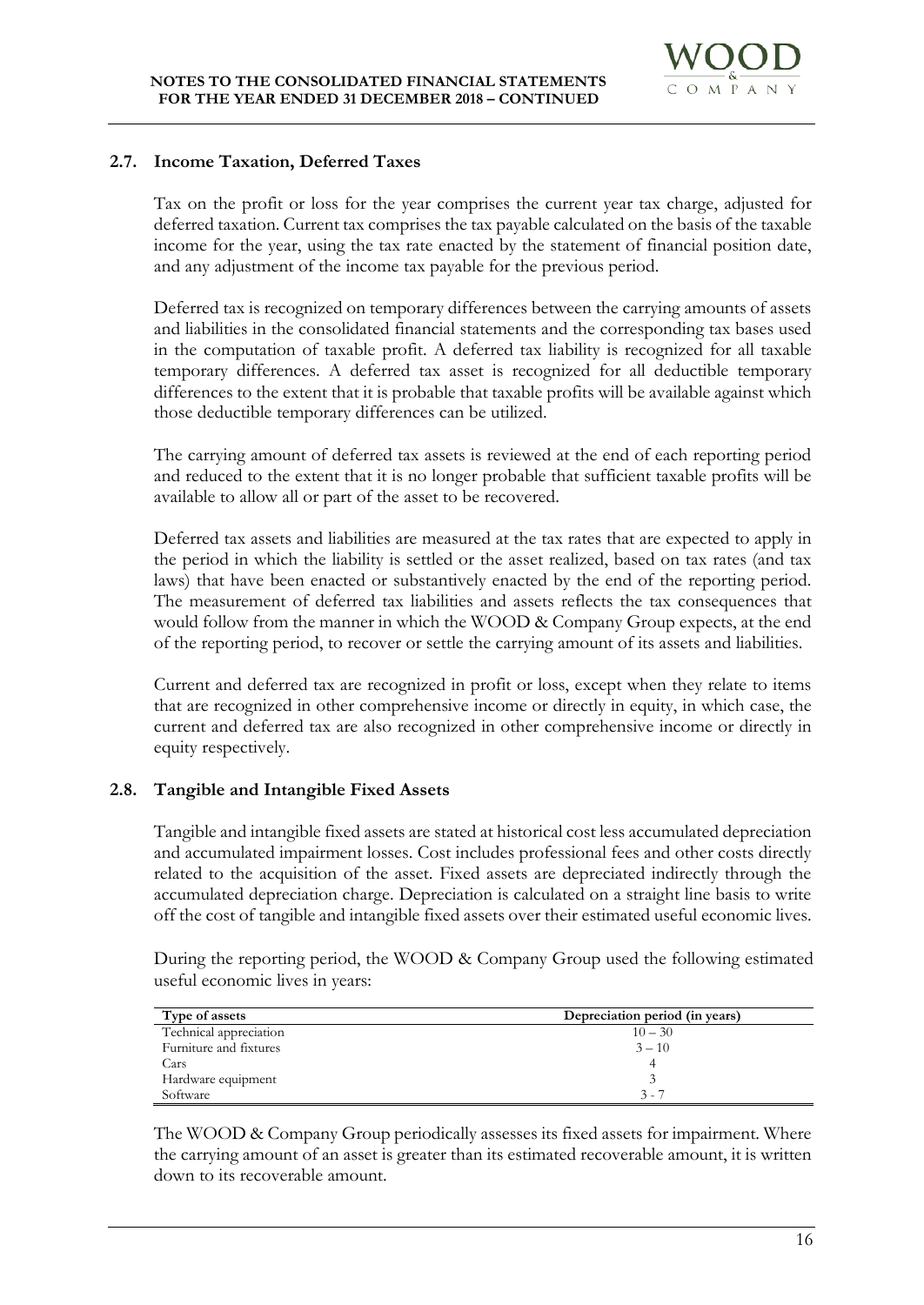

#### **2.9. Financial Assets and Financial Liabilities**

Financial assets and financial liabilities are recognised when the Group becomes a party to the contractual provisions of the instrument (trade date).

Financial assets and financial liabilities are initially measured at fair value. Transaction costs that are directly attributable to the acquisition or issue of financial assets and financial liabilities (other than financial assets and financial liabilities at fair value through profit or loss) are added to or deducted from the fair value of the financial assets or financial liabilities, as appropriate, on initial recognition. Transaction costs directly attributable to the acquisition of financial assets or financial liabilities at fair value through profit or loss are recognised immediately in the statement of comprehensive income.

#### Classification and measurement of financial assets for the year ended 31 December 2018

All financial assets are classified into one of the category: financial assets at fair value through profit or loss, financial assets at fair value through other comprehensive income and financial assets measured at amortised costs.

Equity instruments are measured at fair value. The Group did not make the election to measure any equity instrument at fair value through other comprehensive income; all of its equity instruments are measured at fair value through profit or loss.

The classification and subsequent measurement of debt instruments depends on the business model and cash flow characteristics of the asset. Financial assets held to collect the contractual cash flows being solely payments of principal and interests are measured at amortised cost. Financial assets held both to collect contractual cash flows being solely payments of principal and interest or to sell the financial asset (so called mixed business model) are measured at fair value through other comprehensive income (FVTOCI).

All regular way purchases or sales of financial assets are recognised and derecognised on a trade date basis. Regular way purchases or sales are purchases or sales of financial assets that require delivery of assets within the time frame established by regulation or convention in the marketplace.

For all financial assets measured at amortised cost and for all debt financial assets measured at fair value through other comprehensive income, an impairment loss is calculated based on expected losses. The expected losses are based on the Group's experience and reflect market situation.

Financial liabilities are classified as either financial liabilities 'at FVTPL' or 'other financial liabilities'. Financial liabilities are classified as at FVTPL when the financial liability is either held for trading or it is designated as at FVTPL.

Financial liabilities at FVTPL are stated at fair value, with any gains or losses arising on remeasurement recognised in the statement of comprehensive income as "Net profit on financial operations." Other financial liabilities (including borrowings) are subsequently measured at amortised cost using the effective interest method.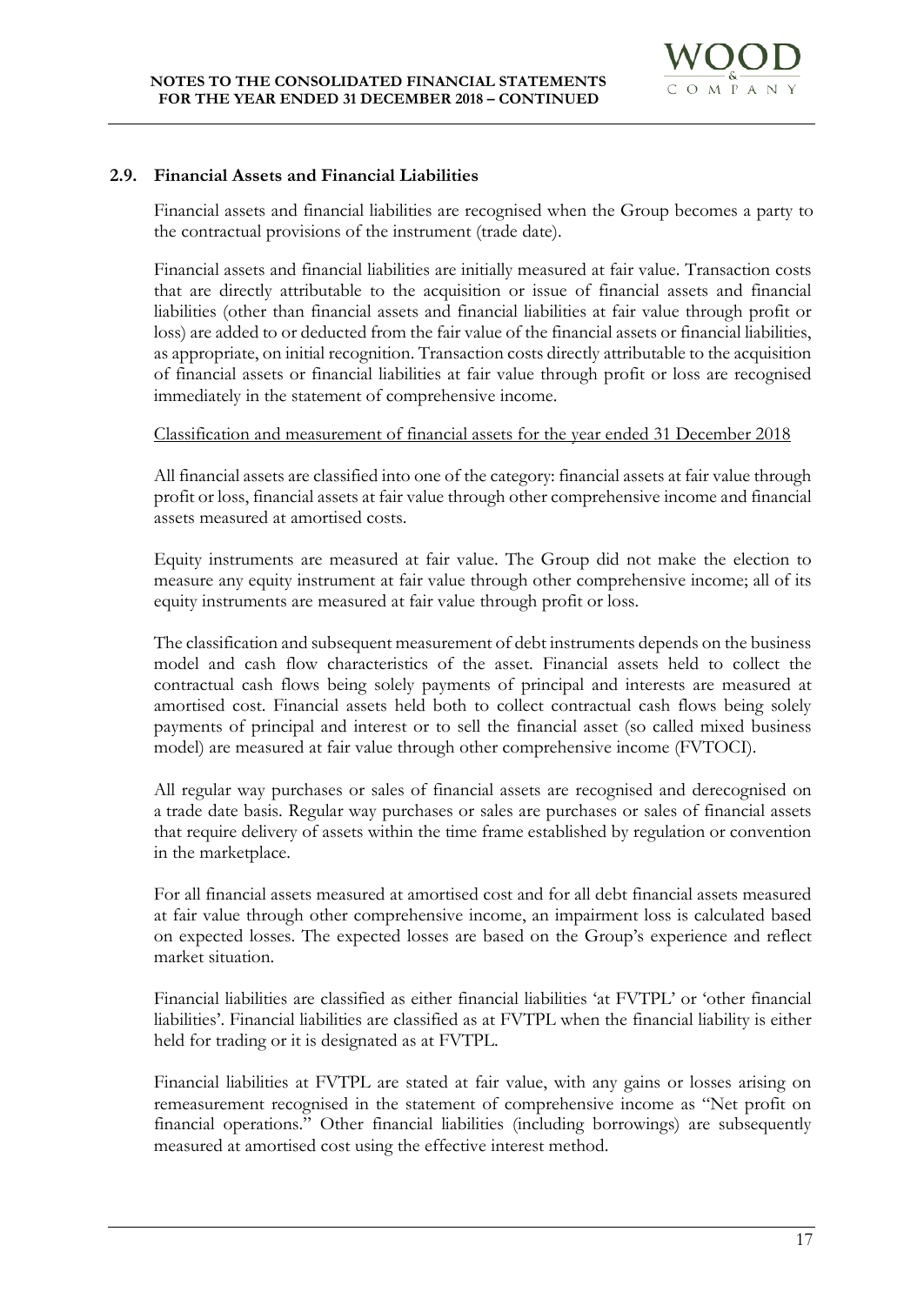

Changes in the classification and measurement of financial assets and liabilities resulting from the implementation of IFRS 9 are disclosed in detail in Note 4 Adoption of new and revised standards.

#### Classification and measurement of financial assets for the year ended 31 December 2017

Financial assets are classified into the following specified categories: financial assets 'at fair value through profit or loss' (FVTPL), 'held-to-maturity' investments, 'available-for-sale' (AFS) financial assets and 'loans and receivables'. The classification depends on the nature and purpose of the financial assets and is determined at the time of initial recognition. All regular way purchases or sales of financial assets are recognised and derecognised on a trade date basis. Regular way purchases or sales are purchases or sales of financial assets that require delivery of assets within the time frame established by regulation or convention in the marketplace.

Financial assets are classified as at FVTPL when the financial asset is either held for trading or it is designated as at FVTPL.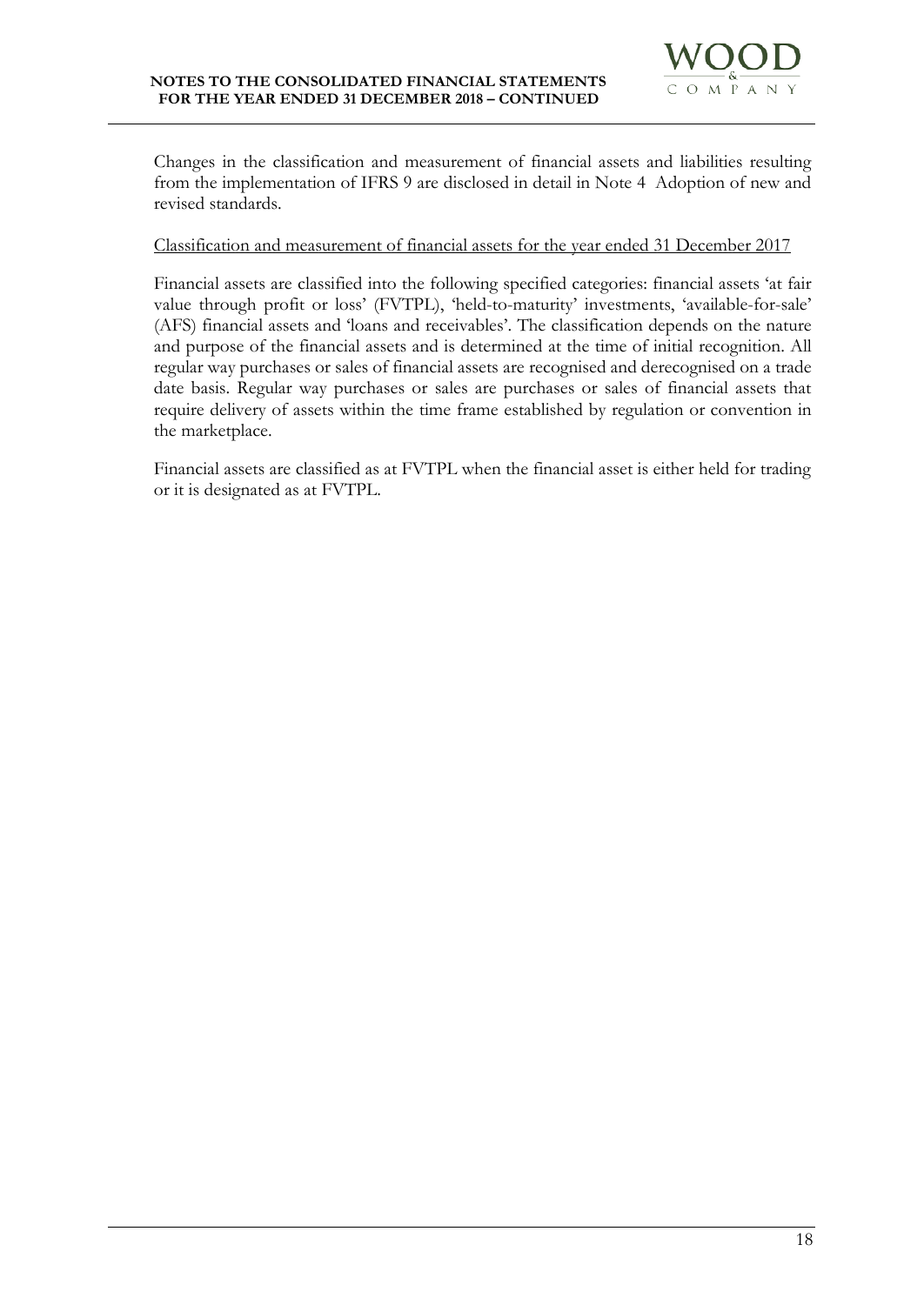

A financial asset is classified as held for trading if:

- It has been acquired principally for the purpose of selling it in the near term; or
- On initial recognition it is part of a portfolio of identified financial instruments that the Group manages together and has a recent actual pattern of short-term profittaking; or
- It is a derivative that is not designated and effective as a hedging instrument.

Financial assets at FVTPL are stated at fair value, with any gains or losses arising on remeasurement recognised in the statement of comprehensive income as "Net profit or loss on financial operations." Interest income on debt securities held for trading or the FVTPL securities is reported in the statement of comprehensive income as "Net profit or loss on financial operations."

Held-to-maturity investments are non-derivative financial assets with fixed or determinable payments and fixed maturity dates that the Group has the positive intent and ability to hold to maturity. Subsequent to initial recognition, held-to-maturity investments are measured at amortised cost using the effective interest method less any impairment.

AFS financial assets are non-derivatives that are either designated as AFS or are not classified as (a) loans and receivables, (b) held-to-maturity investments or (c) financial assets at fair value through profit or loss.

Securities available for sale are recorded at fair value, with the exception of equity instruments where it is not possible to reliably determine the fair value in accordance with IAS 39. These equity instruments are valued at cost and at least once a year, the Group assesses whether the carrying amount is impaired. Changes in the valuation of securities available for sale are recognised in other comprehensive income as "Gains / (losses) on securities available for sale", with the exception of their impairment and interest income and foreign exchange differences on debt securities. When realised, the relevant revaluation is taken to the statement of comprehensive income as "Net profit on financial operations". Interest income on coupons, amortisation of discounts or premiums are included in "Interest income and similar income". Foreign exchange differences are recognised as "Net profit on financial operations".

Loans and receivables are non-derivative financial assets with fixed or determinable payments that are not quoted in an active market. Loans and receivables (including trade and other receivables) are measured at amortised cost using the effective interest method, less any impairment.

Financial assets, other than those at FVTPL, are assessed for indicators of impairment at the end of each reporting period. Financial assets are considered to be impaired when there is objective evidence that, as a result of one or more events that occurred after the initial recognition of the financial asset, the estimated future cash flows of the investment have been affected. For financial assets carried at amortised cost, the amount of the impairment loss recognised is the difference between the asset's carrying amount and the present value of estimated future cash flows, discounted at the financial asset's original effective interest rate.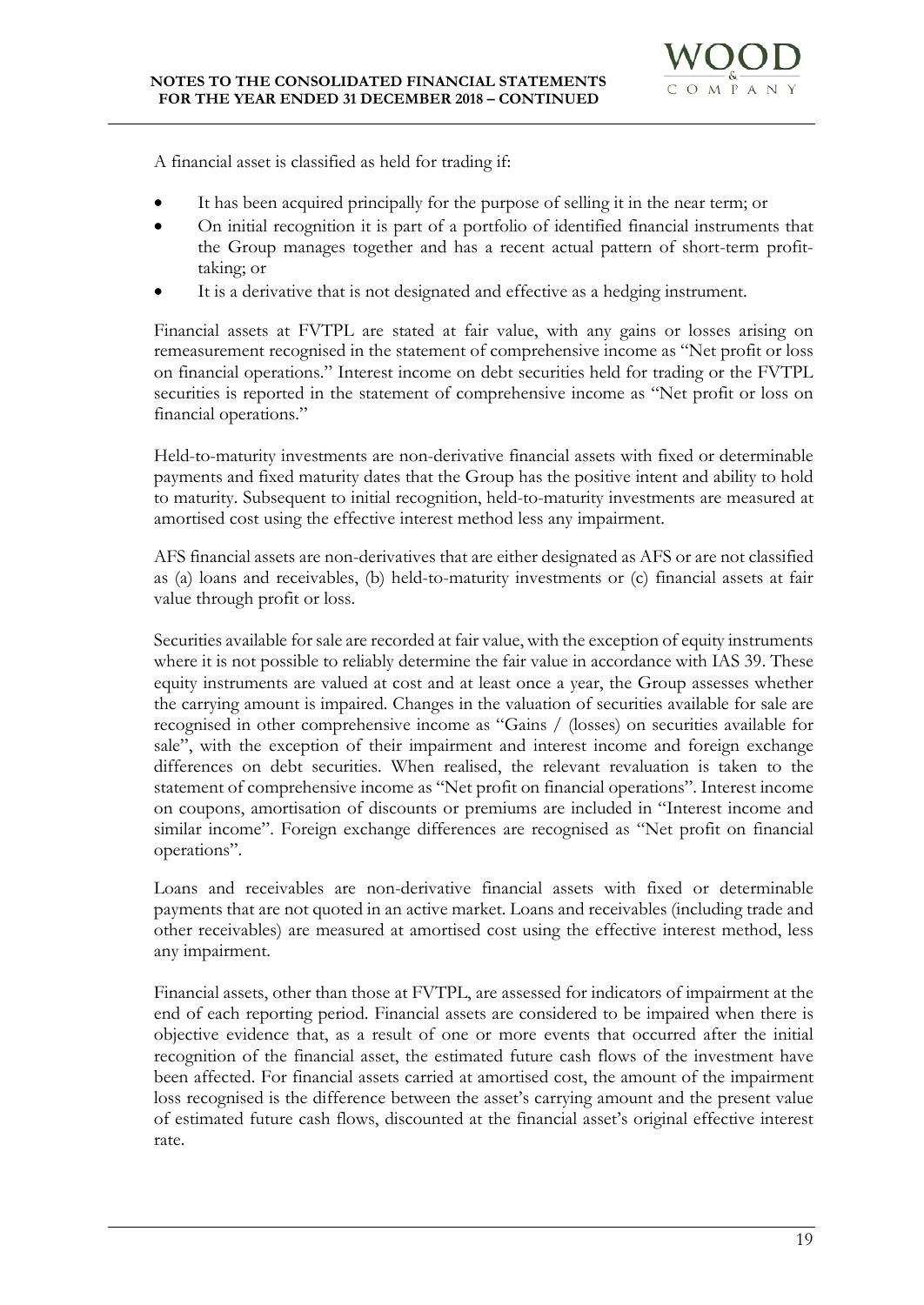

Financial liabilities are classified as either financial liabilities 'at FVTPL' or 'other financial liabilities'. Financial liabilities are classified as at FVTPL when the financial liability is either held for trading or it is designated as at FVTPL.

Financial liabilities at FVTPL are stated at fair value, with any gains or losses arising on remeasurement recognised in the statement of comprehensive income as "Net profit on financial operations." Other financial liabilities (including borrowings) are subsequently measured at amortised cost using the effective interest method.

# **2.10. Repurchase agreements**

Securities sold under repurchase agreements ("repos") are recorded as assets in the statement of financial position line "Financial assets held for trading" and the counterparty liability is included in "Amounts owed to banks" or "Trade and other payables" as appropriate.

Securities purchased under reverse repurchase agreements ("reverse repos") are not recognized in the statement of financial position. The corresponding receivable arising from the provided loan is recognized as an asset in the statement of financial position line "Cash and deposits with banks" or "Trade and other receivables" as appropriate.

The difference between the sale and repurchase price is treated as interest and accrued to expenses/income over the life of the repo agreement using the effective interest rate.

With regard to the sale of a security acquired as collateral under a reverse repurchase transaction; the WOOD & Company Group recognizes in the statement of financial position an amount payable from a short sale remeasured to fair value in the line "Liabilities held for trading".

# **2.11. Financial Derivative Instruments**

The WOOD & Company Group enters into a variety of derivative financial instruments to manage its exposure to foreign exchange rate risks.

Derivatives are initially recognized at fair value at the date the derivative contracts are entered into and are subsequently remeasured to their fair value at the end of each reporting period. The resulting gain or loss is recognized in statement of comprehensive income immediately as "Net profit on financial operations".

# **2.12. Provisions**

The WOOD & Company Group recognizes a provision when:

- It has a present obligation (legal or constructive) as a result of a past event;
- It is probable that an outflow of resources embodying economic benefits will be required to settle the obligation; and
- A reliable estimate can be made of the amount of the obligation.

# **Post-employments Benefits**

The WOOD & Company Group creates a compulsory TFR fund for post-employment benefits for its employees in Italy. The indemnities according to the terminology of the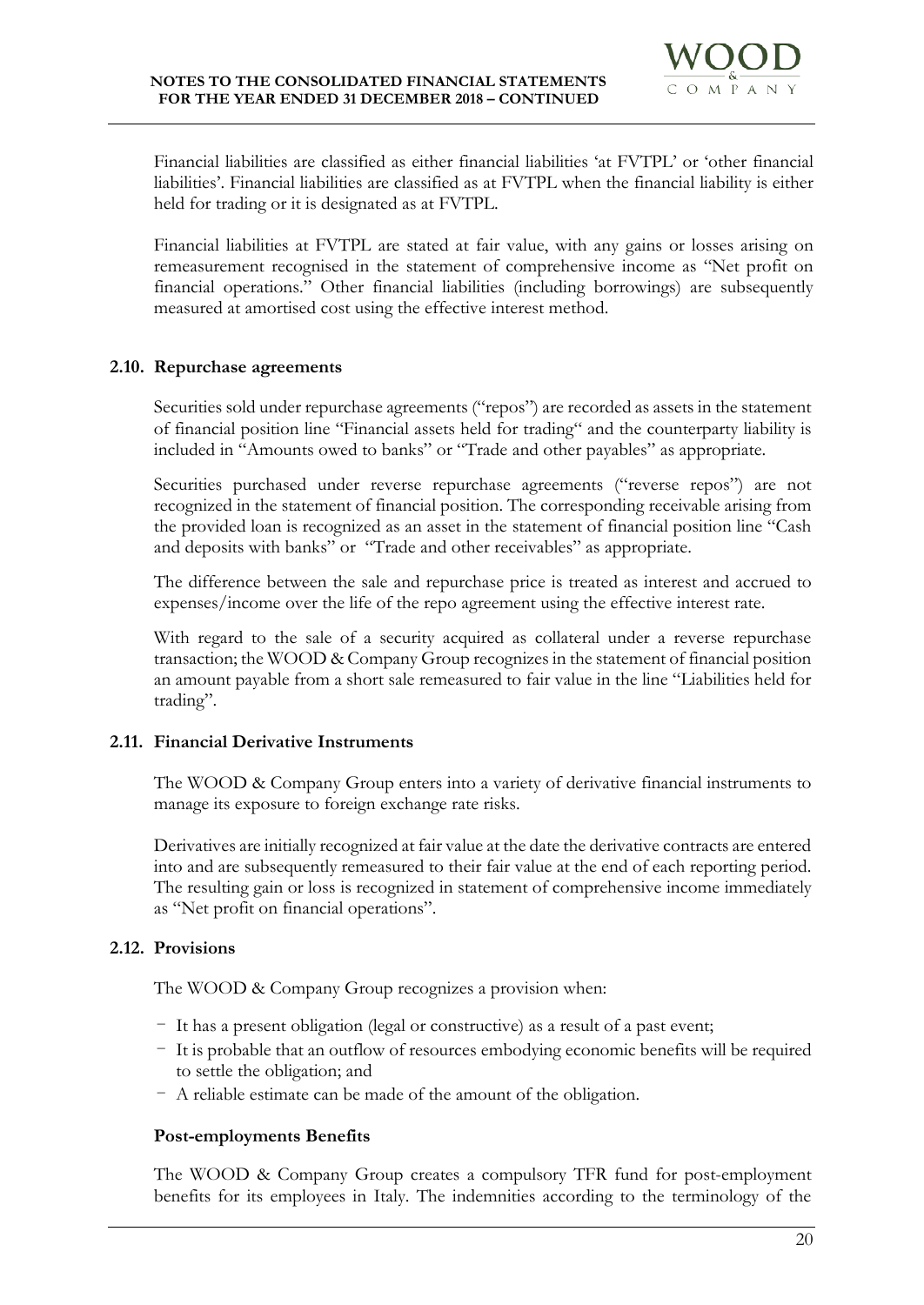Italian labour law are paid on the basis of collected funds. The procedures for the correct calculation of the indemnities are indicated by the regulations under article 1 of Act No. 297/1982 and by art. 2120 of the Italian Civil Code which is summarised below:

- 1. Monthly calculation reflects all compensation, including benefits in kind, paid to the worker in dependence of the employment relationship, as long as not occasional, subject to different estimates of the collective agreements.
- 2. The sum of salaries, paid monthly, is divided at the end of each year or at the end of the employment relationship, by the coefficient of 13.5.
- 3. Each year the amount allocated in the previous year is revalued based on the revaluation coefficient defined by the ISTAT for inflation.
- 4. Annually, a monthly contribution of 0.50% is calculated (together with contributions) by the employer on behalf of the employee.
- 5. The amount referred to in paragraph 2) added to the amount obtained in step 3) reduced by the amount of point 4) gives the amount to be set aside as a business cost and debt into the fund account "TFR" (retirement benefits).
- 6. The new legislation in force since March 2015 provides the possibility
	- of liquidating monthly the employee's share of the TFR matured in the month;
	- or to set it aside in the Group's accrued fund
	- or to pour it in a supplementary pension fund established by collective agreement or to a private insurance established by the worker.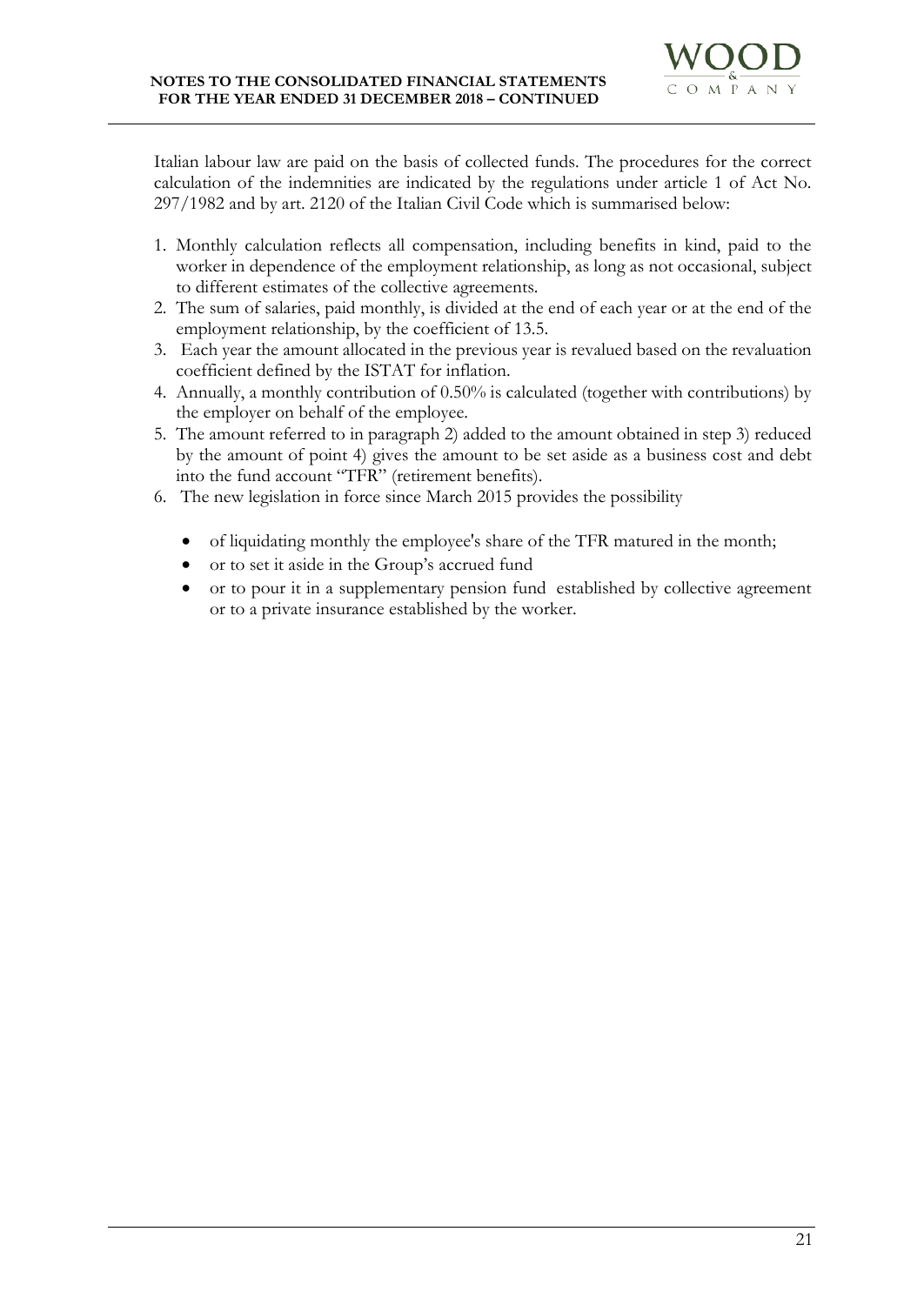

The WOOD & Company Group reports expenses for the fund as "General administrative expenses" in the statement of comprehensive income. The WOOD & Company Group reports the value of the fund as a provision for post-employment benefits in the statement of financial position. The WOOD & Company Group pays the amount by decreasing the value of the provision and by decreasing of cash and deposits with banks. The value of the fund is revalued according to the requirements of IAS 19 and the actuarial gains and losses are reported in the other comprehensive income.

# **Share/Option scheme - Long Term employee benefits**

Key employees of the WOOD & Company Group were granted shares or options to acquire shares of the Group parent company (WOOD & Company Group S.A.). These employees were also granted options to sell certain shares to the group parent company. The conditions for options putting are set individually in the employee contract. The management of the WOOD & Company Group analyzed those contracts and concluded the employee benefits are out of scope of IFRS 2.

The WOOD & Company Group recognizes the expense in the amount of deemed value of shares and options granted to its employees derived from the WOOD & Company Group's consolidated equity. The expense is recognized in the Statement of Comprehensive Income as "Share/Option scheme". In case the beneficiary was granted shares/options to acquire shares with put option to the parent company, the WOOD & Company Group creates "Share/option scheme provision". In case the beneficiary of the scheme was granted shares/options to acquire shares without such put option, the WOOD & Company Group creates "Share/option scheme capital fund" to equity.

# **2.13. Securities transactions for clients**

Securities received by the WOOD & Company Group for safekeeping, administration or management are accounted for off balance sheet in the market or nominal values, if the market value is not available. In the statement of financial position under "Trade payables and other liabilities" include the amounts due to customers of cash received to purchase securities or cash be refunded to the client.

The Group is gradually introducing changes to the contractual documentation with clients to meet the conditions for the derecognition of IFRS-compliant funds in order to stop reporting clients' funds as own funds.

# **2.14. Issued Debt Securities**

Issued debt securities are stated at the issue price including direct expenses of the issue. From the issue settlement date to the maturity date, the issue price is gradually increased to reflect accruing interest expenses associated with the issued debt securities. The debt securities are reported in the statement of financial position line "Issued debt securities". Accruing interest is presented in the statement of comprehensive income line "Interest expense".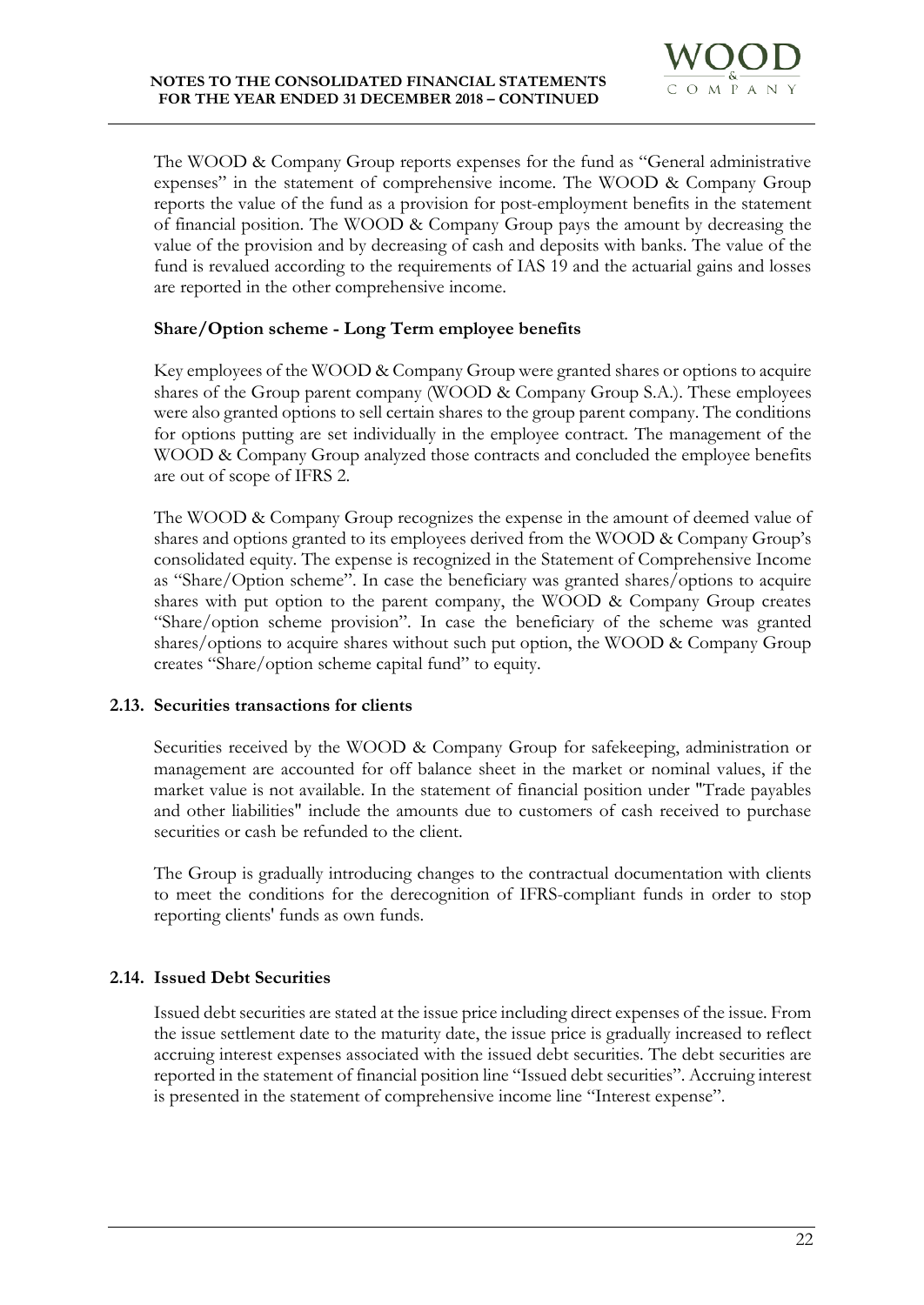

# **3. NET INTEREST INCOME**

Interest income totalling EUR 3,247 thousand (2017: EUR 2,204 thousand) is principally generated from bonds, provided money market loans and repo loans.

Interest expenses totalling EUR 2,463 thousand (2017: EUR 1,742 thousand) principally include bank overdraft interest of EUR 331 thousand (2017: EUR 234 thousand) and interest on repo transaction, security loans and money market loans of EUR 2,132 thousand (2017: EUR 1,394 thousand).

# **4. NET FEES AND COMMISSIONS**

|                                                                  | Year ended       | Year ended       |
|------------------------------------------------------------------|------------------|------------------|
|                                                                  | 31 December 2018 | 31 December 2017 |
|                                                                  | <b>EUR</b> '000  | <b>EUR</b> '000  |
| Fee and commissions income:                                      | 39,814           | 39,680           |
| Securities transaction                                           | 22,006           | 24,046           |
| Research services                                                | 3,549            | 2,914            |
| Asset management                                                 | 7,227            | 2,998            |
| Investment banking                                               | 7,031            | 9,722            |
| Fee and commissions expense:                                     | $-14,275$        | $-13,309$        |
| Securities transactions                                          | $-14,206$        | $-13,057$        |
| Investment banking, asset management services and other services | -69              | $-252$           |
| Total net fees and commissions                                   | 25,539           | 26,371           |

# **5. NET PROFIT ON FINANCIAL OPERATIONS**

|                                                                                | Year ended       | Year ended       |
|--------------------------------------------------------------------------------|------------------|------------------|
|                                                                                | 31 December 2018 | 31 December 2017 |
|                                                                                | <b>EUR '000</b>  | <b>EUR '000</b>  |
| Net profit from proprietary trading with securities                            | 8,738            | 6,782            |
| Net profit from foreign exchange transactions and foreign currency transaction | 90               | 229              |
| Dividend income                                                                | 152              | 576              |
| Net profit on financial operations                                             | 8,979            | 7,587            |

# **6. OTHER OPERATING INCOME / (EXPENSE), NET**

|                                               | Year ended<br>31 December 2018<br><b>EUR '000</b> | Year ended<br>31 December 2017<br><b>EUR</b> '000 |
|-----------------------------------------------|---------------------------------------------------|---------------------------------------------------|
| Reinvoicing of operational costs              | 238                                               | 146                                               |
| Other operating income                        | 130                                               | 123                                               |
| Gain/ (loss) on disposal of tangible assets   |                                                   | 11                                                |
| Release/ (creation) of provisions to goodwill | $-300$                                            | 0                                                 |
| Other income                                  | 70                                                | 280                                               |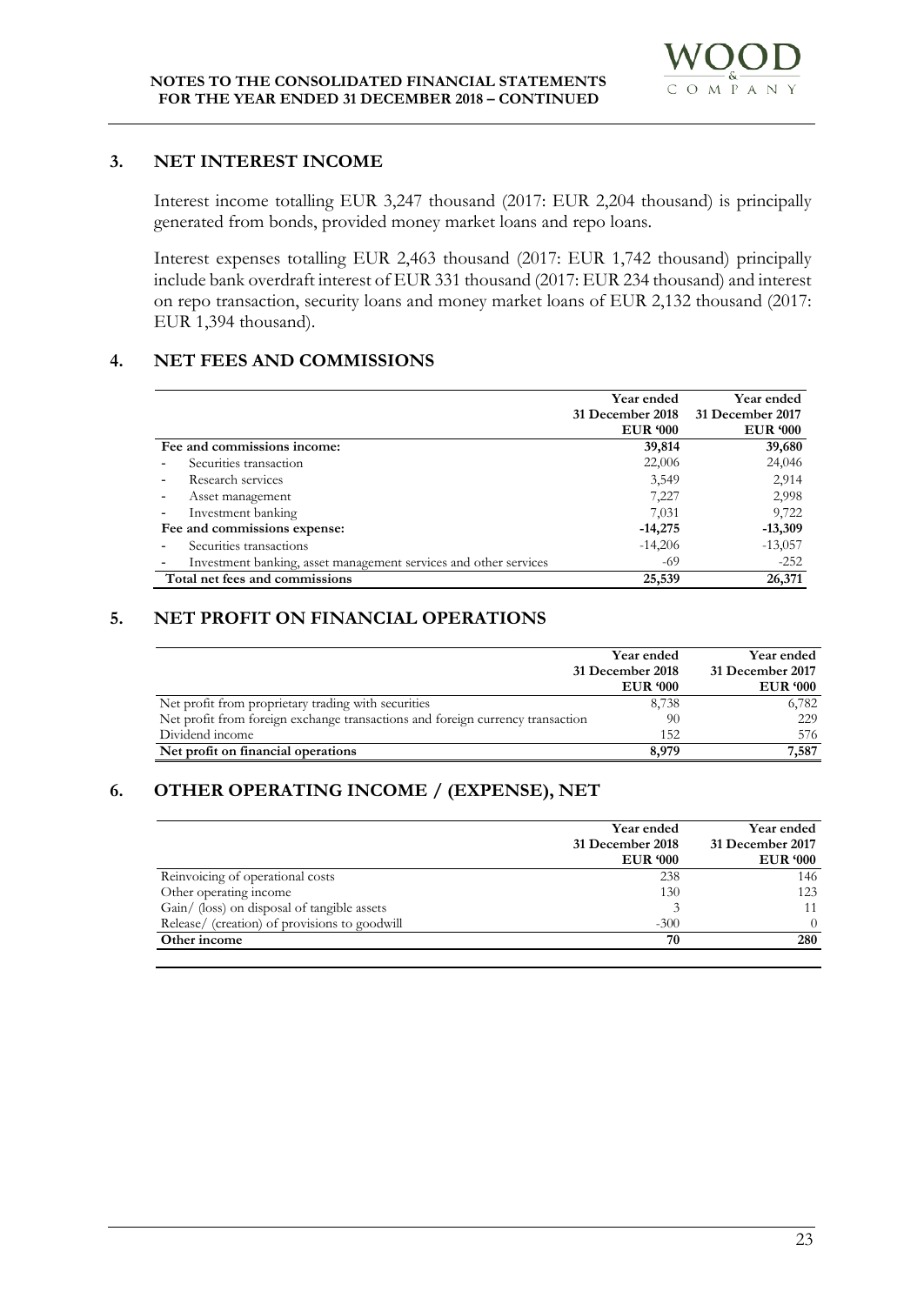# **7. OPERATING COSTS**

|                                                          | Year ended       | Year ended       |
|----------------------------------------------------------|------------------|------------------|
|                                                          | 31 December 2017 | 31 December 2017 |
|                                                          | <b>EUR</b> '000  | <b>EUR</b> '000  |
| Wages, salaries and bonuses                              | $-11,687$        | $-12,582$        |
| Social security and health insurance costs               | $-2,970$         | $-2,571$         |
| Allocation to of T.F.R provisions                        | $-106$           | $-92$            |
| Share / option scheme                                    | -38              | -87              |
| Employees' expenses                                      | $-14,801$        | $-15,332$        |
| Other administrative expenses                            | $-13,594$        | $-13,144$        |
| Total administrative and other expenses                  | $-28,395$        | $-28,476$        |
| Depreciation                                             | $-610$           | $-714$           |
| Total administrative and other expenses and depreciation | $-29,005$        | $-29,190$        |
| Number of employees at the end of the period             | 226              | 215              |
| Average number of employees during the period            | 217              | 204              |
| Average employees' cost per employee                     | -68              | $-75$            |

Other administrative expenses mainly comprise payments for IT services (EUR 4,875 thousand; EUR 4,193 in 2017) and rent of office space (EUR 1,570 thousand; EUR 1,531 in 2017).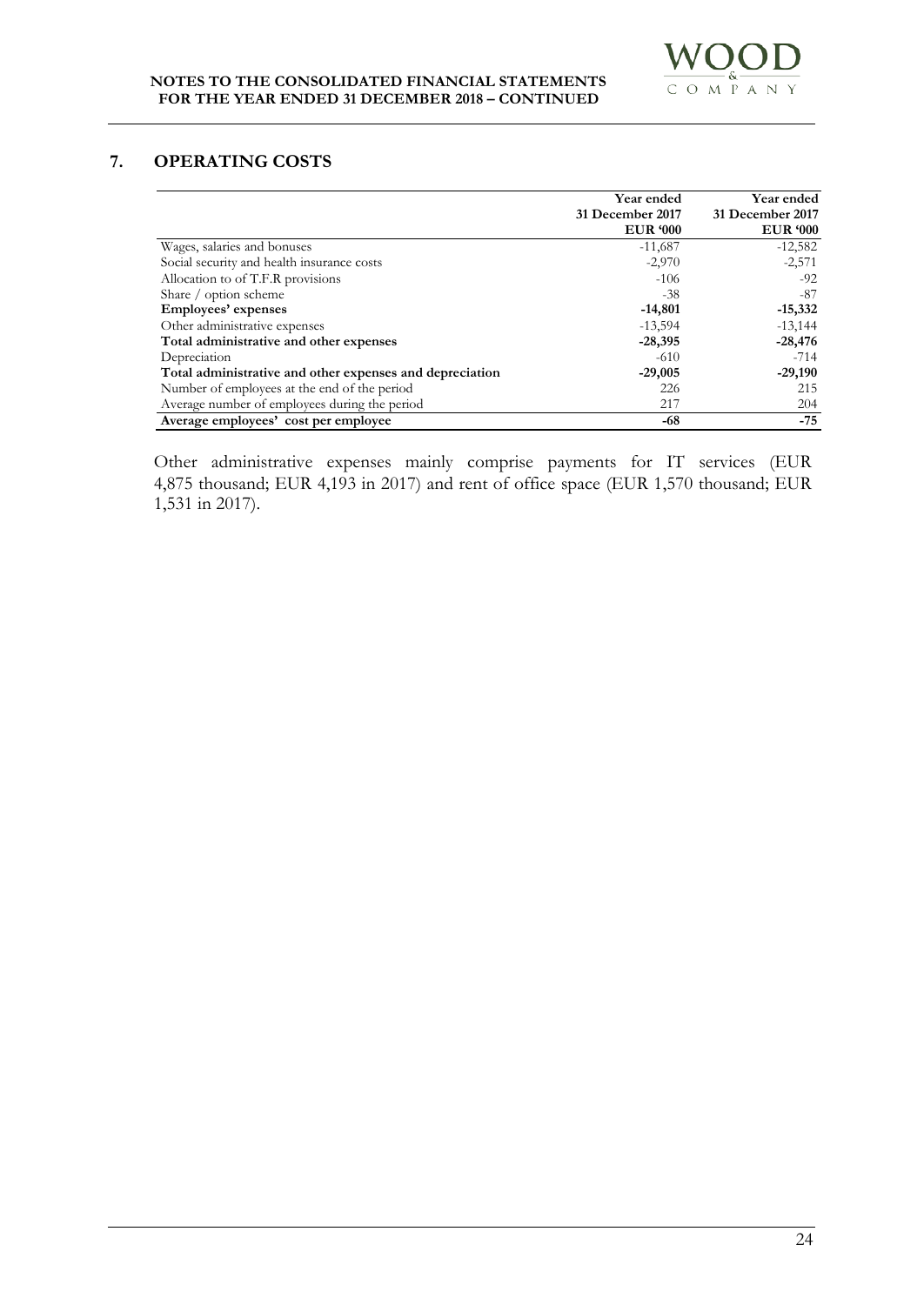# **8. TAXATION**

The WOOD & Company Group's tax liability is calculated based upon the accounting profit/(loss) according to local accounting standards taking into account tax non-deductible expenses and tax exempt income or income subject to a final withholding tax rate.

|                                        | Year ended<br>31 December 2018 | Year ended<br>31 December 2017 |
|----------------------------------------|--------------------------------|--------------------------------|
|                                        | <b>EUR</b> '000                | <b>EUR '000</b>                |
| Profit/ (loss) before tax              | 6,518                          | 5,510                          |
| Statutory tax rate $(\%)$              | 19                             | 19                             |
| Theoretical tax (charge)/ income       |                                |                                |
|                                        | 1,238                          | 1,047                          |
| Other impacts                          | $-346$                         | $-498$                         |
| Income tax (expense)/income            | $-1,584$                       | $-1,545$                       |
| of which current tax (expense)/income  | -1,564                         | $-1,501$                       |
| of which deferred tax (expense)/income | $-20$                          | $-44$                          |

Deferred income taxes are calculated from all temporary differences between the tax bases and carrying values using tax rates effective in the periods in which the temporary tax difference is expected to be realized.

|                                                   | Year ended                          | <b>Year ended</b>                   |  |
|---------------------------------------------------|-------------------------------------|-------------------------------------|--|
|                                                   | 31 December 2018<br><b>EUR '000</b> | 31 December 2017<br><b>EUR '000</b> |  |
| Deferred tax assets                               |                                     |                                     |  |
| Estimated costs for wages                         | 110                                 | 138                                 |  |
| Contractual penalties                             | 5                                   |                                     |  |
| Deferred tax liabilities                          |                                     |                                     |  |
| Fixed assets depreciation                         | $\overline{2}$                      | $\theta$                            |  |
| AFS revaluation fund                              | $\Omega$                            | $\Omega$                            |  |
| Net deferred income tax assets/(liabilities)      | 117                                 | 138                                 |  |
| Deferred tax asset / (liability) movement         |                                     |                                     |  |
| Balance at the beginning of period                | 138                                 | $-40$                               |  |
| Net change recognized as income/ (expense)        | $-20$                               | -44                                 |  |
| Net change relating to other comprehensive income | $\Omega$                            | 218                                 |  |
| Net impact of change in FX rate                   | $-1$                                | 4                                   |  |
| Balance at the end of period                      | 117                                 | 138                                 |  |

Deferred income taxes are calculated from all taxable and deductible differences between the tax bases and carrying values using effective tax rates 19 percent for 2019 onwards.

# **9. CASH AND DEPOSITS WITH BANKS**

|                                    | As of            | As of            |
|------------------------------------|------------------|------------------|
|                                    | 31 December 2018 | 31 December 2017 |
|                                    | <b>EUR '000</b>  | <b>EUR</b> '000  |
| Cash on hand                       | 42               | 46               |
| Current accounts with banks        | 29.947           | 48.401           |
| Total cash and deposits with banks | 29,988           | 48,447           |

Total cash and deposits with banks represent the cash and cash equivalents for cash flow reporting purposes.

The balance includes cash of custody clients in the amount of EUR 13,793 thousand (2017: EUR 16,636 thousand).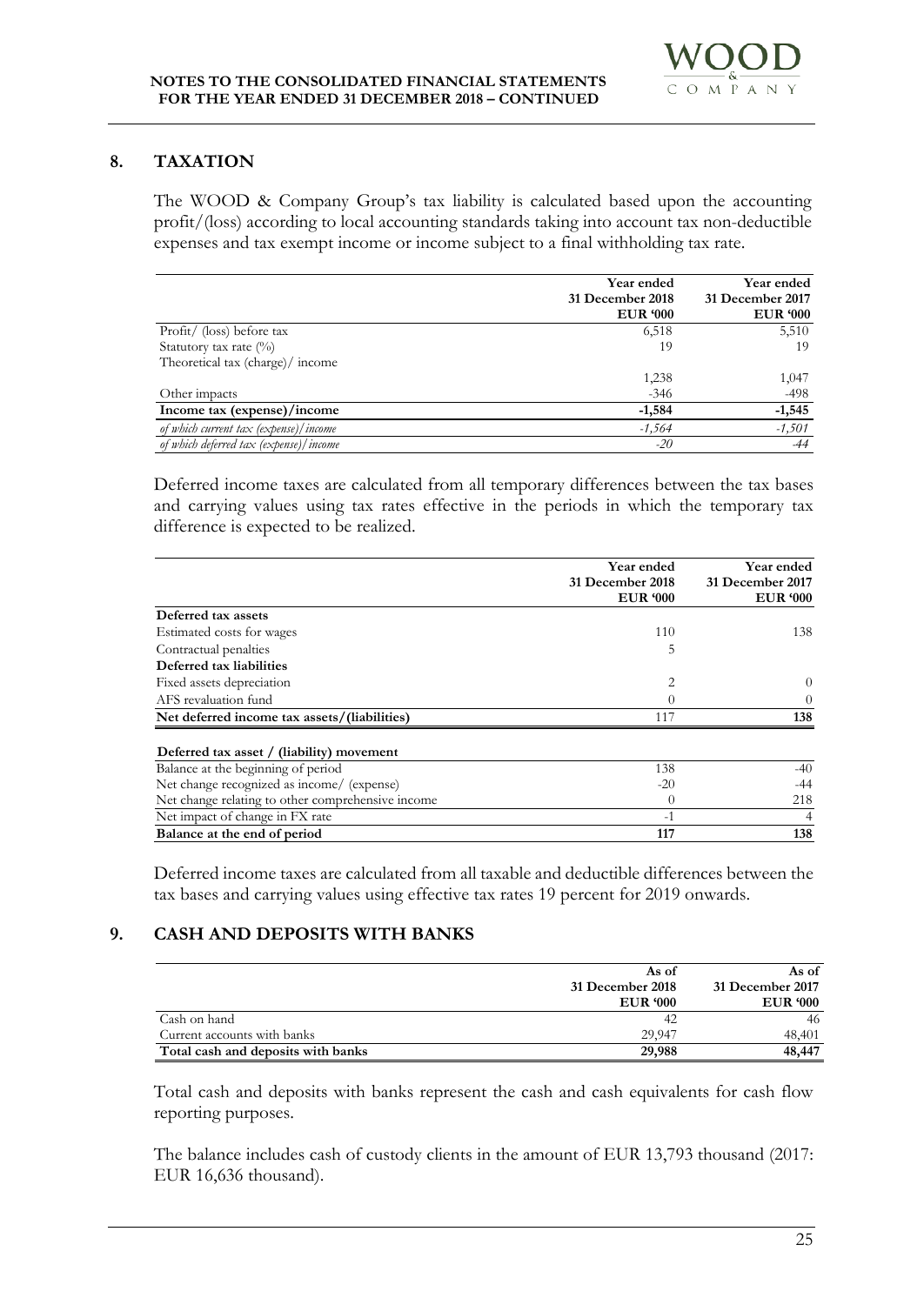#### **10. HELD FOR TRADING ASSETS AND LIABILITIES**

#### Assets held for trading

|                                      | As of           | As of                             |
|--------------------------------------|-----------------|-----------------------------------|
|                                      |                 | 31 December 2018 31 December 2017 |
|                                      | <b>EUR '000</b> | <b>EUR '000</b>                   |
| Securities traded on regular markets | 3,761           | 8,638                             |
| Fair value of FX trades              | 691             | 654                               |
| Total held for trading assets        | 4.452           | 9,292                             |

#### Liabilities held for trading

|                                      | As of           | As of                             |
|--------------------------------------|-----------------|-----------------------------------|
|                                      |                 | 31 December 2018 31 December 2017 |
|                                      | <b>EUR '000</b> | <b>EUR '000</b>                   |
| Securities traded on regular markets | 2,771           | 3,327                             |
| Fair value of FX trades              | 1172            | 476                               |
| Total held for trading liabilities   | 3.943           | 3,803                             |

Shares are denominated in particular local market currencies.

| Nominal Value of FX trades       | As of           | As of                             |
|----------------------------------|-----------------|-----------------------------------|
|                                  |                 | 31 December 2018 31 December 2017 |
|                                  | <b>EUR</b> '000 | <b>EUR '000</b>                   |
| Nominal receivables of FX trades | 200,325         | 55.472                            |
| Nominal payables of FX trades    | 200,215         | 55.564                            |

# **11. OTHER SECURITIES AT FAIR VALUE**

|                                     | As of                             | As of           |
|-------------------------------------|-----------------------------------|-----------------|
|                                     | 31 December 2018 31 December 2017 |                 |
|                                     | <b>EUR</b> '000                   | <b>EUR '000</b> |
| Unquoted bonds                      |                                   | 2,599           |
| Unquoted shares and equity holdings | 9.604                             | 5,761           |
| Total available for sale            | 9,604                             | 8,360           |

The item "Unquoted bonds" consists of the unlisted bonds of Czech companies with maturity from 2019 to 2021.

Unlisted shares and equity holdings as of 31 December 2018 include mainly holdings in funds.

The Group entered forward agreement on selling part of the equity holdings in 2017 with settlement date in 2018. The balance of equity holdings will be reduced as at settlement date of the forward trade.

The Group created impairment amounted to EUR 150 thousand in 2016 to securities measured at costs. In relation to securities' revaluation to fair value as of 1.1.2018 (IFRS 9 implementation), the impairment EUR 150 thousand was released through retained earnings.

# **12. SECURITIES HELD TO MATURITY**

The WOOD & Company Group's held-to-maturity portfolio consisted as at 31. December 2017 of the unlisted bonds of Czech company with maturity in 2018.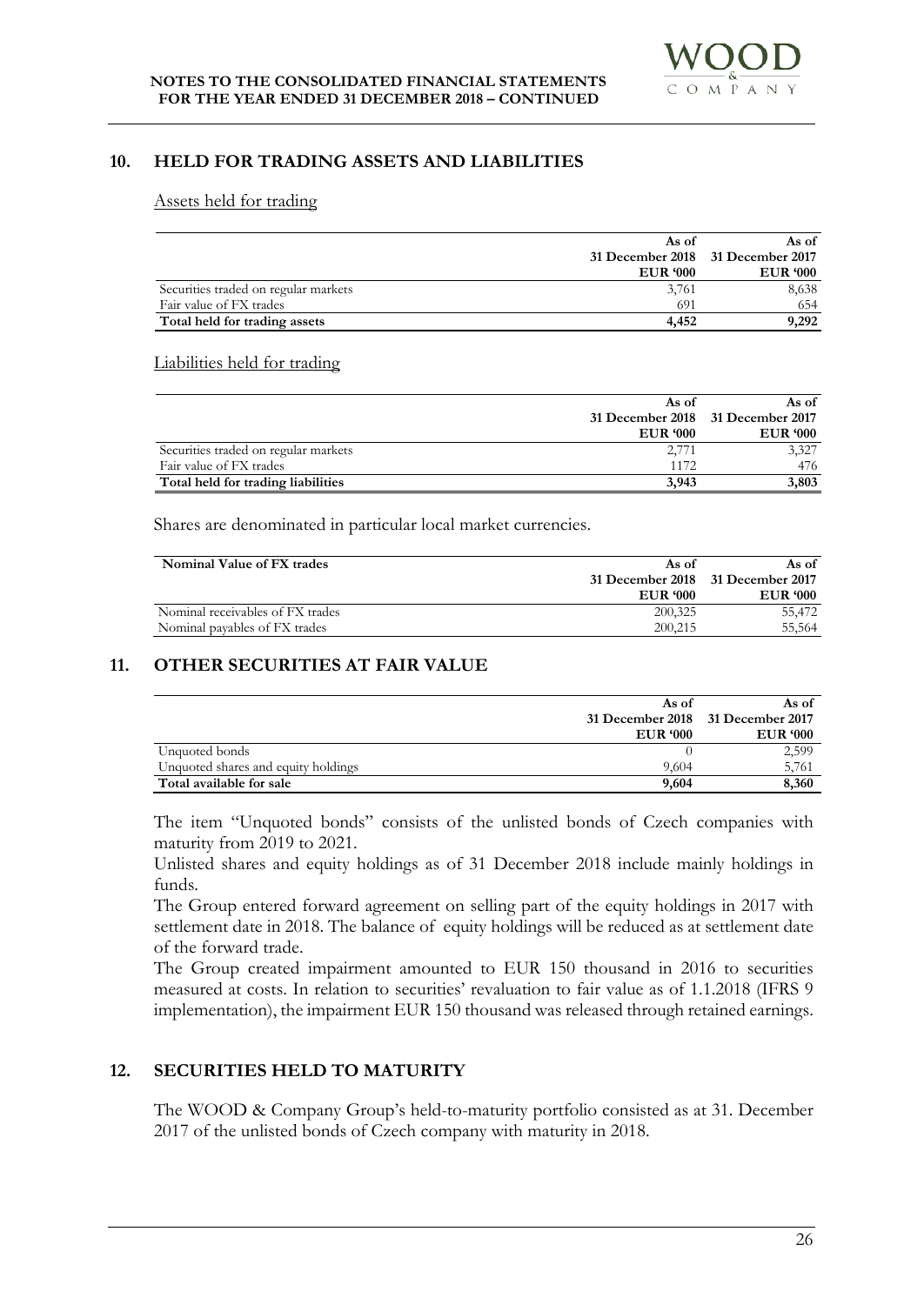# **13. TRADE AND OTHER RECEIVABLES**

|                                         | As of           | As of                             |
|-----------------------------------------|-----------------|-----------------------------------|
|                                         |                 | 31 December 2018 31 December 2017 |
|                                         | <b>EUR</b> '000 | <b>EUR '000</b>                   |
| Receivables from securities trading     | 36,800          | 41,352                            |
| Receivable from reverse repo operations | 64,776          | 29,348                            |
| Receivable from lending                 | 20,849          | 37,957                            |
| Trade receivables and other receivables | 4,207           | 3,442                             |
| Estimated receivables                   | 5,235           | 2,413                             |
| Tax Receivable                          | 560             | 180                               |
| Prepayments made – short-term           | 465             | 368                               |
| Total trade and other receivables       | 132,893         | 115,060                           |

Receivables from securities trading (EUR 36,800 thousand) include mainly equity transactions for clients that remained unsettled at the 2018 year-end. These transactions were subsequently fully settled at the beginning of January 2019. Only an immaterial amount of receivables was overdue as of 31 December 2018.

Trade receivables totalling EUR 4,207 thousand consists of receivables resulting from issued invoices to clients for services of asset management, research and investment banking. The WOOD & Company Group collects these invoices gradually during 2019. All Trade receivables and other receivables are payable within one year.

Securities received as collateral amounted to EUR 94,371 thousand as of 31 December 2018 (EUR 48,913 thousand as 31 December 2017). Securities are measured at fair value. All securities received as collateral could be sold or repledged.

# **14. ACCRUED INCOME AND OTHER ASSETS**

Accrued income includes mainly prepaid offices rental.

# **15. LONG-TERM RECEIVABLES**

Long-term receivables in the total amount of EUR 211 thousand (EUR 211 thousand in 2017) are principally composed of long-term advances paid for rentals.

# **16. TANGIBLE AND INTANGIBLE FIXED ASSETS**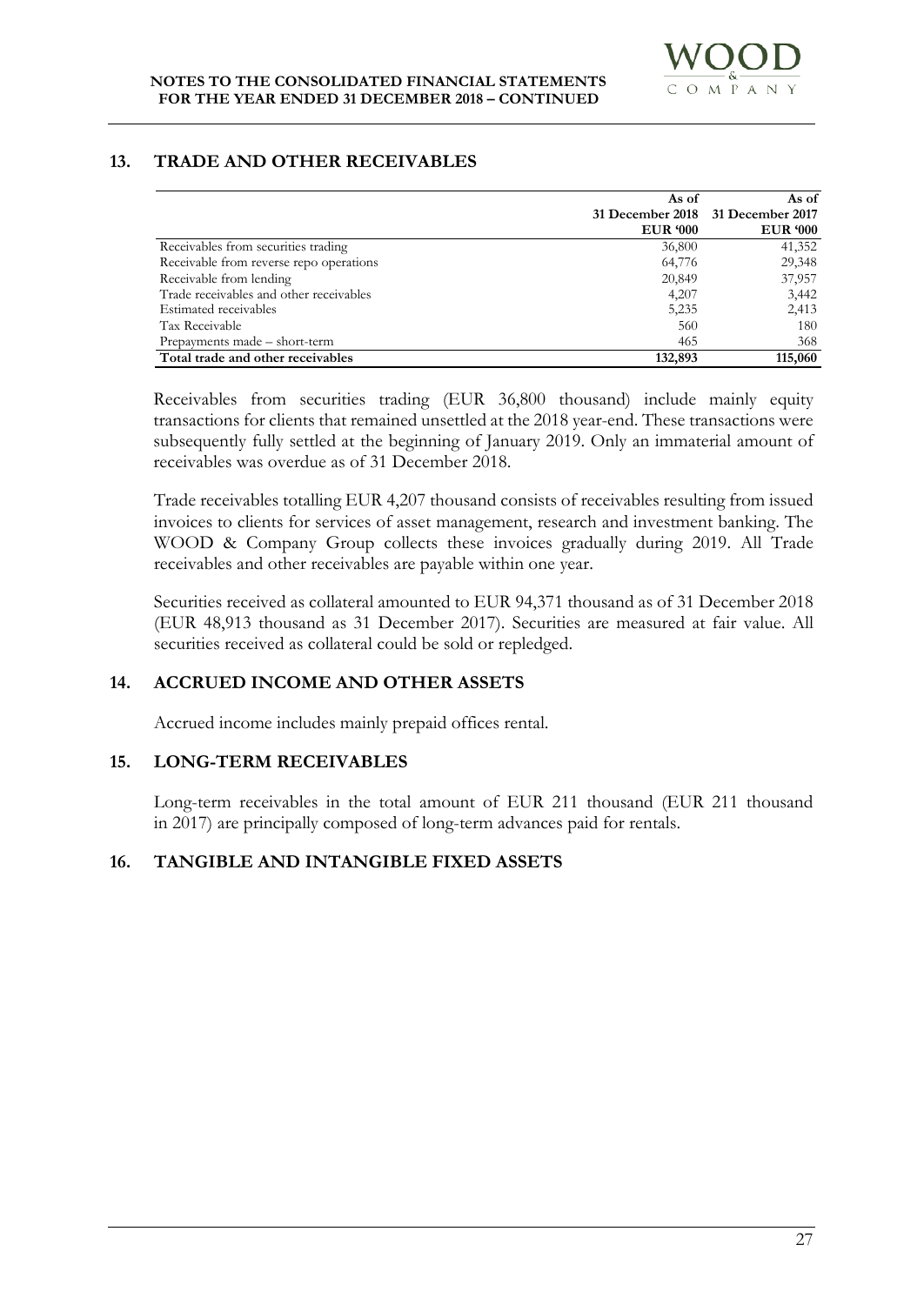|                                    | Goodwill        | Software        | Technical<br>Appreciation | Furniture<br>and<br>fixtures | Other<br>equipment      | <b>Vehicles</b> | Total           |
|------------------------------------|-----------------|-----------------|---------------------------|------------------------------|-------------------------|-----------------|-----------------|
|                                    | <b>EUR '000</b> | <b>EUR '000</b> | <b>EUR '000</b>           | <b>EUR</b> '000              | <b>EUR '000 EUR 000</b> |                 | <b>EUR '000</b> |
| Cost                               |                 |                 |                           |                              |                         |                 |                 |
| 1 January 2018                     | 573             | 4,412           | 1,016                     | 983                          | 1,707                   | 559             | 9,250           |
| Additions                          | $\theta$        | 310             | 354                       | 77                           | 322                     | $\Omega$        | 1,063           |
| Acquisition of the new<br>branch   | $\overline{0}$  | $\theta$        | $\overline{0}$            | $\theta$                     | $\overline{0}$          | $\theta$        | $\mathbf{0}$    |
| Net impact of change in<br>FX rate | $\overline{0}$  | $-32$           | $-9$                      | $-8$                         | $-16$                   | $-2$            | $-68$           |
| Disposals                          | $\overline{0}$  | $\Omega$        | 139                       | $\Omega$                     | $\mathbf{1}$            | 97              | 237             |
| 31 December 2018                   | 573             | 4,690           | 1,222                     | 1,052                        | 2,012                   | 460             | 10,008          |
| Accumulated depreciation           |                 |                 |                           |                              |                         |                 |                 |
| 1 January 2018                     | 0               | 4,074           | 490                       | 825                          | 1,420                   | 240             | 7,049           |
| Depreciation                       | $\theta$        | 232             | 53                        | 63                           | 138                     | 109             | 595             |
| Acquisition of the new<br>branch   | $\theta$        | $\theta$        | $\Omega$                  | $\theta$                     | $\theta$                | $\theta$        | $\mathbf{0}$    |
| Net impact of change in<br>FX rate |                 | $-30$           | $-3$                      | $-4$                         | $-11$                   | $\Omega$        | $-48$           |
| Disposals                          | $\overline{0}$  | $\Omega$        | 5                         | $\Omega$                     | $\Omega$                | 97              | 102             |
| 31 December 2018                   | $\bf{0}$        | 4,276           | 535                       | 884                          | 1,547                   | 252             | 7,494           |
| Impairment                         |                 |                 |                           |                              |                         |                 |                 |
| 1 January 2018                     | $\bf{0}$        | $\bf{0}$        | $\bf{0}$                  | $\bf{0}$                     | $\bf{0}$                | $\bf{0}$        | $\mathbf{0}$    |
| 31 December 2018                   | 300             | $\bf{0}$        | $\bf{0}$                  | $\bf{0}$                     | $\bf{0}$                | $\bf{0}$        | 300             |
| Net book value                     |                 |                 |                           |                              |                         |                 |                 |
| 31 December 2018                   | 273             | 413             | 687                       | 168                          | 466                     | 208             | 2,514           |
| 31 December 2017                   | 573             | 339             | 526                       | 158                          | 288                     | 319             | 2,203           |

The net value of software consists mostly of Calypso software. Goodwill arose in 2014 following the acquisition of the Group in Italy. In 2017, the Group acquired the Company in Monaco. The Group created impairment to goodwill resulted from acquisition of the Company in Monaco amounting to EUR 300 thousand in 2018.

# **17. SHARE CAPITAL AND RESERVES**

As of 31 December 2018, the WOOD & Company Group has an issued and fully paid up share capital of EUR 1,024 thousands represented by 102,351 shares having a nominal value of EUR 10 each and an aggregate share premium of EUR 7,196 thousands.

# **18. TRADE AND OTHER PAYABLES**

|                                  | As of            | As of            |
|----------------------------------|------------------|------------------|
|                                  | 31 December 2017 | 31 December 2017 |
|                                  | <b>EUR</b> '000  | <b>EUR</b> '000  |
| Trade and other payables         | 3,990            | 3,974            |
| Payables from securities trading | 44,507           | 55,778           |
| Payables from repo operation     | 64,624           | 37,678           |
| Payables from borrowings         | 7,541            | 20,779           |
| State budget payables            | 667              | 695              |
| <b>Estimated liabilities</b>     | 1,275            | 2,977            |
| Total trade and other payables   | 122,604          | 121,881          |

Trade payables consist of payables to suppliers that remained outstanding at the 2018 yearend. None of the payables were overdue as of 31 December 2018.

Payables from securities trading include equity transactions for clients that remained unsettled at the 2018 year-end. These transactions were subsequently settled in January 2019.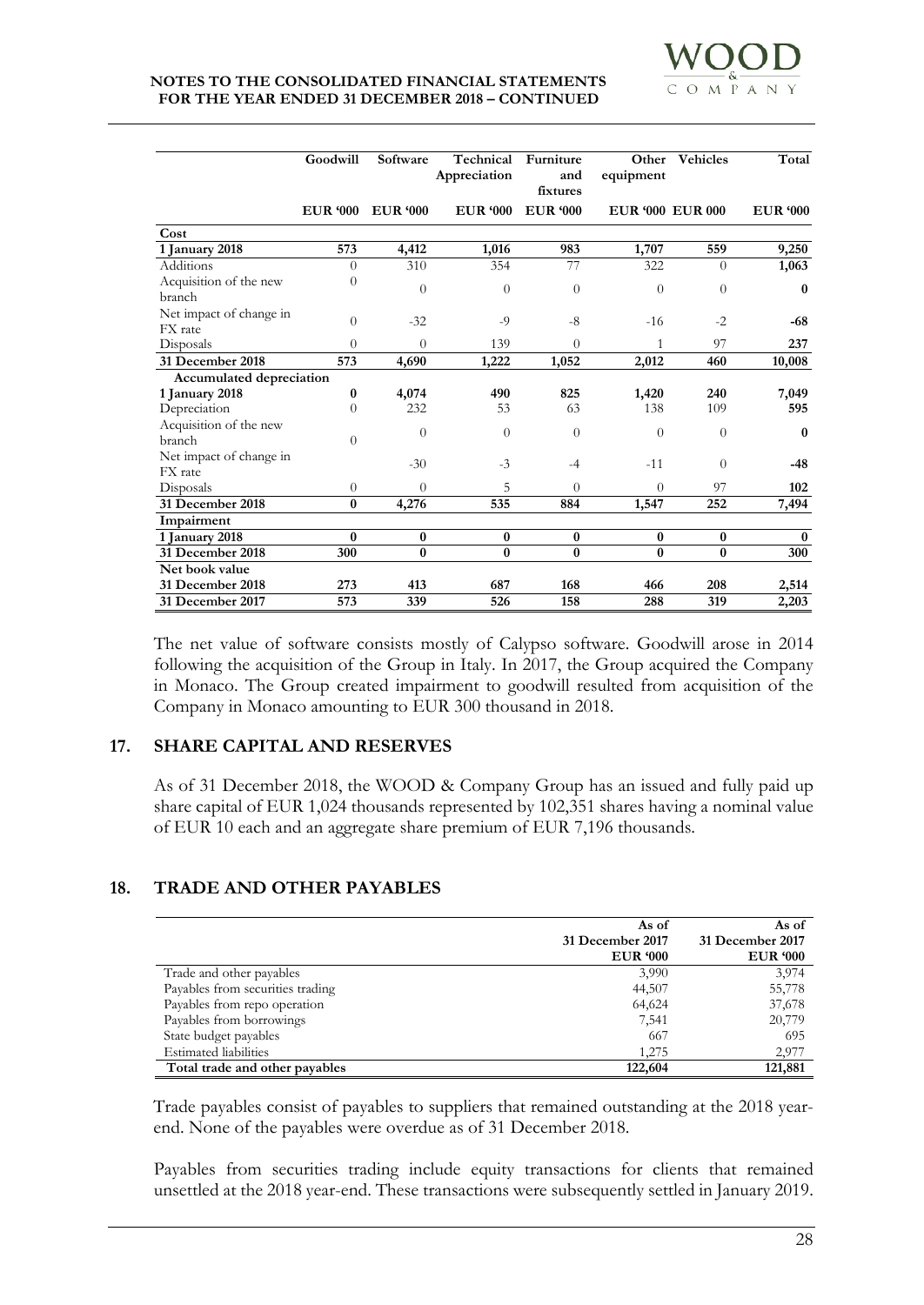

These balances also include amounts owed to clients due to cash held in custody of EUR 13,793 thousand (EUR 17,267 thousand in 2017).

Estimated liabilities include mainly an estimate for a guarantee fund contribution and estimates for services not invoiced by 31 December 2018.

Securities provided as collateral amounted to EUR 87,162 thousand (2017: EUR 45,817 thousand). Securities are measured at fair value.

# **19. ACCRUALS AND OTHER LIABILITIES**

|                                           | As of            | As of            |
|-------------------------------------------|------------------|------------------|
|                                           | 31 December 2018 | 31 December 2017 |
|                                           | <b>EUR</b> '000  | <b>EUR</b> '000  |
| Deferred income and accrued expenses      | 238              | 253              |
| Provision for unconditional reimbursement |                  |                  |
| Total accruals and other liabilities      | 238              | 253              |

Deferred income and accrued expenses mainly consist of a received commission that belongs to other counterparties and accruals for lease of office space.

# **20. AMOUNT OWED TO BANKS**

Amounts owed to banks are composed of overdraft loans that serve as a source for the short-term financing of securities transactions.

# **21. LONG-TERM PROVISIONS**

|                            | As of            | As of            |
|----------------------------|------------------|------------------|
|                            | 31 December 2018 | 31 December 2017 |
|                            | <b>EUR</b> '000  | <b>EUR</b> '000  |
| Share / Option scheme      | 57               | 540              |
| Post-employment benefits   | 234              | 280              |
| Total long-term provisions | 811              | 820              |

The provision for post-employment benefits consist of the TFR fund for employees in Italy constituted obligatorily under Italian law. It represents the commitment of the amount that will be paid for employees after termination of the employment. The WOOD & Company Group holds the same amount in cash (recognised in the statement of financial position under "Cash and deposits with banks").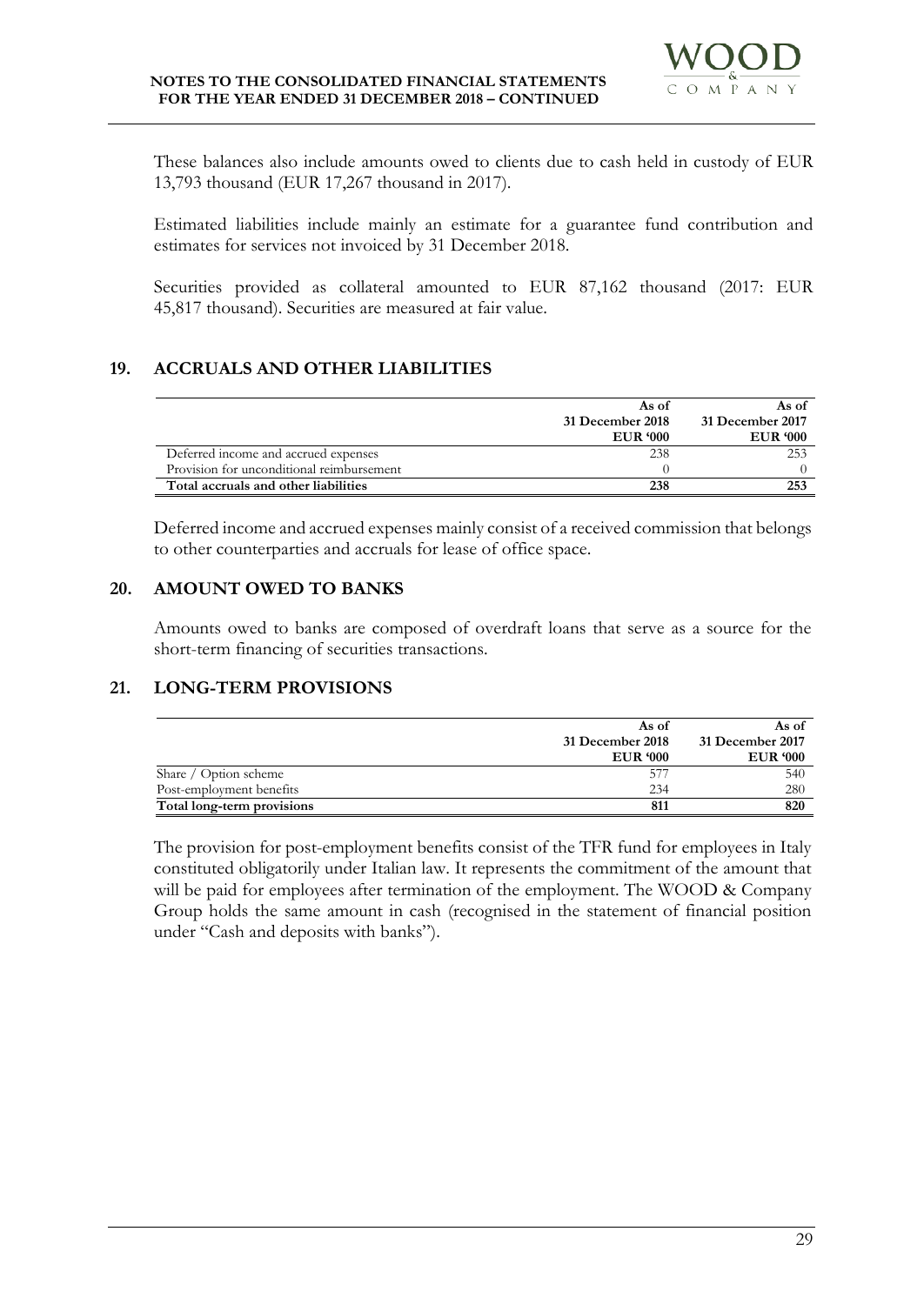

# **22. ISSUED BONDS**

The Group issued bonds with a fixed interest rate of 3.22%, nominal value of CZK 200,000 thousand and a maturity date in 2018. In 2015, the Group had sold a portion of these bonds (with a nominal value of CZK 100,000 thousand) to an individual investor. The Group purchased these bonds back in 2017 and resold them to individual investors. These bonds matured in 2018.

In 2018, the Group issued bonds with a fixed rate 3.1%, nominal value of CZK 200,000 thousand and a maturity date in 2020. The Group sold a portion of these bonds amounting to EUR 544 thousand to individual investors in 2018.

The Group additionally provides the issued bonds as a pledge in repo operations. The total amount of the pledged issued bonds is EUR 6,523 thousand as of 31 December 2018. Liabilities from these transactions are presented within Trade and other payables.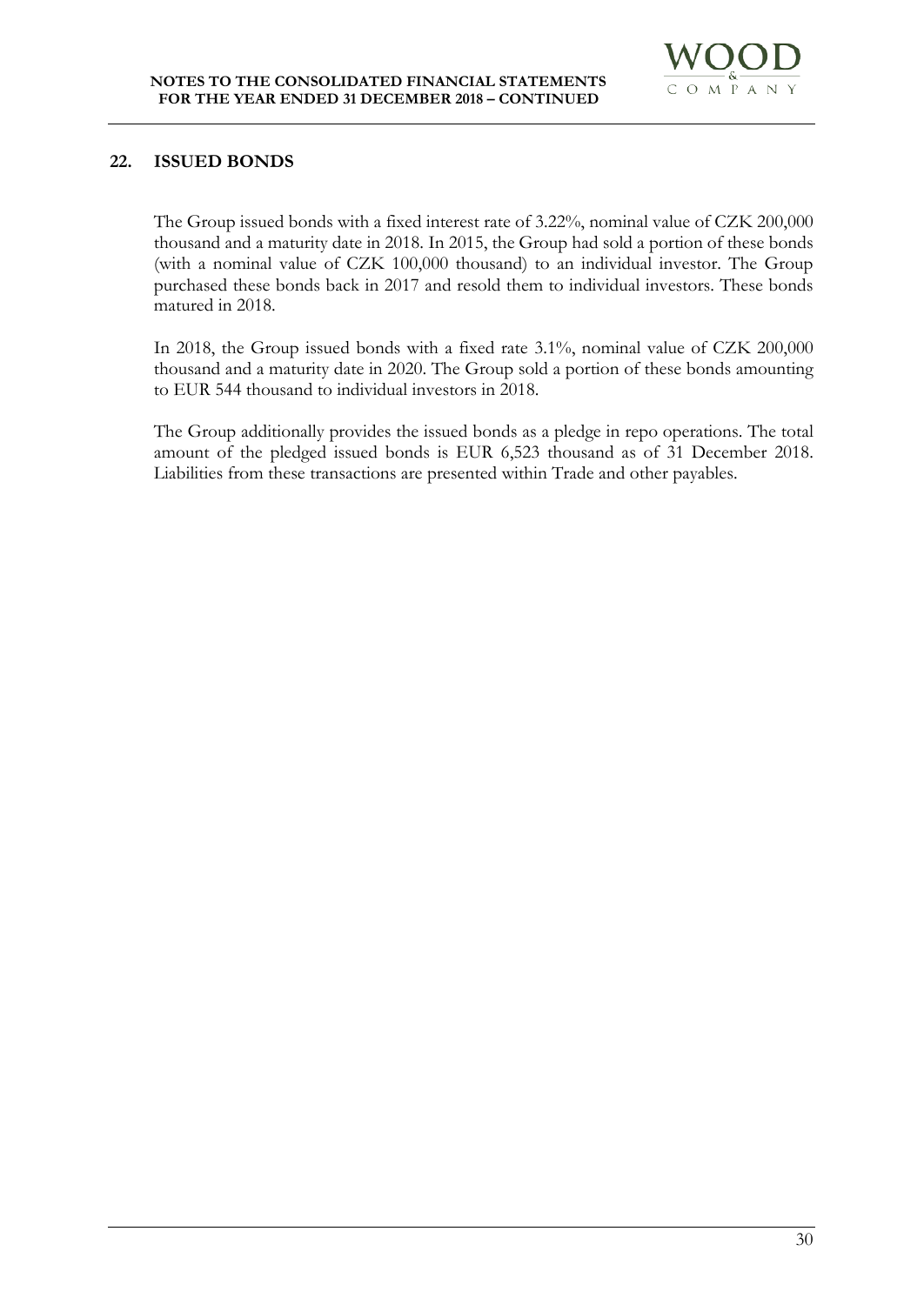# **23. FOREIGN CURRENCY RISK**

The WOOD & Company Group established rules in respect of the holding of current assets, specifically cash denominated in individual currencies, pursuant to its internal guidelines for foreign currency risk management.

Responsibility for foreign currency risk management lies with the Treasury department which monitors, on an ongoing basis, foreign currency positions in respect of current assets and decides on their structure and amount specifically in relation to the currency structure of long-term liabilities.

Set out below is an analysis of selected assets and liabilities of the WOOD & Company Group as of 31 December 2018 in EUR thousand:

| Currency:                                                                          | <b>CZK</b>     | <b>EUR</b>     | <b>PLN</b>       | Other          | Total    |
|------------------------------------------------------------------------------------|----------------|----------------|------------------|----------------|----------|
| Cash and deposits with banks                                                       | 9,550          | 10,804         | 1,145            | 8,490          | 29,988   |
| Assets held for trading                                                            | 1,641          | 1,255          | 156              | 1,399          | 4,452    |
| Other securities at fair value                                                     | 10             | 9,594          | $\theta$         | $\theta$       | 9,604    |
| Trade and other receivables                                                        | 18,812         | 64,007         | 4,749            | 45,325         | 132,893  |
| Accrued income and other asset                                                     | 134            | 254            | 36               | 526            | 949      |
| Long term receivables                                                              | $\overline{0}$ | 211            | $\theta$         | $\Omega$       | 211      |
| Held to maturity assets                                                            |                |                |                  |                |          |
| Deferred tax assets                                                                | 90             | 27             | $\theta$         | $\Omega$       | 117      |
| Intangible fixed assets, net                                                       | 457            | 225            | 1                | $\overline{4}$ | 686      |
| Tangible fixed assets, net                                                         | 1,041          | 419            | 52               | 16             | 1,528    |
| Total assets                                                                       | 31,733         | 86,797         | 6,138            | 55,760         | 180,428  |
| Issued capital                                                                     | $\theta$       | 1,024          | $\boldsymbol{0}$ | $\theta$       | 1,024    |
| Share premium                                                                      | $\overline{0}$ | 7,196          | $\overline{0}$   | $\theta$       | 7,196    |
| Reserve Fund                                                                       | $\theta$       | 109            | $\theta$         | $\theta$       | 109      |
| Retained earnings                                                                  | 0              | 20,896         | $\theta$         | $\Omega$       | 20,896   |
| Share / option scheme capital fund                                                 | $\Omega$       | 530            | $\theta$         | $\Omega$       | 530      |
| Profit for the period                                                              | $\Omega$       | 4,934          | $\theta$         | $\Omega$       | 4,934    |
| Reporting currency conversion                                                      | $\Omega$       | 1,450          | $\theta$         | $\theta$       | 1,450    |
| Deferred tax liability                                                             | $\overline{0}$ | $\theta$       | $\theta$         | $\theta$       | $\theta$ |
| Issued debt securities                                                             | 544            | $\theta$       | $\theta$         | $\Omega$       | 544      |
| Long-term provision                                                                | $\theta$       | 811            | $\Omega$         | $\theta$       | 811      |
| Amounts owed to banks                                                              | 4,446          | 10,290         | 46               | 1,366          | 16,149   |
| Liabilities held for trading                                                       | 2,891          | 561            | $\theta$         | 490            | 3,943    |
| Trade and other liabilities                                                        | 43,991         | 29,646         | 4,482            | 44,484         | 122,604  |
| Accruals and other liabilities                                                     | 1              | 217            | 21               | $\theta$       | 238      |
| Income tax payable                                                                 | $\overline{0}$ | $\overline{2}$ | $\theta$         | $\theta$       | 2        |
| <b>Total liabilities</b>                                                           | 51,873         | 77,665         | 4,549            | 46,341         | 180,484  |
| Off-Balance sheet items effect                                                     | 48,166         | $-38,357$      | $-1,697$         | $-8,112$       | $\bf{0}$ |
| Net on statement of financial position                                             | 28,026         | $-29,225$      | $-108$           | 1,307          | $\bf{0}$ |
| currency position as of 31 December 2018                                           |                |                |                  |                |          |
| Net on statement of financial position<br>currency position as of 31 December 2017 | 32,151         | $-30,695$      | $-1,175$         | $-281$         | $\bf{0}$ |

# **24. LIQUIDITY RISK MANAGEMENT**

The liquidity management is based on the fact that the majority of the operations and transactions negotiated by the WOOD & Company Group are settled in compliance with the T+2 or T+3 principle (trade date  $+ 2$  or 3 business days). Responsibility for managing the liquidity rests with the Treasury department which closely co-operates with the Settlement department. The Treasury department primarily undertakes analyses of maturity and currency structures of future receivables and payables to ensure that the WOOD & Company Group constantly carries a sufficient amount of assets readily convertible into cash. In addition, the WOOD & Company Group's internal guidelines set out volumes of purchases and sales that a dealer is authorized to enter into on his account during one trading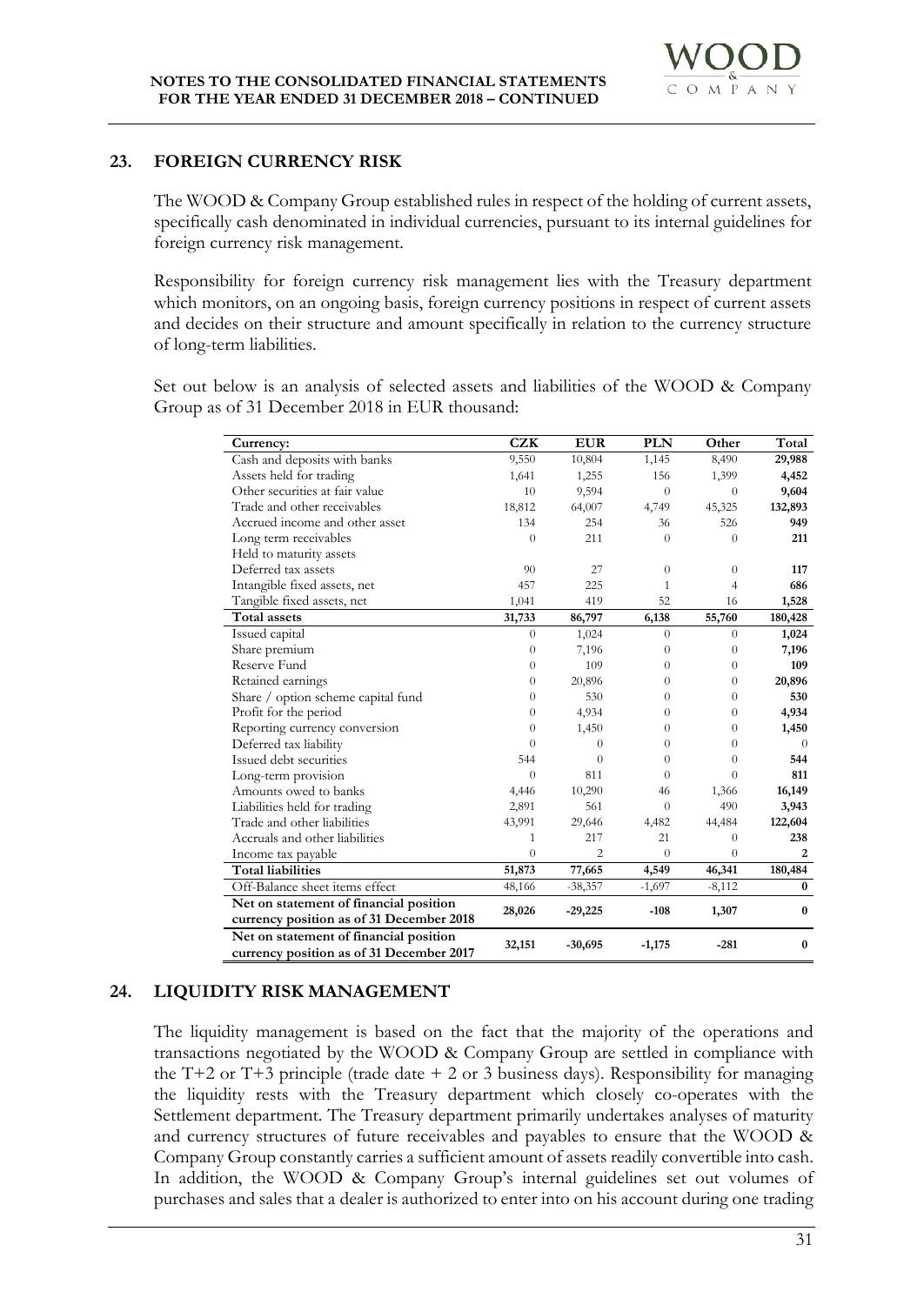day and the amount of the securities that the dealer may hold on his account at the end of the trading day.

Authorized employees of the Trading, Treasury and Settlement departments carry out checks for compliance with the set of limits during the day.

Set out below is an analysis of financial liabilities of the WOOD & Company Group as of 31 December 2018 (31 December 2017) according to remaining maturity in EUR thousand. Items with unspecified maturity are included in the column "Maturity undefined".

|                                | On     | Under 3 | Under 1 | Under 5 | Over 5   | Maturity  | Total   |
|--------------------------------|--------|---------|---------|---------|----------|-----------|---------|
| Maturity:                      | demand | months  | vear    | vears   | vears    | undefined |         |
| Issued debt securities         |        |         | 544     |         |          |           | 544     |
| Amounts owed to banks          |        | 16,149  |         |         |          |           | 16,149  |
| Liabilities held for trading   |        | 3,943   |         |         |          |           | 3,943   |
| Trade and other payables       |        | 120,908 | 1,275   |         |          |           | 122,183 |
| Accruals and other liabilities |        | 238     |         |         |          |           | 238     |
| Income tax payable             |        |         |         |         |          |           |         |
| <b>Total 31 Dec 2018</b>       | 0      | 141,238 | 1,821   |         | 0        | 0         | 143,058 |
|                                |        |         |         |         |          |           |         |
|                                | On     | Under 3 | Under 1 | Under 5 | Over 5   | Maturity  | Total   |
| Maturity:                      | demand | months  | vear    | vears   | vears    | undefined |         |
| Issued debt securities         | 0      |         | 2,083   |         |          |           | 2,083   |
| Amounts owed to banks          |        | 24,578  |         |         |          |           | 24,578  |
| Liabilities held for trading   |        | 3,803   |         |         |          |           | 3,803   |
| Trade and other payables       |        | 118,904 | 2,977   |         |          |           | 121,881 |
| Accruals and other liabilities |        | 253     |         |         |          |           | 253     |
| Income tax payable             |        |         |         |         | $\Omega$ |           | 3       |

The carrying value does not significantly differ from the contractual cash flows of financial liabilities.

# **25. INTEREST RATE RISK**

Interest rate risk is the risk that the value of a financial instrument will fluctuate due to changes in market interest rates. The length of time for which the rate of interest is fixed on a financial instrument thus indicates to what extent it is exposed to an interest rate risk.

Due to the nature of its operations and the contractual maturity of its financial assets and liabilities, the WOOD & Company Group is not exposed to a significant interest rate risk.

# **26. CREDIT RISK**

The WOOD & Company Group controls its credit risk to minimise its exposures by appropriate selection and regular monitoring of the counterparties with which the WOOD & Company Group negotiates the transactions or to whom the Group provides its services. The WOOD & Company Group's receivables can be divided into a dominant part created by unsettled security trades and a minor part created by the holding of debt securities. As the transactions of security trading are settled using the delivery versus payment method, the WOOD & Company Group is exposed only to a marginal credit risk. The WOOD & Company Group reduces the credit risk of holding debt securities by choosing only securities where credit risk is manageable and acceptable. Subsequently, the WOOD & Company Group calculates fair value from ongoing trades with counterparties or the fair value is determined by a qualified independent third party (eg in the form of an expert appraisal).

The Group provides money market loans. The Company manages and continuously evaluates the credit risk of counterparties methodically. They go through the account opening procedure, when an internal (or external) credit rating is obtained after analysing the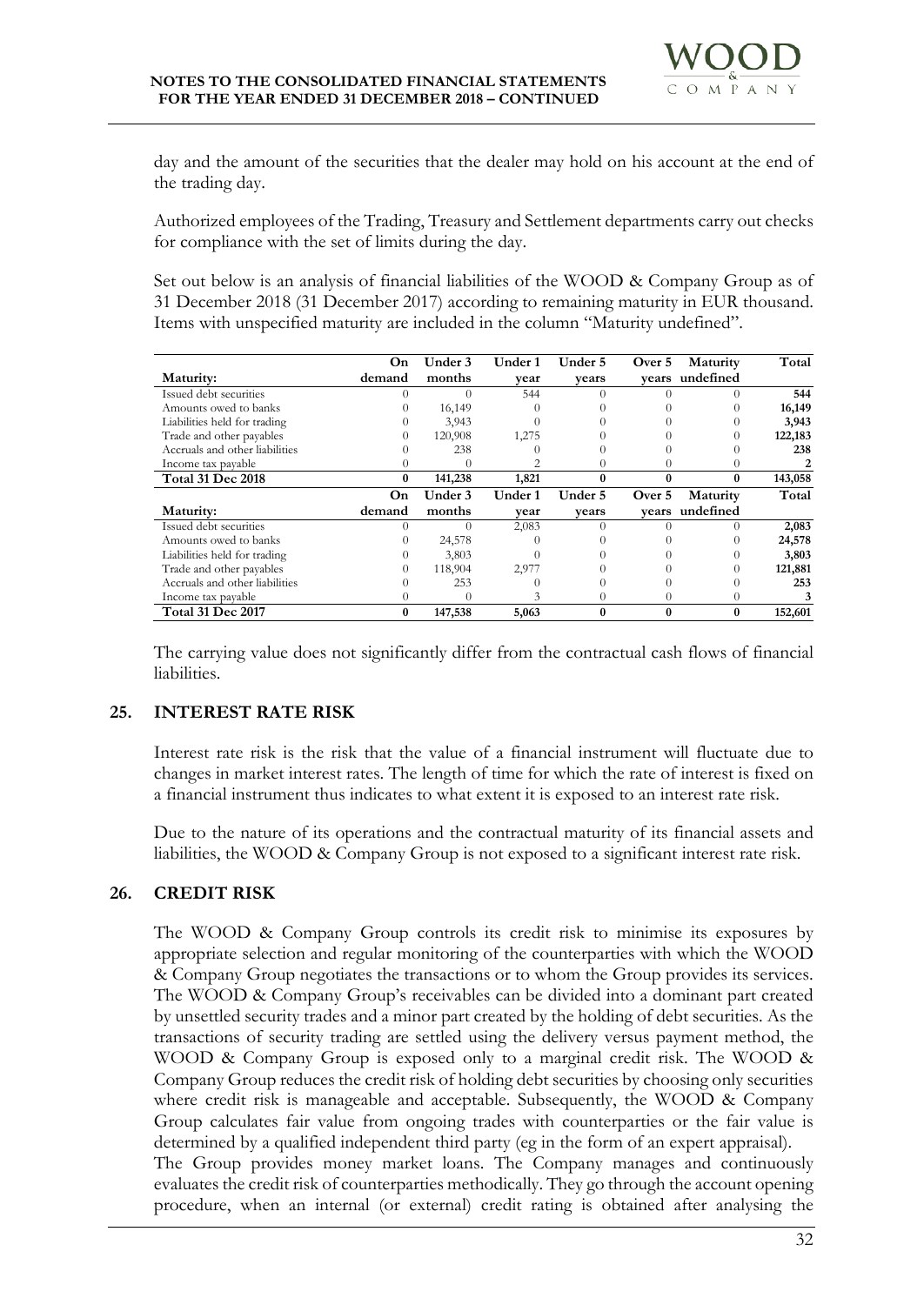

information. Then the counterparty is assigned a limit on the overall open position. In the case of loans, the decision to grant may be made only by the board of directors, which subsequently monitors the repayment. Securing and assessing the level of risk of loans is continuously monitored by the corporate finance department.

# **27. MARKET RISK**

In order to measure and manage market risks, the WOOD & Company Group primarily operates a system of limits arising from its needs and external requirements.

The WOOD & Company Group trades the following instruments that carry market risk:

- Shares traded on the Prague Stock Exchange; and
- Selected foreign shares traded on foreign stock exchanges and derivatives contracts.

Companies also enter into currency forward and swap contracts to hedge their positions generating currency risk. These transactions are conducted over-the-counter (OTC).

The following table calculates the Equity Sensitivity Analysis (Delta) in EUR thousand. Sensitivity represents shift by  $+/-$  5percent of all securities in the portfolio.

| 2018                                                        | Sensitivity          | Sensitivity           | Total       |
|-------------------------------------------------------------|----------------------|-----------------------|-------------|
|                                                             | <b>Long Position</b> | <b>Short Position</b> | Sensitivity |
| Sensitivity in Shareholder's Equity Amount - Public         |                      |                       |             |
| Equity(listed stock)                                        | 668                  | 139                   | 530         |
| Sensitivity in Income Amount - Public Equity (listed stock) | 188                  | 139                   | 50          |
|                                                             |                      |                       |             |
| 2017                                                        | Sensitivity          | Sensitivity           | Total       |
|                                                             | <b>Long Position</b> | <b>Short Position</b> | Sensitivity |
| Sensitivity in Shareholder's Equity Amount - Public         |                      |                       |             |
| Equity(listed stock)                                        | 720                  | 166                   | 554         |
| Sensitivity in Income Amount - Public Equity (listed stock) | 432                  | 166                   | 266         |

# **28. ESTIMATED FAIR VALUE OF ASSETS AND LIABILITIES OF THE WOOD & COMPANY GROUP**

The carrying amounts of cash and cash equivalents, receivables, prepayments, other current assets, payables and current borrowings approximate their fair value due to the short-term maturity of these instruments.

# **29. FINANCIAL INSTRUMENTS MEASURED AT FAIR VALUE**

The WOOD & Company Group classifies fair value measurements using a fair value hierarchy that reflects the significance of the inputs used in making the measurements. The fair value hierarchy has the following levels:

- a. quoted prices (unadjusted) in active markets for identical assets or liabilities (Level 1);
- b. inputs other than quoted prices included within Level 1 that are observable for the asset or liability, either directly (i.e. as prices) or indirectly (i.e. derived from prices) (Level 2); and
- c. inputs for the asset or liability that are not based on observable market data (unobservable inputs) (Level 3).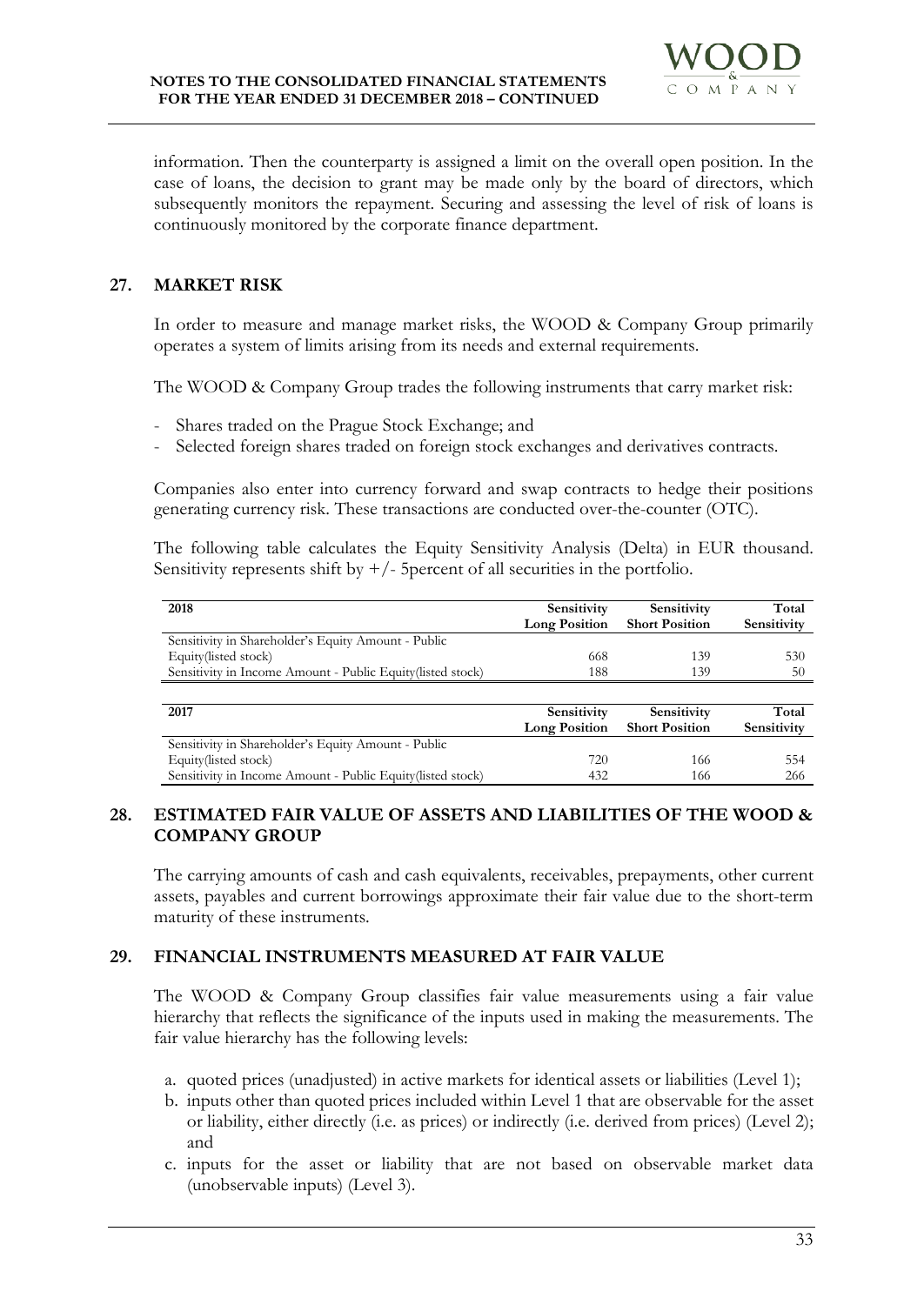

| 2018                                                                                                    | Total                    | Level 1                    | Level <sub>2</sub>         | Level 3                    |
|---------------------------------------------------------------------------------------------------------|--------------------------|----------------------------|----------------------------|----------------------------|
|                                                                                                         | <b>EUR '000</b>          | <b>EUR '000</b>            | <b>EUR '000</b>            | <b>EUR '000</b>            |
| <b>Financial assets</b><br>Assets held for trading<br>- Quoted equities                                 | 3,761                    | 3,761                      | $\theta$                   | $\theta$                   |
| - Fair value of FX trades                                                                               | 691                      |                            | 691                        |                            |
| Other securities at fair value<br>-Unquoted bonds<br>-Unquoted equities<br><b>Financial liabilities</b> | $\bf{0}$<br>5,124        |                            |                            | $\Omega$<br>5,124          |
| Trading liabilities                                                                                     |                          |                            |                            |                            |
| - Quoted equities                                                                                       | $-2,771$                 | $-2,771$                   |                            |                            |
| - Fair value of FX trades                                                                               | $-1,172$                 |                            | $-1,172$                   |                            |
| Total                                                                                                   | 5,633                    | 991                        | $-481$                     | 5,124                      |
|                                                                                                         |                          |                            |                            |                            |
| 2017                                                                                                    | Total<br><b>EUR '000</b> | Level 1<br><b>EUR '000</b> | Level 2<br><b>EUR '000</b> | Level 3<br><b>EUR '000</b> |
| <b>Financial assets</b>                                                                                 |                          |                            |                            |                            |
| Trading assets<br>- Quoted equities<br>- Fair value of FX trades                                        | 8,638<br>653             | 8,638                      | $\theta$<br>653            | $\theta$                   |
| Securities available for sale<br>-Unquoted bonds<br>-Unquoted equities                                  | 2,599<br>2,088           |                            |                            | 2,599<br>2,088             |
| <b>Financial liabilities</b>                                                                            |                          |                            |                            |                            |
| Trading liabilities<br>- Quoted equities                                                                | $-3,327$                 | $-3,327$                   |                            |                            |
| - Fair value of FX trades                                                                               | -476                     |                            | $-476$                     |                            |
| Total                                                                                                   | 10,175                   | 5,311                      | 177                        | 4,687                      |

\*) Part of the Other securities at fair value not included in the table above are measured at cost due to the impossibility to reliably determine their fair value and the WOOD & Company Group performs regular impairment testing.

# **Financial instruments measured at fair value based on level 3**

| 2018            | Other securities at fair value<br>Unquoted bonds | Other securities at fair value<br>Unquoted equities |
|-----------------|--------------------------------------------------|-----------------------------------------------------|
|                 | <b>EUR</b> '000                                  | <b>EUR '000</b>                                     |
| Opening balance | 2,599                                            | 2,088                                               |
| Purchase        | 2,504                                            | 11,813                                              |
| Maturity        | 1,776                                            | $\left($                                            |
| Disposals       | 3,328                                            | 8,777                                               |
| Closing balance | 2.599                                            | 5,124                                               |

| 2017            | Securities available for sale | Securities available for sale |
|-----------------|-------------------------------|-------------------------------|
|                 | Unquoted bonds                | Unquoted equities             |
|                 | <b>EUR</b> '000               | <b>EUR</b> '000               |
| Opening balance | 6,262                         | 5,127                         |
| Purchase        | 2,439                         | 11,504                        |
| Maturity        | 1,729                         | $\Omega$                      |
| Disposals       | 4,373                         | 14.544                        |
| Closing balance | 2,599                         | 2,088                         |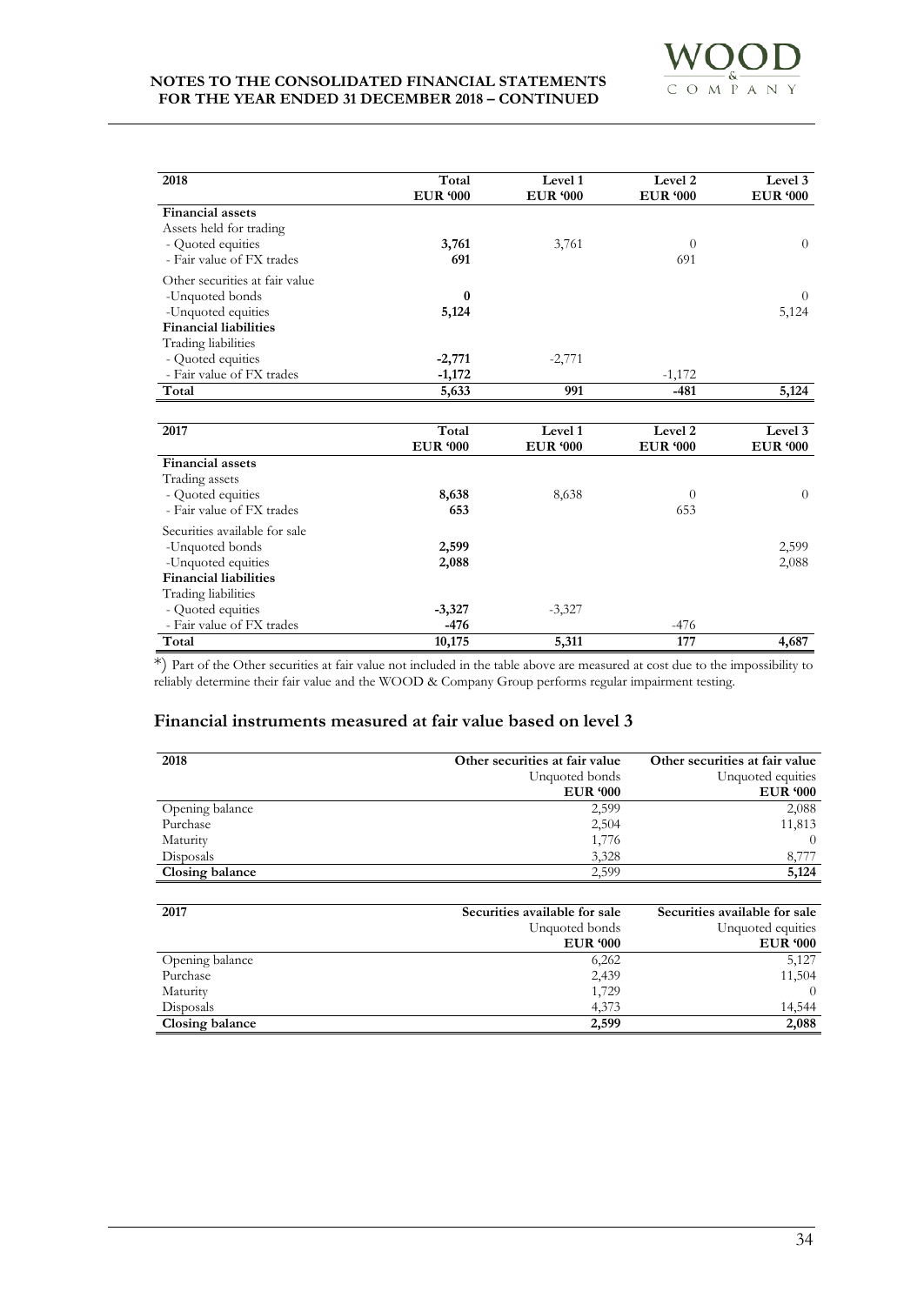#### **30. ASSETS UNDER MANAGEMENT AND CUSTODY**

|                         | As of            | As of            |
|-------------------------|------------------|------------------|
|                         | 31 December 2018 | 31 December 2017 |
|                         | <b>EUR</b> '000  | <b>EUR</b> '000  |
| Assets under custody    | 296,327          | 231,103          |
| Assets under management | 390,138          | 322,587          |

The assets under custody do not include assets of EUR 31,721 thousand (2017: EUR 22,932 thousand) which are received under management as well as under the Group's custody.

#### **31. CAPITAL MANAGEMENT**

The WOOD & Company Group's principal capital management tool involves monitoring and adhering to the capital adequacy limit.

The WOOD & Company Group additionally manages its capital to ensure that the WOOD & Company Group is able to continue as a going concern while maximising the return to shareholders through the optimisation of the debt and equity balance.

# **32. SEGMENT REPORTING**

The WOOD & Company Group is not required to provide a segment reporting analysis under IFRS.

#### **33. RELATED PARTIES**

During the year, the WOOD & Company Group entered into the following related party transactions.

# **33.1. WOOD & Company Funds SICAV, p.l.c. (SICAV)**

As of 31 December 2018, the WOOD & Company Group reports no receivable from SICAV (in 2017: EUR 0 thousand, included in "Trade and other receivables" in Note 14). The WOOD & Company Group invoiced the services provided to SICAV in the amount of EUR 557 thousand in 2017.

# **33.2. WOOD & Company, investiční fond s proměnným základním kapitálem, a.s. (SICAV CZ)**

SICAV CZ became part of the WOOD & Company Consolidation Group from December 2018. The WOOD & Company Group has no transaction with SICAV CZ that would have an impact on the statement of comprehensive income or the statement of financial position before it became part of the consolidation. Individual subfunds of the SICAV CZ are not included in the consolidation group as each subfund, under Czech laws, is from an accounting and ownership perspective a separate entity, strictly distinguished from the assets and liabilities of the joint stock company.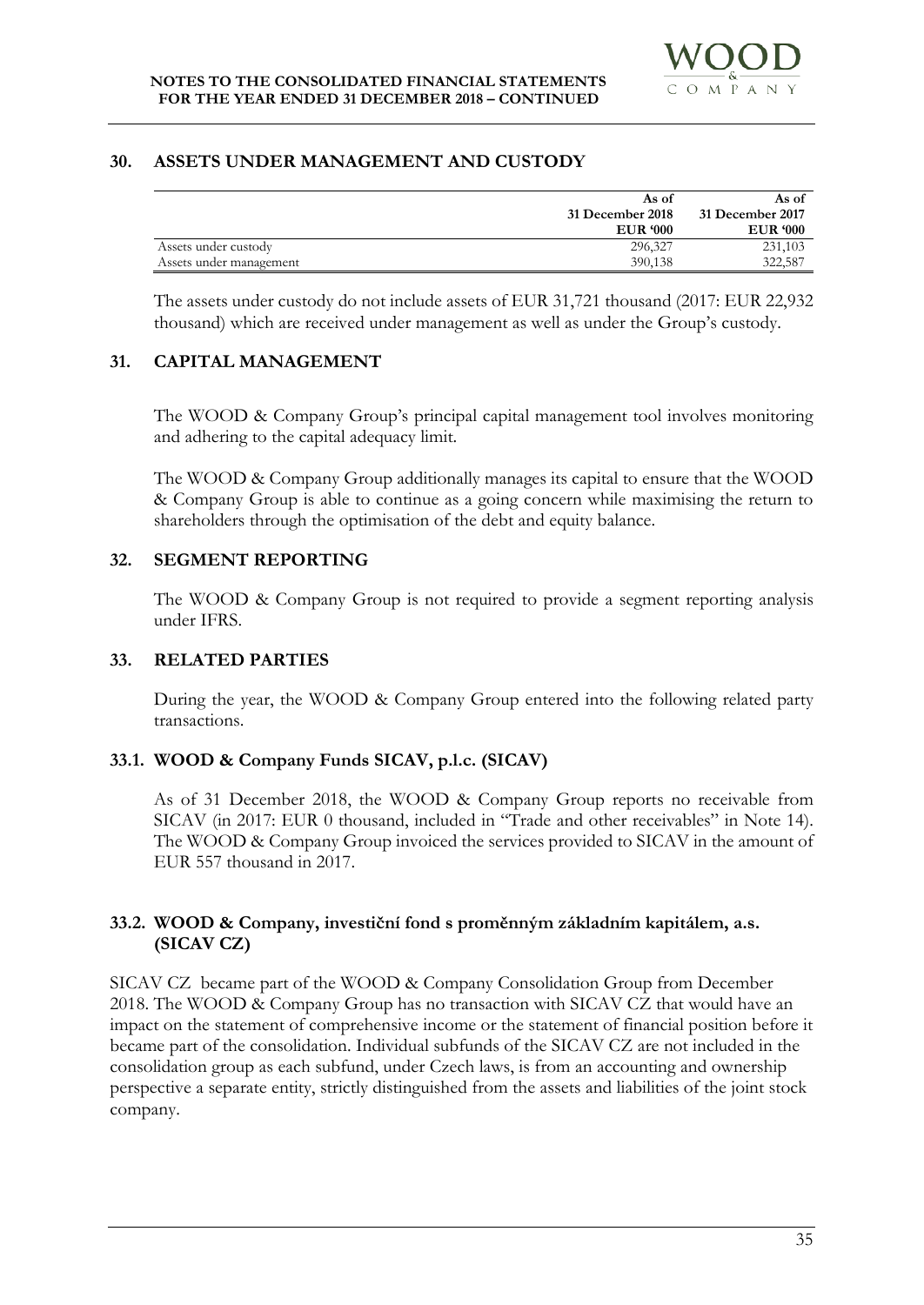# **33.3. Related parties outside WOOD & Company Group S.A.**

As of 31 December 2018, the Group reports following transactions with related parties outside WOOD & Company Group S.A. in accordance with IAS 24.

| 2018                        | Key management            | Other related parties IAS |
|-----------------------------|---------------------------|---------------------------|
|                             | personnel IAS 24.9a (iii) | 24.9b                     |
|                             | <b>EUR '000</b>           | <b>EUR '000</b>           |
| Trade and other receivables | 11,253                    | 2,371                     |
| Trade and other payables    | 2,585                     | 80                        |
| Interest income             | 291                       | 232                       |
| Interest expense            | 67                        | 0                         |
| Fee and commissions income  | 52                        |                           |
|                             |                           |                           |
| 2017                        | Key management            | Other related parties IAS |
|                             | personnel IAS 24.9a (iii) | 24.9b                     |
|                             | <b>EUR '000</b>           | <b>EUR '000</b>           |
| Trade and other receivables | 8                         | 6                         |
| Trade and other payables    | €                         |                           |
| Interest income             | 30                        | 160                       |
| Interest expense            | 3                         |                           |
| Fee and commissions income  | 10                        |                           |

# **34. REMUNERATION OF KEY MANAGEMENT**

During the reporting period, the short-term benefits to the key management amounted EUR 291 thousand (2017 EUR 295 thousand). Key management personnel are those persons having authority and responsibility for planning, directing and controlling the activities of the WOOD & Company Group. No other benefits were provided to the key management.

# **35. ISSUED LOANS, BORROWINGS OR OTHER BENEFITS**

During the reporting period, the WOOD & Company Group provided its statutory bodies, shareholders or management with no loans, borrowings or other benefits other than disclosed in Note 33.3.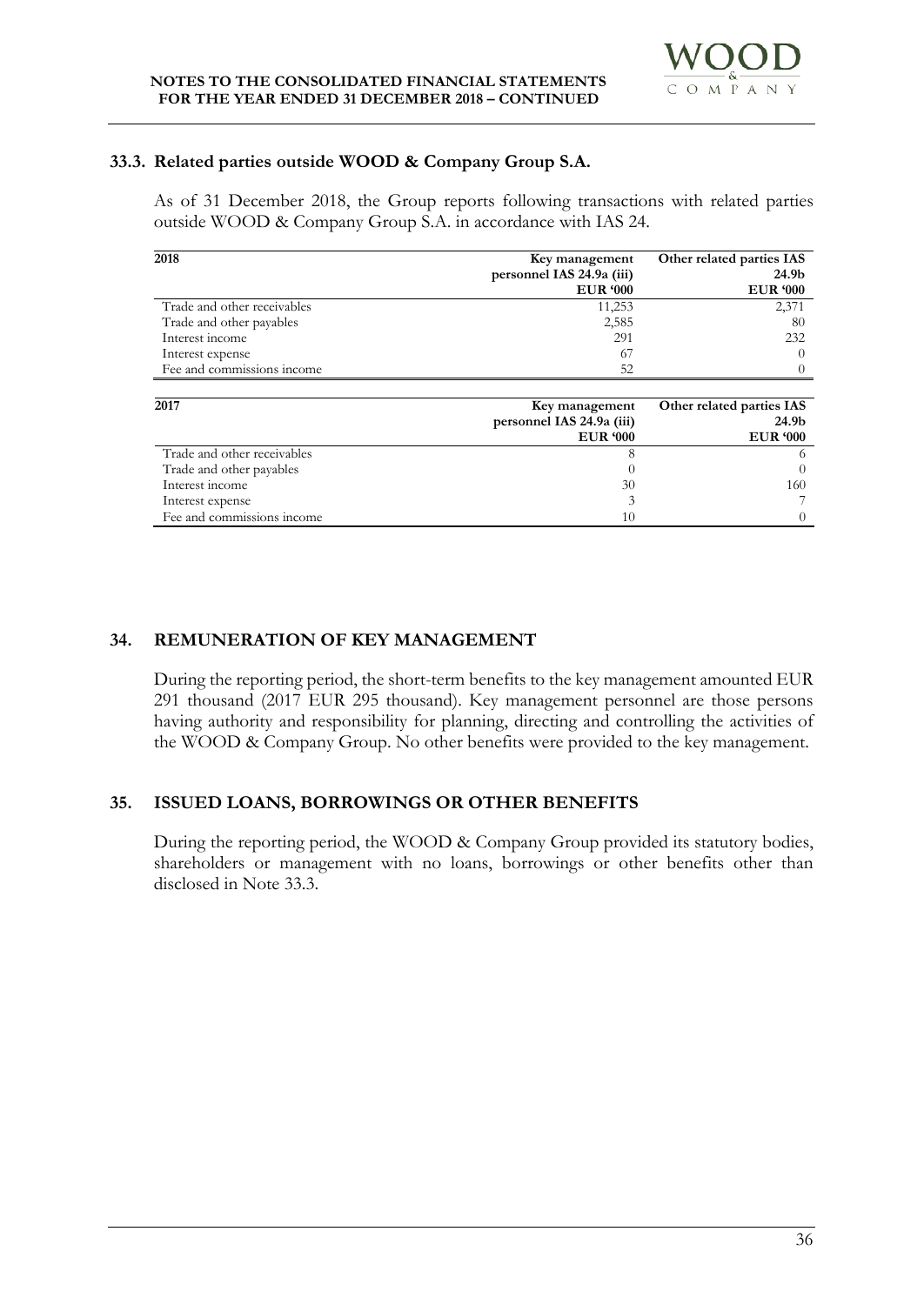# **36. WOOD & COMPANY GROUP FORMATION AND RESTRUCTURING**

**Name of the Group <b>Registered office Principal activities WOOD & Company Group interest as of 31 December 2018 WOOD & Company Group interest as of 31 December 2017** WOOD & Company Financial Services, a.s. Czech Republic Securities trading Investment banking  $100\%$  100% Wood and Company Holding AG Switzerland Holding 100% 100% 100% Wood and Company Financial Services AG<br>
Wood & Company, a.s.<br>
Slovak Republic Securities trading Investment banking  $100\%$ <br>Investment banking  $100\%$   $100\%$ Wood & Company, a.s. WOOD& Company Holding Limited 100% 100% 100% 100% 100% 100% 100% WOOD & Company investiční společnost, a.s. Czech Republic Asset Management 100% 100% WOOD & Co. S.A.M. Monaco Securities trading 100% 100% WOOD & Company, investiční fond s proměnným základním Czech Republic Asset Management 100% 100%

The consolidated financial statements include the following subsidiaries:

On 21 September 2007, the WOOD & Company Group acquired 44.44 percent of the issued share capital of Wood & Company, a.s. for cash consideration of EUR 1,300 thousand. This transaction has been accounted for by the method described in Note 2.3. The carrying value of net assets at the date of acquisition amounted EUR 1,113 thousand.

On 30 November 2007, the WOOD & Company Group acquired 1.1 percent of the issued share capital of Wood and Company Holding AG for cash consideration of EUR 1,219 thousand. This transaction has been accounted for by the method described in Note 2.3. The carrying value of net assets at the date of acquisition amounted EUR 11 thousand. Wood and Company Holding AG holds 100 % shares of Wood and Company Financial Services AG.

On 11 December 2008 was incorporated WOOD & Company Holding Limited. WOOD & Company Holding Limited has a share capital in the amount of EUR 11 thousand and is 100 % owned by WOOD & Company Group S.A.

On 22 December 2008 was incorporated WOOD & Company Finance Limited. WOOD & Company Finance Limited has a share capital in the amount of EUR 5 thousand and is 100 % owned by WOOD & Company Holding Limited.

On 23 October 2008 WOOD & Company Group acquired 100 percent of the share capital of WOOD & Company Support Services, s.r.o. for cash consideration of EUR 7 thousand. The carrying amount of net assets at the date of acquisition amounted to EUR 7 thousand.

On 14 January 2009 was incorporated NIRON LIMITED. NIRON LIMITED has a share capital in the amount of EUR 1 thousand and is 100 % owned by WOOD & Company Group S.A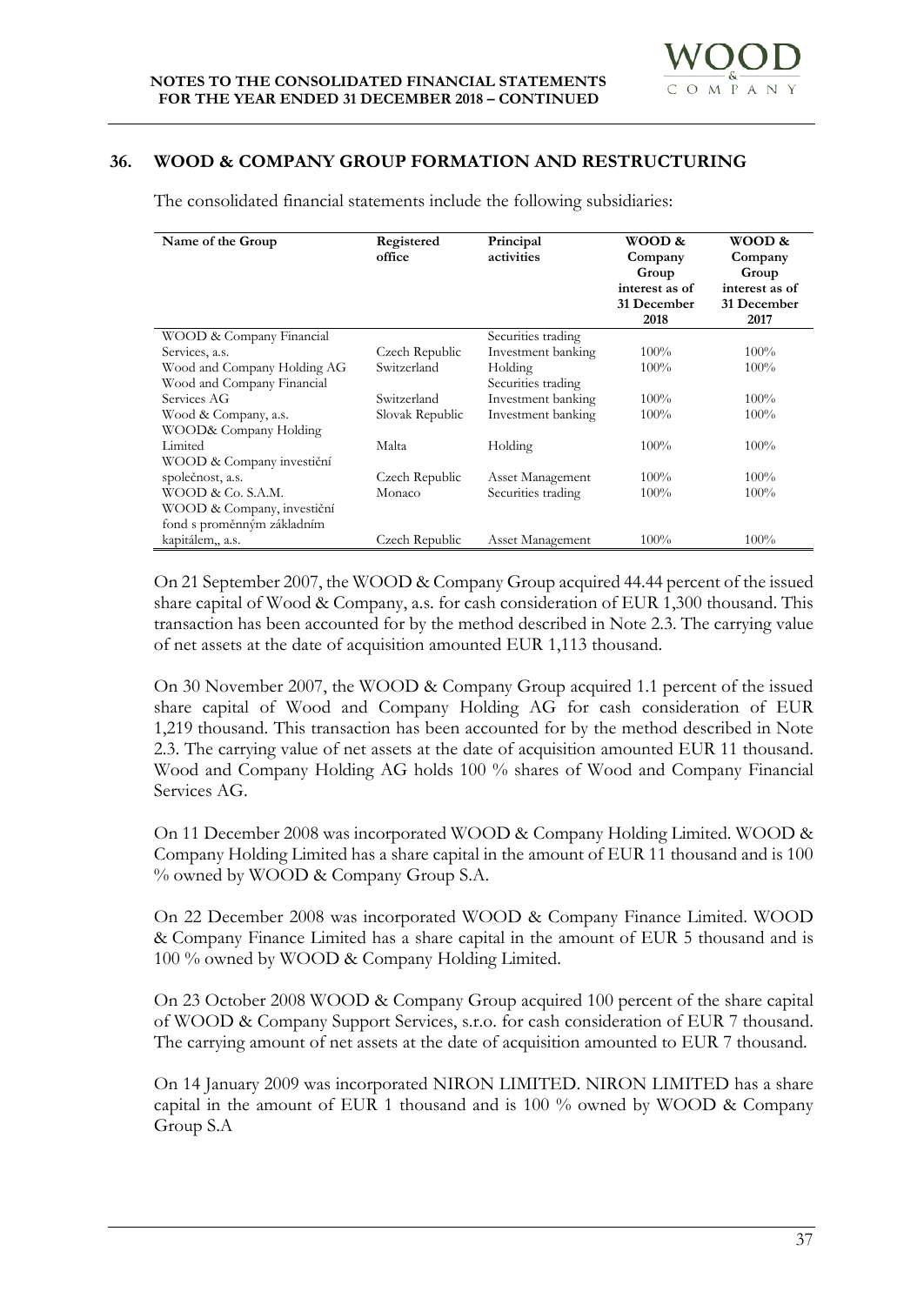

On 13 November 2009 WOOD & Company Group acquired 100 percent of the share capital of WOOD & Company investiční společnost, a.s. for cash consideration of EUR 199 thousand.

On 14 December 2011 WOOD & Company Group sold 100% of its stake in WOOD & Company Securities.

On 11 November 2013 WOOD & Company Group sold 100% of its stake in WOOD & Company Finance Limited and NIRON LIMITED. On 30 September 2013 WOOD & Company Group sold 100% of its stake in WOOD & Company Support Services, a.s.

As of 31 December 2013 the WOOD & Company Group reports the profit from discontinued operation amounted to EUR 21 thousand included in other operating income.

On 25 September 2017 WOOD & Company Group S.A. acquired 33 percent of the issued share capital of McLaren Securities, a Monaco public limited liability company (société anonyme) for cash consideration of EUR 198,000.

On 1 December 2017 WOOD & Company Group S.A. acquired additional 67 percent of the issued share capital of McLaren Securities, a Monaco public limited liability company (société anonyme) for cash consideration of EUR 402,000.

WOOD & Company, investiční fond s proměnným základním kapitálem, a.s. became selfmanaged fund on 13 December 2018. It meets the internal criteria for consolidation from 13 December 2018 and became part of the consolidation Group.

# **37. NETTING OF FINANCIAL ASSETS AND LIABILITIES**

WOOD & Company Group enters into contracts with counterparties that contain a closeout netting clause.

WOOD & Company Group enters into foreign exchange transactions with counterparties banks which may keep the cash accounts for WOOD & Company Group. The fair value of short-term foreign exchange transactions is insignificant given the volume of funds deposited with the bank. The fair value of foreign exchange transactions reported in Note 10 may be included in the set off in the event of counterparty default.

WOOD & Company Group enters into repurchase and reverse repurchase agreements with counterparties, where securities are used as collateral. As of 31 December 2013, WOOD & Company Group reports no repo operations, which could be utilized with other operations of the counterparty recognized in the financial position of WOOD & Company Group.

WOOD & Company Group enters into transactions for the purchase and sale of securities. These operations are recognized in the statement of financial position as assets or liabilities from trading in securities. Receivables and payables from trading in securities are held in the accounts by counterparty. In the statement of financial position, these are therefore reported in the value after the offset.